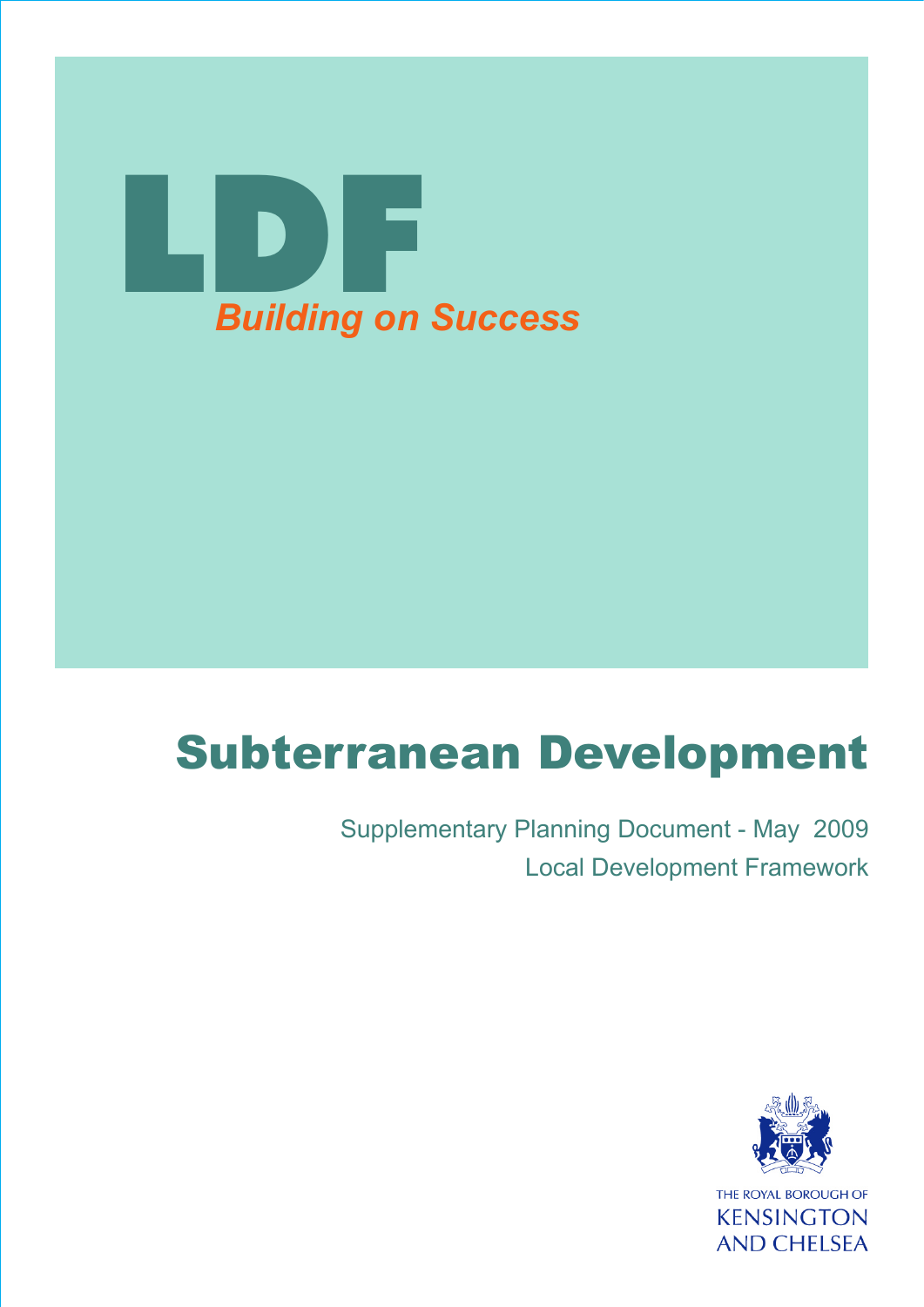## **Executive Summary**

This Subterranean Development Supplementary Planning Document (SPD) has been produced to highlight the key planning considerations to be addressed at the earliest stage of preparing proposals and planning applications for subterranean developments. The figure overleaf highlights the key requirements to be addressed in the planning proposal and makes reference to the sections of the SPD where these issues are discussed in greater detail. The SPD also highlights where basements are permitted development and therefore may not require planning permission; identifies the key contact details; provides guidance for neighbours and provides some examples of Conditions which might be attached to certain planning approvals.

In places, this SPD refers to Arup's Subterranean Development Scoping Study, June 2008, which also provides further guidance on the issues beyond the remit of planning, such as construction techniques. Further information on the legislation beyond the remit of planning is included in Appendix E of this SPD.

Since the publication of Arup's Scoping Study, the government has revised the General Permitted Development Order (GPDO), which makes certain types of development, including many basement extensions, permitted development. Permitted development does not require planning permission and therefore beyond the control of the planning system, although these developments are potentially subject to the control of the Building Control Body, Listed Building Consent and Environmental Health.

However, this SPD is still important as many subterranean developments in the Borough require planning permission.These applications for planning permission will be determined in accordance with the Unitary Development Plan and London Plan policies, together with this and other Supplementary Planning Documents, unless other material considerations suggest otherwise. This SPD is also useful as a best practice guide for those basements which do not require planning permission.

*\* Applications will be contrary to the development plan and this SPD and are unlikely to receive planning permission unless other material planning considerations suggest otherwise.*

*\*\* All planning applications will have to be validated before they get processed. The Council's checklists for validating planning applications is contained on the following webpage: www.rbkc.gov.uk/Planning/ApplicationForms/pl\_app\_checklist.asp. In particular for subterranean development, the Council will require a Construction Method Statement; Sustainable Homes Assessment; site specific Flood Risk Assessment (in certain instances – see figure opposite); and Tree Survey before any applications will be validated. Other assessments may also be required at the Council's discretion.*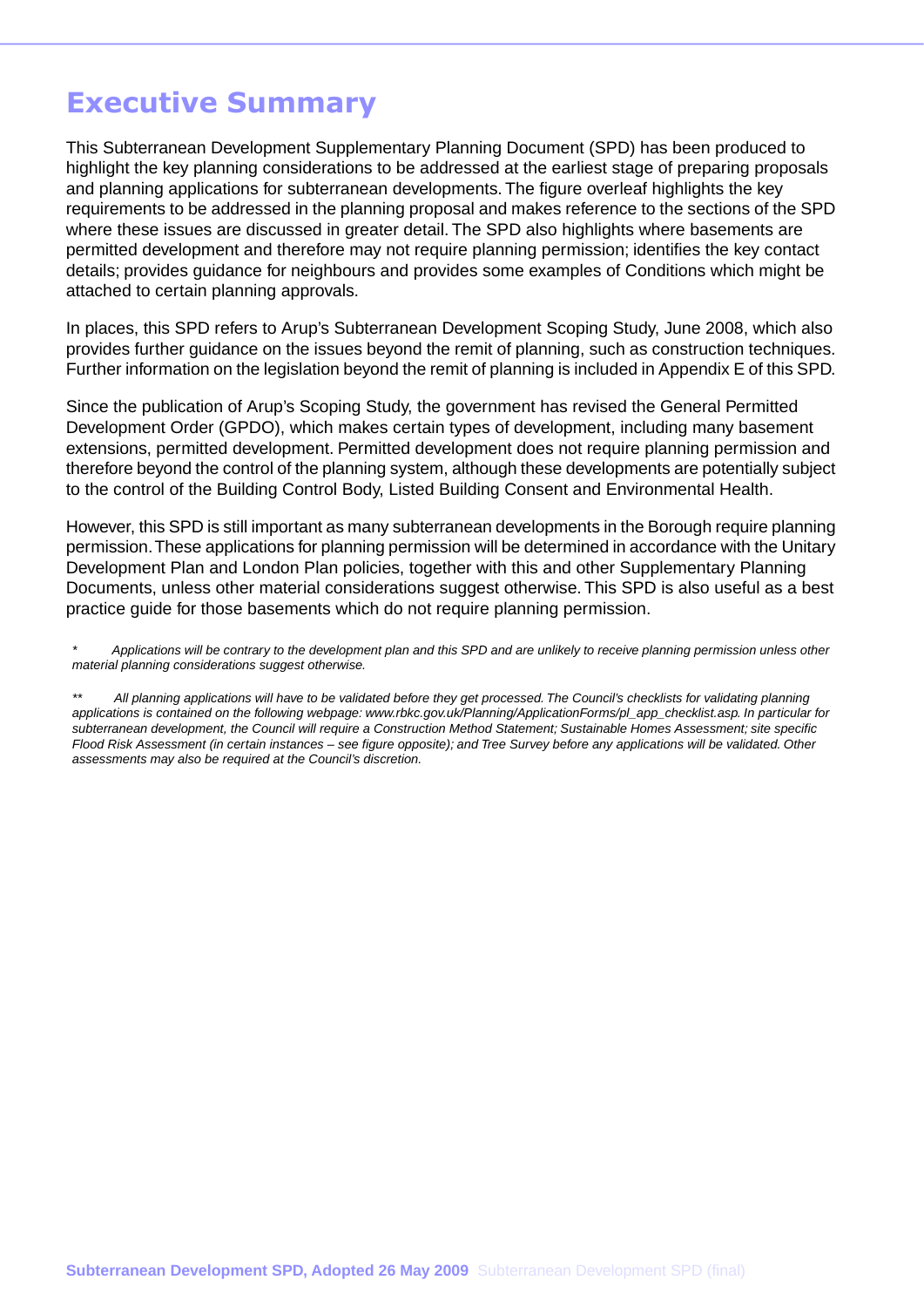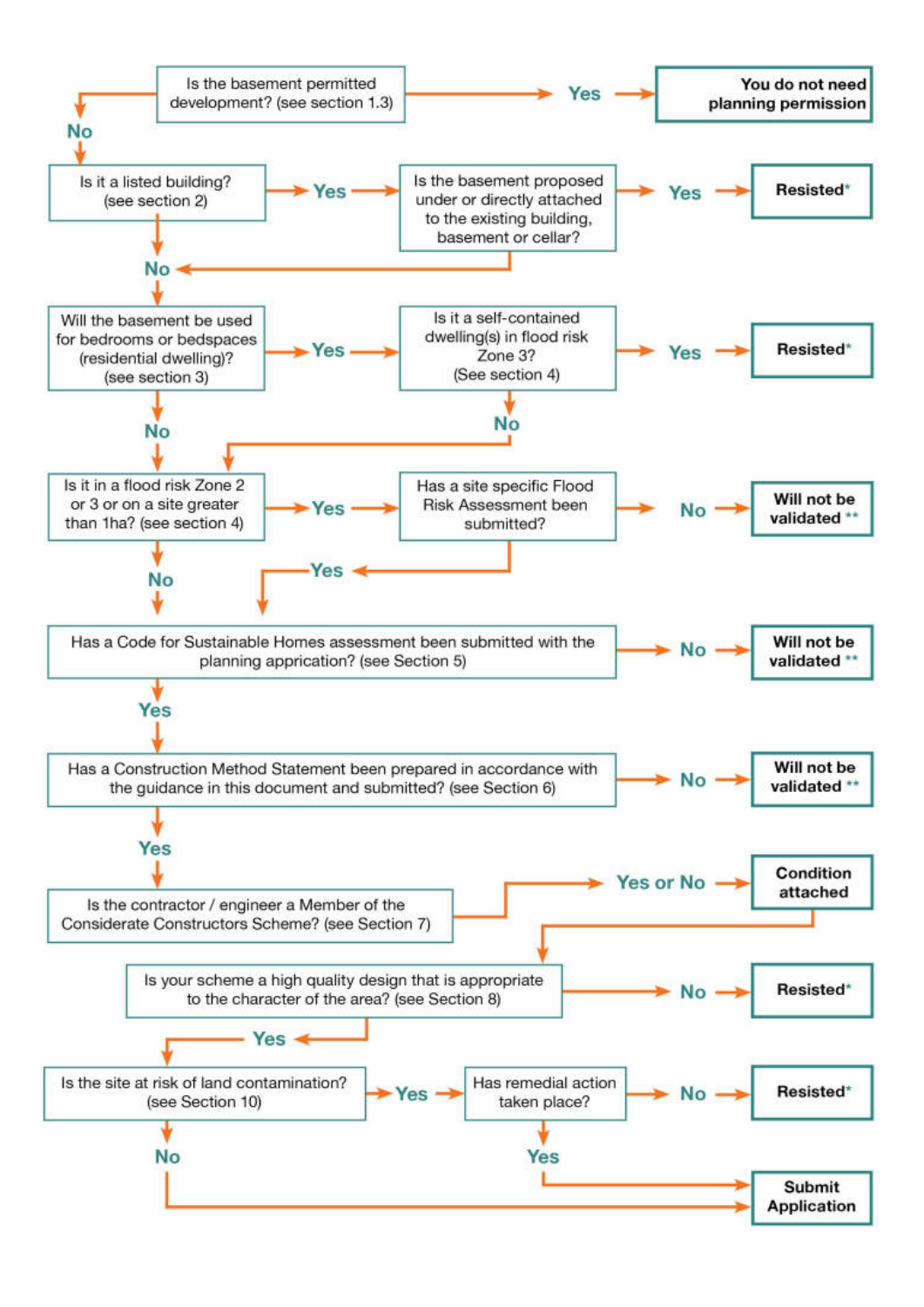|                 | Subterranean Development SPD                                                                                                                                                      |                                                      |
|-----------------|-----------------------------------------------------------------------------------------------------------------------------------------------------------------------------------|------------------------------------------------------|
| $\vert$ 1       | <b>Introduction</b><br>1.1 Background<br>1.2 Purpose and Status of this SPD<br>1.3 Permitted Development<br>1.4 Planning Policy Context<br>1.5 Subterranean Development at Appeal | 5<br>5<br>5<br>6<br>$\overline{7}$<br>$\overline{7}$ |
| 2               | <b>Historic Environment</b><br>2.1 Introduction<br>2.2 Listed Buildings<br>2.3 Conservation Areas<br>2.4 Archaeology                                                              | 10<br>10<br>10<br>10<br>11                           |
| 3               | <b>Use, Comfort and Safety</b><br>3.1 Use of the Basement<br>3.2 Comfort<br>3.3 Safety                                                                                            | 12<br>12<br>12<br>12                                 |
| $\vert 4 \vert$ | <b>Flooding</b><br>4.1 Introduction<br>4.2 Tidal Flooding<br>4.3 Surface Water Flooding<br>4.4 Sewage Flooding<br>4.5 Ground Water Flows and Levels                               | 13<br>13<br>13<br>14<br>14<br>14                     |
| $\vert 5 \vert$ | <b>Environmental Sustainability</b>                                                                                                                                               | 16                                                   |
| 6               | <b>Construction Method Statements</b>                                                                                                                                             | 17                                                   |
| 7               | Reducing the impacts of noise, nuisance and transportation                                                                                                                        | 19                                                   |
| 8               | <b>Design</b><br>8.1 Introduction<br>8.2 Minimising the visual effect<br>8.3 Design and location of light wells                                                                   | 20<br>20<br>20<br>20                                 |
| 9               | <b>Trees and Landscaping</b><br>9.1 Removal of trees<br>9.2 Soil above subterranean developments<br>9.3 Subterranean development under public footways                            | 21<br>21<br>21<br>21                                 |
| 10              | <b>Land Contamination</b>                                                                                                                                                         | 22                                                   |
| $11$            | <b>Monitoring Case Studies</b>                                                                                                                                                    | 23                                                   |
| $12$            | <b>Contact Details</b>                                                                                                                                                            | 24                                                   |
|                 | Appendices                                                                                                                                                                        |                                                      |
| Appendy         | <b>Planning Policy Context</b>                                                                                                                                                    | 25                                                   |
| Apard<br>B:     | <b>Basements Requiring Planning Permission</b>                                                                                                                                    | 29                                                   |
| Apend           | <b>Possible Conditions and Informatives</b>                                                                                                                                       | 30                                                   |
| Apend           | <b>Guidance for Neighbours</b>                                                                                                                                                    | 34                                                   |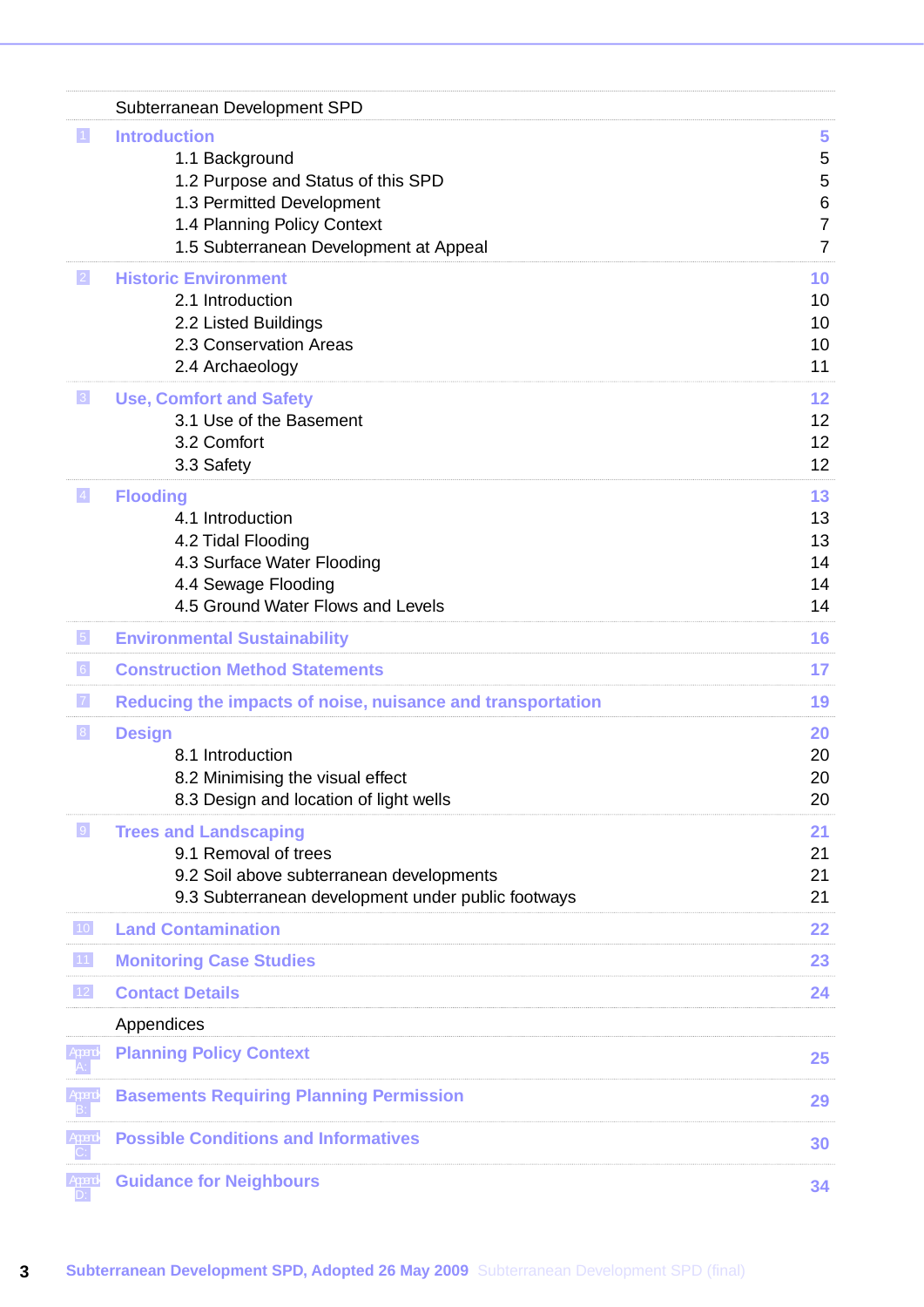| Apen! Other Relevant Legislation                                      |  |
|-----------------------------------------------------------------------|--|
| <b>Exception Test for Subterranean Development in RBKC</b>            |  |
| <b>Equiped Meeting Code Level 4 of the Code for Sustainable Homes</b> |  |
| <b>Apprel Considerate Constructors Scheme – Code of Practice</b>      |  |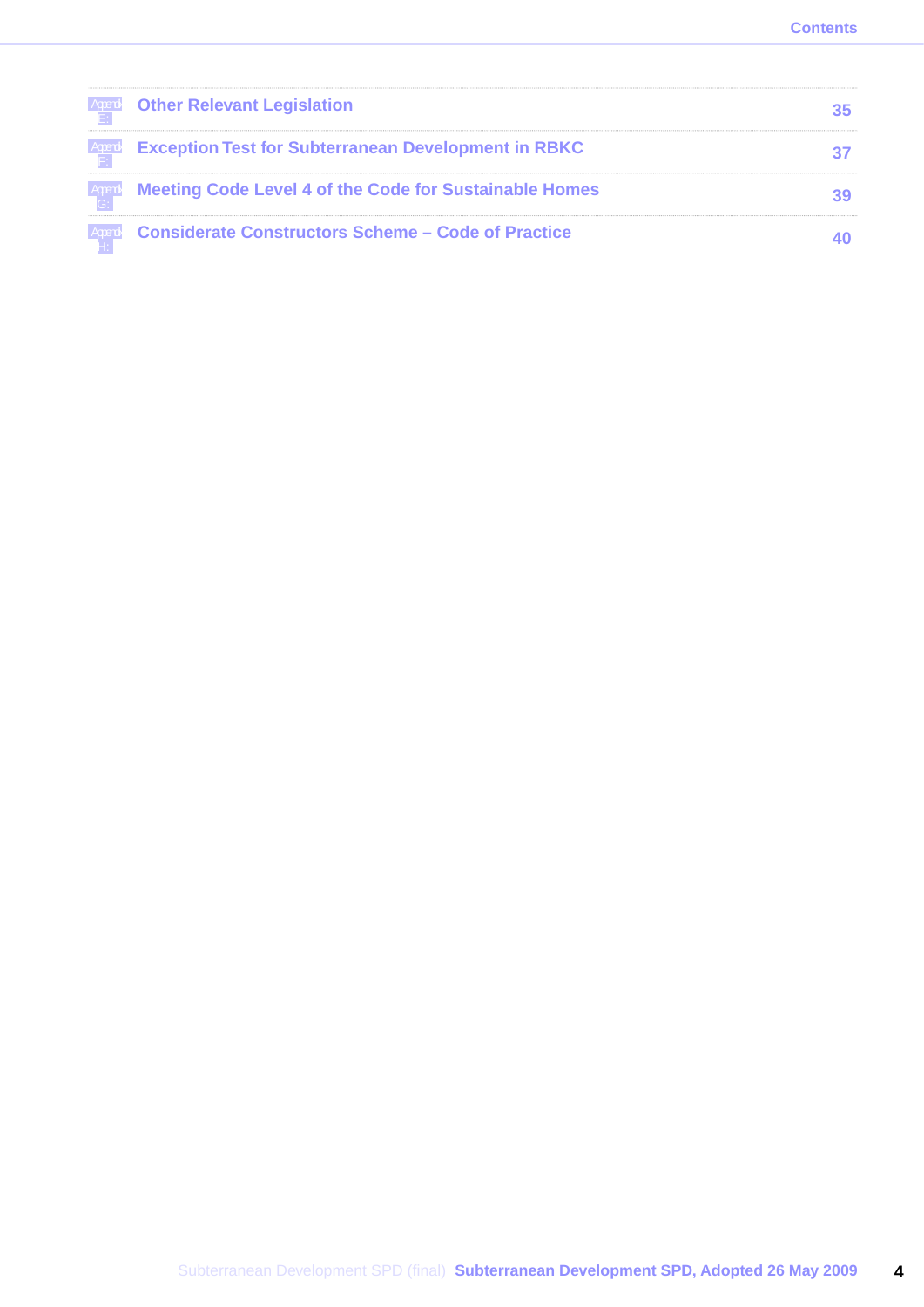## <span id="page-5-0"></span>**1 Introduction**

## <span id="page-5-1"></span>**1.1 Background**

**1.1.1** The Royal Borough of Kensington and Chelsea is currently experiencing an increase in the number of planning applications for subterranean development, from about 64 in 2003, 89 in 2004, 85 in 2005, 110 in 2006, 192 in 2007 and 212 in 2008**(1)** . In this context subterranean development includes new basements and basement extensions, sometimes large enough to accommodate additional living space, swimming pools, garages and/or gymnasiums. This type of development is a direct result of the lack of land; pressure for development; high land values; strict planning controls; and limited opportunity for extensions. In certain instances, subterranean development provides a better alternative to increasing the size of existing dwellings, without the cost burden of moving or proposing extensions which compromise the character and appearance of the borough.

**1.1.2** Constructing and excavating a subterranean development is a challenging engineering project that, if not conducted correctly, may raise concerns about ground movement; the structural integrity of existing and neighbouring structures; flooding and the impact on water flows and levels; and environmental concerns such as energy use, transporting construction waste and the removal of trees, which contribute to climate change.This type of development may also impact on the quality of life for neighbours during the course of the works, possibly through noise, vibration, transport and dust. The site might also be contaminated from the previous land use, which may pose a risk to construction workers or spread during the transportation of the construction waste.

**1.1.3** However, certain types of subterranean development, such as basements, half basements and vaults, have been constructed in the borough during and since the Victorian and Georgian periods and many of these have helped define the built character of the borough.

**1.1.4** The Council commissioned consultants Ove-Arup to consider the issues and impacts of subterranean development in greater detail, which

is presented in the Subterranean Development Scoping Study, June 2008**(2)** . The Council consulted on the draft Scoping Study during February and March 2008. Many local interest groups, architects and professional institutions raised questions and comments.These comments have been considered and resulted in amendments to the draft Scoping Study. These comments, together with the Scoping Study, have been used to inform the preparation of this Supplementary Planning Document (SPD) and will inform the Council's emerging policy approach to subterranean development. This final Scoping Study is being used as a technical appendix to this SPD, especially with regards to the construction techniques and analysis of ground water and geology.

**1.1.5** Subterranean developments can be built safely in nearly all circumstances, as long as they are well designed by a suitably qualified engineer and constructed by suitably qualified contractors, having regard to the type of building, its age, type of construction, existing geology and ground water conditions. Therefore, this SPD sets out the planning concerns which have to be addressed in planning applications for subterranean development, namely the impact on historic environments, comfort, flood risk, sustainability, structural stability, avoiding nuisance, design quality, trees/landscaping and land contamination. The applicant is required to demonstrate in the design and through supporting statements, how the proposal addresses many of these concerns before the planning application will be validated.

<span id="page-5-2"></span>**1.1.6** Some subterranean developments are permitted development i.e. they do not require planning permission. This SPD on subterranean development relates to the development and extension of basements that require planning permission (see Appendix B), but we hope that all development, including basements will follow this guidance as best practice.

### **1.2 Purpose and Status of this SPD**

**1.2.1** This SPD sets out the Royal Borough of Kensington and Chelsea's supplementary planning policy for subterranean development. Subterranean development includes any development

<sup>1</sup> The criteria for selection are based on the word 'terranean', 'swimming pool', 'excavation', 'underground', 'cellar' or 'sunken' appearing in the description of the planning application and therefore differs from the figures in the draft Scoping Study and the draft of this SPD

<sup>2</sup> Subterranean Development Scoping Study, June 2008. Ove Arup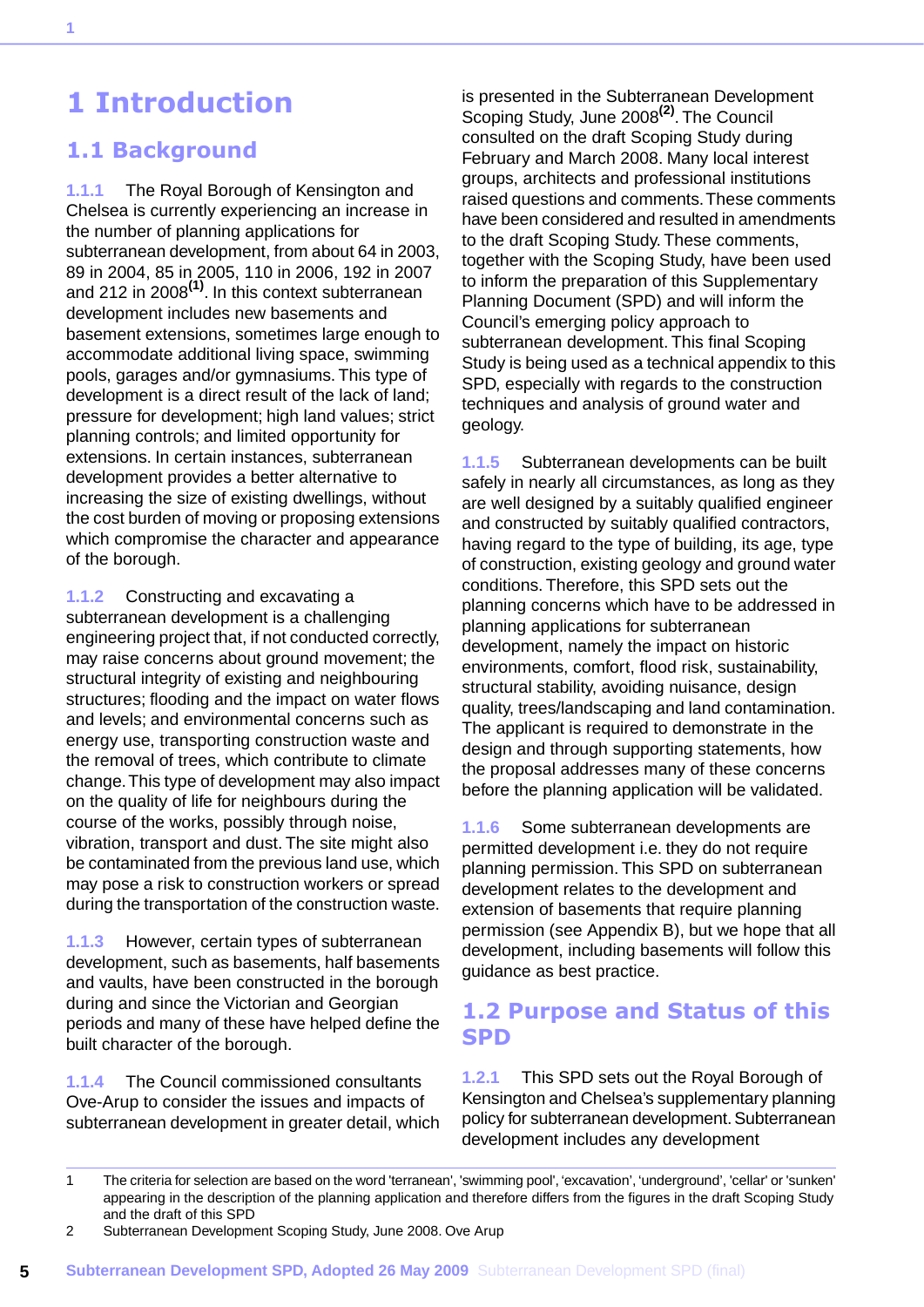underground, either under existing structures or under gardens, and in particular large subterranean rooms and spaces; new basements and basement extensions. In particular, this SPD highlights the key planning considerations to be addressed when designing and formulating proposals for subterranean development in the borough. This SPD predominantly relates to domestic subterranean development schemes, although the issues are similar for commercial schemes.

**1.2.2** This SPD provides further guidance and builds upon the criteria used to determine planning applications for subterranean development, as set out in Unitary Development Plan (UDP) Policy CD32, as saved **(3)** by the Secretary of State, which *"resists subterranean developments where:*

- *a. the amenity of adjoining properties would be adversely affected; or*
- *b. there would be a material loss of open space; or*
- *c. the structural stability of adjoining or adjacent listed buildings or unlisted buildings within conservation areas might be put at risk; or*
- *d. a satisfactory scheme of landscaping including adequate soil depth has not been provided; or*
- *e. there would be a loss of trees of townscape or amenity value.*
- *f. there would be a loss of important archaeological remains."*

**1.2.3** This SPD is a significant material planning consideration in determining applications for planning permission and forms part of the Local Development Framework (LDF).

**1.2.4** In certain instances this SPD refers to Planning Conditions or Informatives which may be attached to certain planning permissions. The typical wording for these conditions or informatives is included as Appendix C. However, these conditions or informatives are not used for all planning applications and the wording is not fixed, but the use and content of the conditions will be subject to the characteristics of the site and/or the proposal.The wording and use of these conditions must also comply with government guidance.

**1.2.5** In accordance with the Town and Country Planning Act, the Council has the power to attach conditions to planning approvals at its discretion.

The conditions are set out in the Appendix for information only and may be changed independently of this SPD.

### <span id="page-6-0"></span>**1.3 Permitted Development**

**1.3.1** Schedule 2 Part 1 Class A of the General Permitted Development Order 1995 (as amended in 2008)(GPDO) gives 'permitted development rights' for certain types of extensions, including for the construction of far more basement extensions than before. Such basement extensions do not require planning permission, unless they meet certain criteria, as set out in Appendix B. These criteria have recently been amended by the government and came into effect on 1 October 2008.

**1.3.2** You are encouraged to seek the advice of the Council's Development Control service, who will advise whether the proposed basement is permitted development. However, if you would like to put the matter beyond doubt you will need to apply for a "certificate of lawful development".

**1.3.3** The Government is also considering the inclusion of a new Class within the GPDO, which will permit further basement extensions without requiring planning permission. The Council understands that if this new Class of Permitted Development is introduced far more basements will not require planning permission, as long as they meet certain criteria, such as location, height, size, location of the light well and impact on the streetscene.

**1.3.4** The requirements of this SPD can not be enforced for those basements which are Permitted Development, although it should be used as good practice for these types of development.

**1.3.5** When carrying out any permitted development, there is still a legal duty to preserve protected trees, such as those in conservation areas and those covered by Tree Preservation Orders. Furthermore, 'Listed Building Consent' will still be required for any works for the alteration or extension of a listed building, in a manner which would affect its character as a building of special architectural or historic interest. Although not planning considerations, those seeking to construct a basement must have regard to the Party Wall Act and Building Regulations.

<sup>3</sup> 'Saved' policies are those planning policies from the UDP 2002, which have been saved for the purposes of the new planning system. Several policies have been removed as the Secretary of State has indicated that they replicate existing Regional and National Planning Policies and therefore not required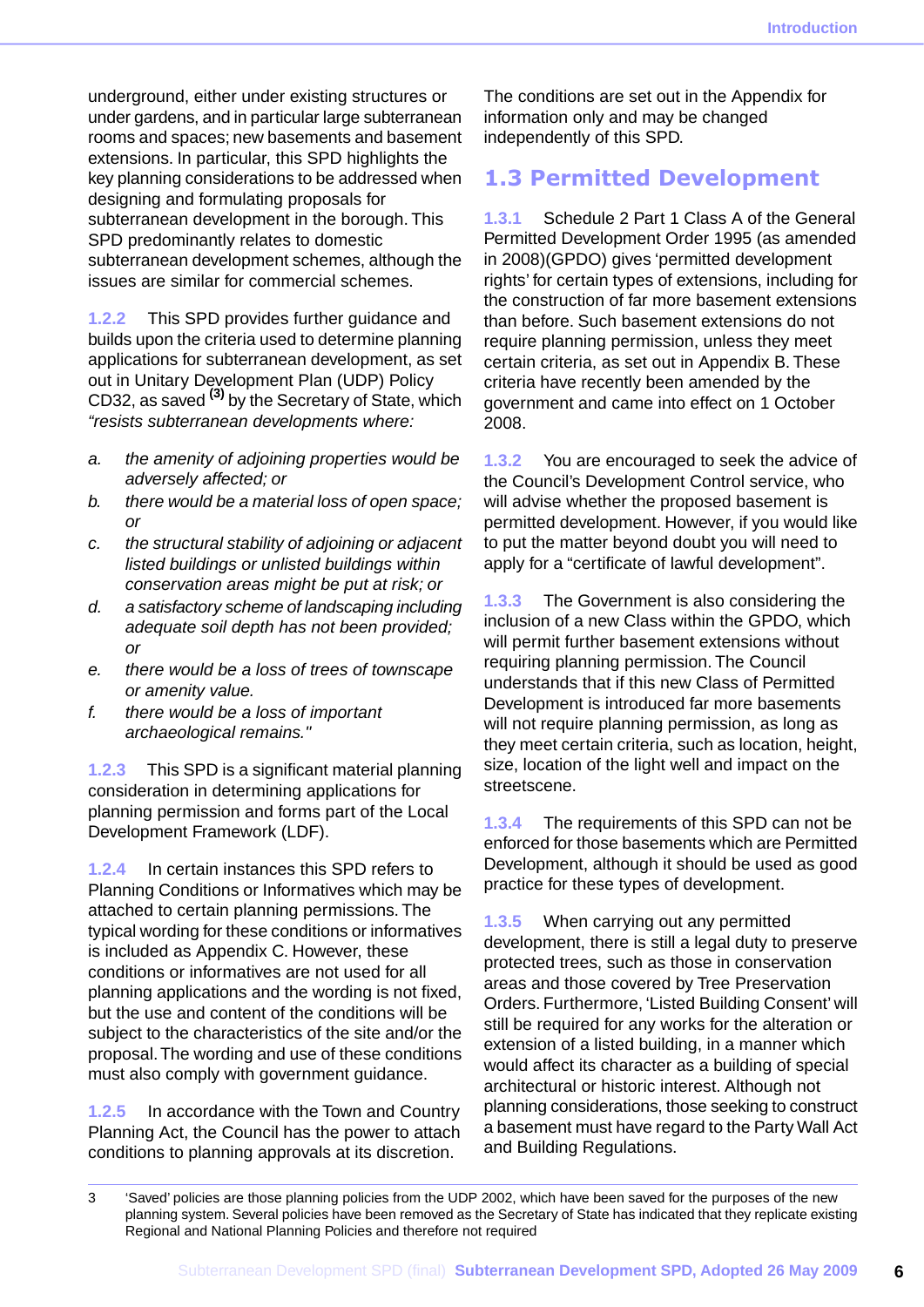## <span id="page-7-0"></span>**1.4 Planning Policy Context**

**1.4.1** The Unitary Development Plan 2002, revised in 2007 (UDP), specifically refers to subterranean development in Policy CD32, which has been 'saved' **(4)** by the Secretary of State. This SPD supplements this policy which *"resists subterranean developments where:*

- *a. the amenity of adjoining properties would be adversely affected; or*
- *b. there would be a material loss of open space; or*
- *c. the structural stability of adjoining or adjacent listed buildings or unlisted buildings within conservation areas might be put at risk; or*
- *d. a satisfactory scheme of landscaping including adequate soil depth has not been provided; or*
- *e. there would be a loss of trees of townscape or amenity value.*
- *f. there would be a loss of important archaeological remains."*

**1.4.2** Furthermore, UDP Policy CD24 seeks to resist development in, on, over or under garden squares, in order to protect their special character; and promote proposals for their enhancement.

**1.4.3** In addition to the UDP and emerging LDF policies, applications for subterranean development will be considered in accordance with National and Regional planning policy, which are considered in detail in Appendix A. In this regard, the SPD needs to be in conformity with national planning policy and general conformity with the London Plan.

**1.4.4** In particular, this SPD and proposals for

subterranean development must have regard to the following national planning policy:

- **Supplement to Planning Policy Statement**  $\bullet$ **1:** Planning and Climate Change;
- **Planning Policy Statement 3:** Housing;
- **Planning Policy Statement 9:** Biodiversity ä and Geological Conservation;
- **Planning Policy Statement 10:** Planning for ò Sustainable Waste Management;
- **Planning Policy Guidance 13:** Transport;
- **Planning Policy Guidance 14:** Development ä on Unstable Land;
- **Planning Policy Guidance 15:** Planning and  $\overline{\phantom{a}}$ the Historic Environment;
- **Planning Policy Guidance 16:** Archaeology and Planning;
- **Planning Policy Statement 23: Planning and** Pollution Control;
- **Planning Policy Guidance 24:** Planning and Noise;
- <span id="page-7-1"></span>**Planning Policy Statement 25:** Development ä and Flood Risk;

### **1.5 Subterranean Development at Appeal**

**1.5.1** If an applicant for planning permission does not agree with the Council's decision to refuse their proposal, they can appeal the decision to the Secretary of State. The Planning Inspector, charged with dealing with the appeal, will assess the merits of the case and make a decision to either dismiss the appeal or allow the appeal. Some relevant Inspectors decisions are set out on the following pages:

|                                                     | 22 Pembridge Mews                                                                                                                                                                                                                                                              |
|-----------------------------------------------------|--------------------------------------------------------------------------------------------------------------------------------------------------------------------------------------------------------------------------------------------------------------------------------|
| Proposal:                                           | Full internal refurbishment, full basement and half sub-basement extension to provide additional accommodation.                                                                                                                                                                |
| Key<br>issue:                                       | The effect of the increased size of the proposed dwelling on the character of the Pembridge Conservation Area.                                                                                                                                                                 |
| Inspectors<br>reasons<br>for<br>allowing<br>appeal: | The proposal will introduce additional space for the use of the occupiers but not significantly increase the intensity<br>of the use of the dwelling, and therefore preserve or enhance the character or appearance of the Conservation Area.                                  |
|                                                     | No substantive evidence has been provided to suggest that the development cannot be carried out without undue<br>impact on neighbouring property in respect of ground stability or drainage.                                                                                   |
|                                                     | I have no reason to believe that the noise and disruption caused during the excavation and construction would not<br>be unusually protracted, or that there would be damage to the cobblestones surfaces of the mews. However, this<br>matter could be addressed by condition. |

4 'Saved' policies are those planning policies from the UDP 2002, which have been saved for the purposes of the new planning system. Several policies have been removed as the Secretary of State has indicated that they replicate existing Regional and National Planning Policies and therefore not required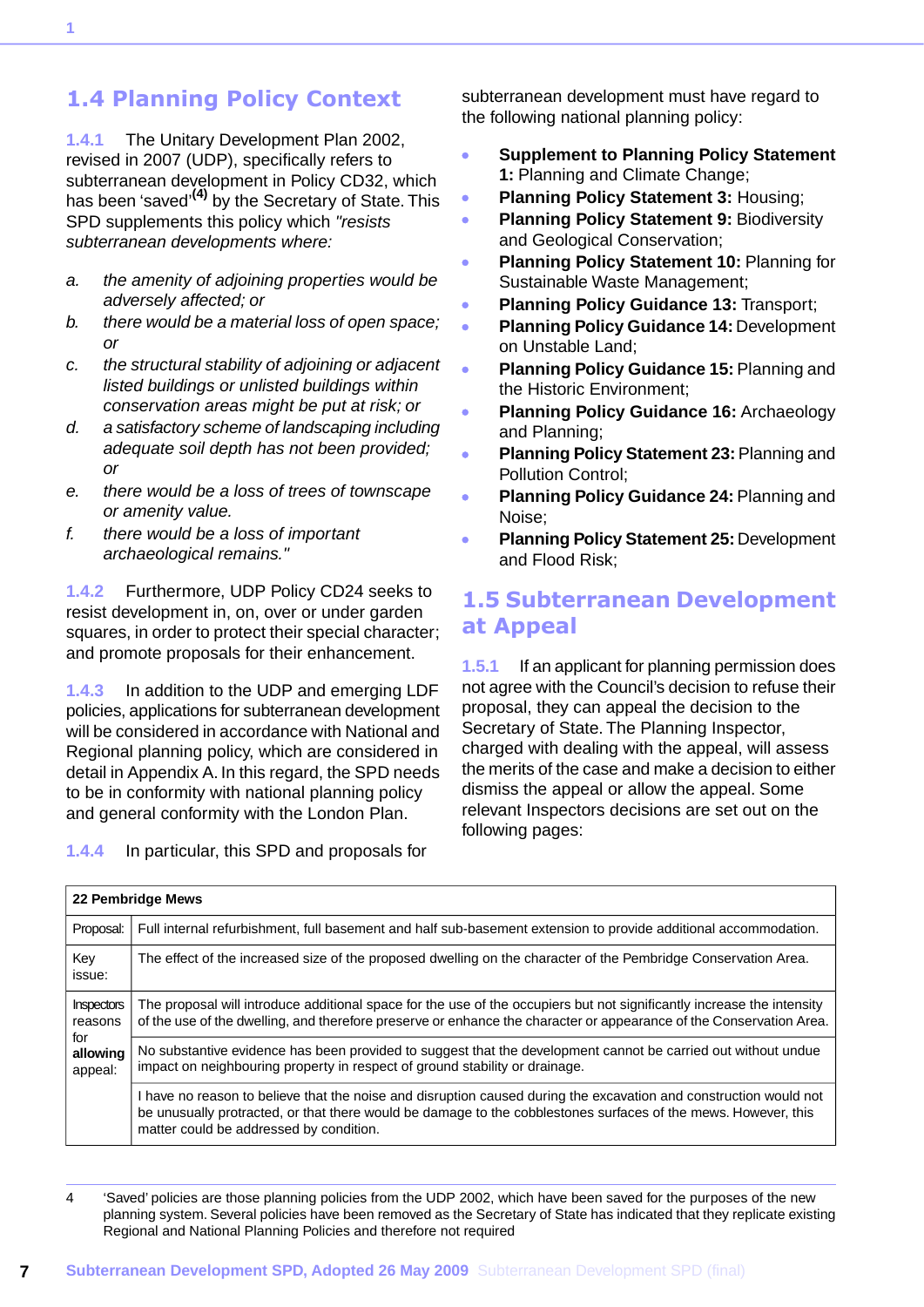| 3 Halsey Street                         |                                                                                                                                                                                                                                                                                                                                                                                                                                                                                                                                                                                                                                                       |  |  |  |
|-----------------------------------------|-------------------------------------------------------------------------------------------------------------------------------------------------------------------------------------------------------------------------------------------------------------------------------------------------------------------------------------------------------------------------------------------------------------------------------------------------------------------------------------------------------------------------------------------------------------------------------------------------------------------------------------------------------|--|--|--|
| Proposal:                               | Excavation of a new basement with light wells to the front and rear.                                                                                                                                                                                                                                                                                                                                                                                                                                                                                                                                                                                  |  |  |  |
| Key<br>issue:                           | The impact of the proposed works on the special architectural and historic interest of the listed building and the effect<br>on the character and appearance of the Conservation Area.                                                                                                                                                                                                                                                                                                                                                                                                                                                                |  |  |  |
| Inspectors                              | The proposal is a major design intervention and would result in harmful disruption to the building's historic plan form.                                                                                                                                                                                                                                                                                                                                                                                                                                                                                                                              |  |  |  |
| reasons<br>for<br>dismissing<br>appeal: | An additional storey added to the listed building will obscure and confuse the traditional vertical hierarchy of floor<br>levels. The existing basement level is evocative of the historic origins of the building and is an important element of<br>its special interest. The creation of an additional subterranean storey would be to the detrimental of that special<br>interest as it would detract from the original plan form which is an important element of the building's character.                                                                                                                                                       |  |  |  |
|                                         | In order to provide daylight the proposal would include several large openings below ground level. Despite their<br>discrete location they would be at odds with the historic character of both the front and rear elevations of the listed<br>building.                                                                                                                                                                                                                                                                                                                                                                                              |  |  |  |
|                                         | The proposal is contrary to UDP Policy CD66 and PPG15, which states that the plan of a building is one of its most<br>important characteristics.                                                                                                                                                                                                                                                                                                                                                                                                                                                                                                      |  |  |  |
|                                         | Despite the discreet nature of the proposal, as it would harm the special architectural and historic interest of a listed<br>building which forms an intrinsic element of the character of a Conservation Area, it would also fail to preserve or<br>enhance the character or appearance of the Conservation Area as a whole, contrary to UDP Policies CD61, CD62<br>and CD63.                                                                                                                                                                                                                                                                        |  |  |  |
| <b>15 Mallord Street</b>                |                                                                                                                                                                                                                                                                                                                                                                                                                                                                                                                                                                                                                                                       |  |  |  |
| Proposal:                               | Basement rearward extension and associated internal alterations at basement and ground level and soft landscaping<br>to rear courtyard; and alterations and extension at ground level side and rear, with associated landscaping, to create<br>additional space for the dwelling house.                                                                                                                                                                                                                                                                                                                                                               |  |  |  |
| Key<br>issue:                           | Effect on the character and appearance of the Grade II listed building and the Chelsea Park Carlyle Conservation<br>Area.                                                                                                                                                                                                                                                                                                                                                                                                                                                                                                                             |  |  |  |
| Inspectors<br>reasons<br>for            | The terrace has squat, horizontal portions and, consistent with its grounded feel and direct engagement with the<br>street, only small storage basements, located under the front part of each dwelling. Originally without significant<br>natural light or ventilation and low headroom, the basements were not intended to accommodate living space.                                                                                                                                                                                                                                                                                                |  |  |  |
| dismissing<br>appeal:                   | The interest of the listed building lies in the historic organisation and use of its spaces, just as much as in their formal<br>qualities of those of the fabric.                                                                                                                                                                                                                                                                                                                                                                                                                                                                                     |  |  |  |
|                                         | The proposed basement would not be visible from the road or other parts of the house, and there is no reason to<br>fear structural instability or loss of garden. However, to change so radically the relationship of spaces to each other,<br>with the deepening of the basement and its extension throughout the building and under the rear garden, the scale<br>of the basement overwhelming that of the remaining spaces, would not preserve the building or its features of special<br>interest. Moreover, as a significant building in the Conservation Area, the character of the Conservation Area would<br>be harmed rather than preserved. |  |  |  |
|                                         | <b>44 Phillimore Gardens</b>                                                                                                                                                                                                                                                                                                                                                                                                                                                                                                                                                                                                                          |  |  |  |
| Proposal:                               | Erection of a single storey rear extension at lower ground floor with terrace above, creation of a sub-basement room<br>beneath house and rear garden, and works to front vaults to facilitate their use as living space.                                                                                                                                                                                                                                                                                                                                                                                                                             |  |  |  |
| Key<br>issue:                           | The effect of the proposed development on the character and appearance of no. 44 Phillimore Gardens, the street<br>scene and Kensington Conservation Area.                                                                                                                                                                                                                                                                                                                                                                                                                                                                                            |  |  |  |
| Inspectors<br>reasons<br>for            | The works proposed to the front vaults would not result in any material change to the character of the house or its<br>appearance as seen from the street.                                                                                                                                                                                                                                                                                                                                                                                                                                                                                            |  |  |  |
| allowing<br>appeal:                     | Squaring off the basement bays and introducing new steps on either side of the main staircase would not be unduly<br>harmful to the character or appearance of the property or to its setting or that of the garden.                                                                                                                                                                                                                                                                                                                                                                                                                                  |  |  |  |
|                                         | I consider that the issue of replacing the existing garden, comprising lawn and planted borders with one that is largely<br>paved, could be addressed through a condition on landscaping, which could also cover the replacement of trees and<br>the depth of the garden.                                                                                                                                                                                                                                                                                                                                                                             |  |  |  |
|                                         | I do not consider that either the ventilation shafts or the skylights would be materially harmful to the character and<br>appearance of no. 44, its garden or the CA.                                                                                                                                                                                                                                                                                                                                                                                                                                                                                 |  |  |  |
|                                         | I am not persuaded that a departure from Victorian building form, by way of the sub-basement room or the quantity<br>of extra space involved, would be materially harmful to the character or appearance of no. 44 or the surrounding<br>area.                                                                                                                                                                                                                                                                                                                                                                                                        |  |  |  |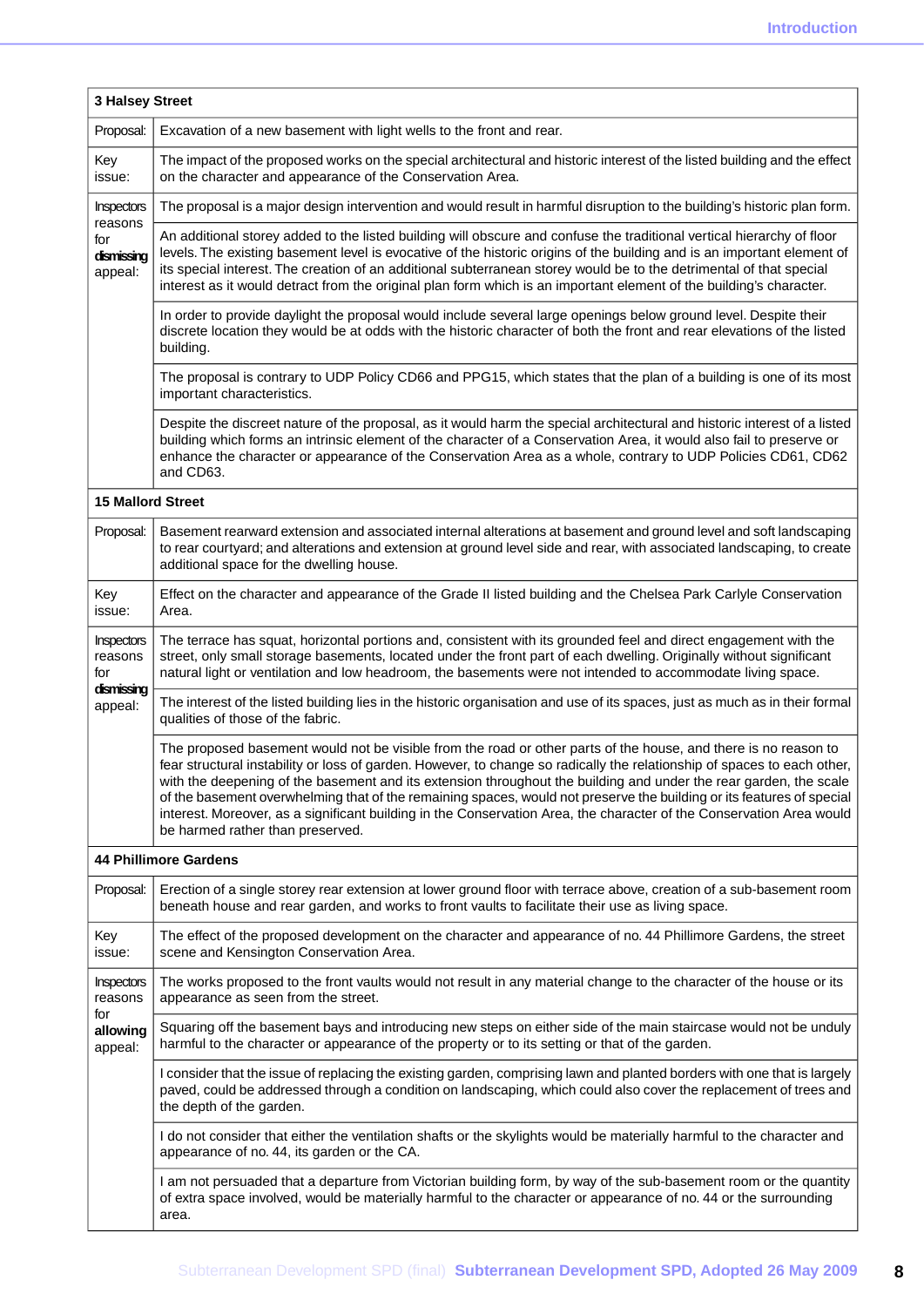|                              | Neither the form nor scale of the room would have a significant visual impact on no. 44, its setting or the wider CA.<br>Whilst the room would extend well beyond the rear building line of the house it would be underground and thus not<br>visible.                                                                                                                                         |
|------------------------------|------------------------------------------------------------------------------------------------------------------------------------------------------------------------------------------------------------------------------------------------------------------------------------------------------------------------------------------------------------------------------------------------|
|                              | While I agree that character and appearance are not the same thing, I do not consider that the appeal proposal would<br>be materially harmful to either.                                                                                                                                                                                                                                       |
|                              | The effect of the excavation on the structural stability of no. 44 and adjacent properties is a matter for other statutory<br>regimes, such as the Building Regulations. Concerns about drainage and the implications of excavation, demolition<br>and construction are also matters for other legislation. Concerns about noise, vibration and smells can be dealt with<br>through condition. |
|                              | 60 Hamilton Terrace (LB Westminster)                                                                                                                                                                                                                                                                                                                                                           |
| Proposal:                    | Construction of basement extension under rear garden, to contain swimming pool, etc.                                                                                                                                                                                                                                                                                                           |
| Key<br>issue:                | The effect of the proposed basement extension under the rear garden to contain a swimming pool and associated<br>works on the character and appearance of the St Johns Wood Conservation Area.                                                                                                                                                                                                 |
| Inspectors                   | I disagree that the proposal would be excessive simply because of its nature and extent.                                                                                                                                                                                                                                                                                                       |
| reasons<br>for<br>allowing   | I consider it would be possible for soil layer with a minimum depth of 0.8m to adequately support a variety of planting.<br>Trees could also be planted in containers and there is scope for planting around the site's boundaries.                                                                                                                                                            |
| appeal:                      | I consider that, with carefully designed landscaping scheme, the roof lights would be unobtrusive and little different<br>from other garden features or paraphernalia.                                                                                                                                                                                                                         |
|                              | I consider that the proposed basement extension would have a neutral effect on the character and appearance of<br>St Johns Wood Conservation Area.                                                                                                                                                                                                                                             |
|                              | Concerns over the excavation work and construction methods, stability of the land and ownership issues are not<br>matters before me. I am mindful of the concern raised by the Council and neighbours regarding the hours of<br>construction work and intend to impose a condition relating to this issue.                                                                                     |
|                              | 44 Priory Avenue, Bedford Park (LB Hounslow)                                                                                                                                                                                                                                                                                                                                                   |
| Proposal:                    | The works and development proposed is construction of basement under rear part of house.                                                                                                                                                                                                                                                                                                       |
| Key<br>issue:                | Proposals would not be in keeping with the architectural and historic character of the house and listed pair of buildings.<br>Insufficient detail provided to enable an assessment of the likely impact on the structural integrity and condition of<br>the semi-detached pair of houses.                                                                                                      |
| <b>Inspectors</b><br>reasons | Part of the character of this conservation area is the lack of basements. It is now generally accepted that the lack of<br>basements is a factor that contributes to the character and special interest of the listed buildings.                                                                                                                                                               |
| for<br>dismissing<br>appeal: | The proposed basement will not be visible from the front. However, the effect of the grills and associated works (to<br>the rear) would be visually disturbing and materially detrimental to the character and architectural and historic integrity<br>of the building and its garden setting.                                                                                                 |
|                              | The stairway access seams to have an adverse effect on the plan form of the house and I consider that the panelled-in<br>projection would reduce the sense of space in the hall.                                                                                                                                                                                                               |
|                              | There is a lack of information:                                                                                                                                                                                                                                                                                                                                                                |
|                              | - There are no cross sections and little detailed information as to the structure of the proposed basement, nor as to<br>the fabric of the existing building which could be affected;                                                                                                                                                                                                          |
|                              | - Nor was it indicated in the application what arrangements might need to be made to ensure fire safety, drainage<br>and ventilation/extraction, which could have consequences for the fabric, character and appearance of the building;                                                                                                                                                       |
|                              | - Little detailed information as to any movements that had occurred in the structure of the appeal property or its<br>attached neighbour, or that would be likely to occur.                                                                                                                                                                                                                    |
|                              | My reservations as to the level of detailed information submitted with the applications and potential problems with<br>movement of the structures adds weight to my concerns as to the likely harmful effects of the proposals on the<br>character and intrinsic qualities of the listed building and its garden setting.                                                                      |
|                              | It seems that although the consequences for character and setting would not be widely seen, their effect would be<br>to detract from rather than to help preserve or enhance the character or appearance of the area.                                                                                                                                                                          |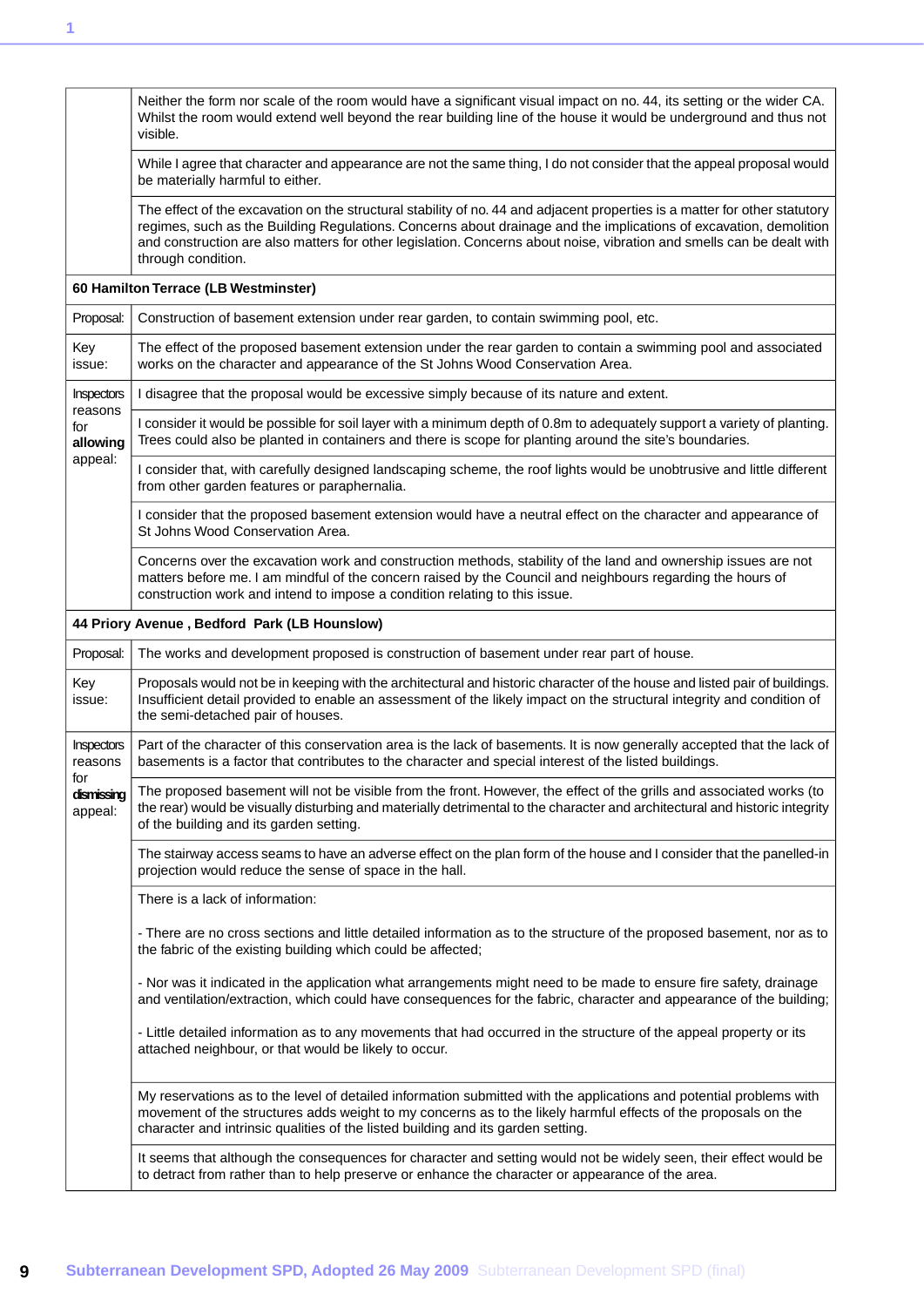## <span id="page-10-0"></span>**2 Historic Environment**

### <span id="page-10-1"></span>**2.1 Introduction**

**2.1.1** The borough has an exceptional historic quality with several important Archaeological Priority Areas; Ancient Monuments; over 4,000 listed buildings and over 70% of the area is within designated Conservation Areas. Use the links below to find out if your property is Listed or located in a Conservation Area or Archaeological Priority Area.

**2.1.2** Georgian and Victorian terraces tend to have relatively shallow foundations and tend to naturally move in the soil, especially when located on clay soil. However, English Heritage**(5)** and Arup**(6)** advise that subterranean development may have minimal structural impact on the existing or adjoining buildings as long as they are designed and constructed with great care. In the light of this advice **the Council will require that the construction and structural stability of the subterranean development, including where appropriate any demolition, excavation or temporary work, incorporates the advice of a Chartered Civil Engineer (MICE) or Chartered Structural Engineer (MI Struct.E).** This is explored in more detail under Section 6, Construction Method Statement.

**2.1.3** Furthermore, large mature trees, and especially trees with Tree Preservation Orders, also make an important contribution to the character and appearance of Conservation Areas and the setting and special interest of Listed Buildings. This contribution includes the provision of greening, privacy, views and supports wildlife habitats. This is considered in more detail in Section 9.1 of this SPD.

### <span id="page-10-2"></span>**2.2 Listed Buildings**

**2.2.1** Apart from the structural considerations, there is a particular concern regarding the impact of subterranean development on the special architectural or historic interest of listed buildings. The special interest is not the same as appearance. Special interest includes the location and hierarchy of rooms and floor levels, foundations, the original purpose of the building, the size and location of any original basement, cellar or vault, and the integrity of the historic structure, among other

things. Whilst roof additions and rear and side extensions have become commonly accepted means of enlarging listed buildings, development beneath the building raises other issues about the relationship of the building to its site, its structure and the degree of intervention involved.

**2.2.2** An addition of a new floor level underneath the original lowest floor of a listed building (normally the lower ground floor level) would have a significant impact on the hierarchy of the historic floor levels. For this reason, excavation under the main body of statutory listed buildings is normally resisted in this Borough due to its detrimental impact on the hierarchy of the historic floor levels and the historic integrity, scale and layout of the original building. In addition, the excavation and construction of new foundations may have consequential effects on historic foundations which may impact upon the future stability of the parent building and any adjoining listed buildings.

**2.2.3 The Council will normally resist proposals for subterranean development under listed buildings or directly attached to existing basements, cellars or vaults of listed buildings.** However, the Council may consider proposals for subterranean development under gardens within the curtilage of a listed building, as long as any connecting passage between the existing and proposed structure is narrow and discreet to preserve the integrity and character of the original listed building. In considering such applications account will also be taken of the importance of preserving the integrity of historic boundary walls.

**2.2.4** Any works for the alteration or extension of a listed building, in a manner which affects its character as a building of special architectural or historic interest, such as subterranean development, will require Listed Building Consent whether planning permission is required or not.

<span id="page-10-3"></span>**2.2.5** To find out whether a property is listed, go to

http://www.rbkc.gov.uk/Planning/scripts/listedform.asp.

### **2.3 Conservation Areas**

**2.3.1** In Conservation Areas, the main planning issues relate to the external manifestations of subterranean development, which include the provision of light wells and roof lights, structures for safety, access and ventilation, exposed masonry

<sup>5</sup> Meeting with English Heritage Structural Engineer, 18 March 2008

<sup>6</sup> Subterranean Development Scoping Study (Section 7), June 2008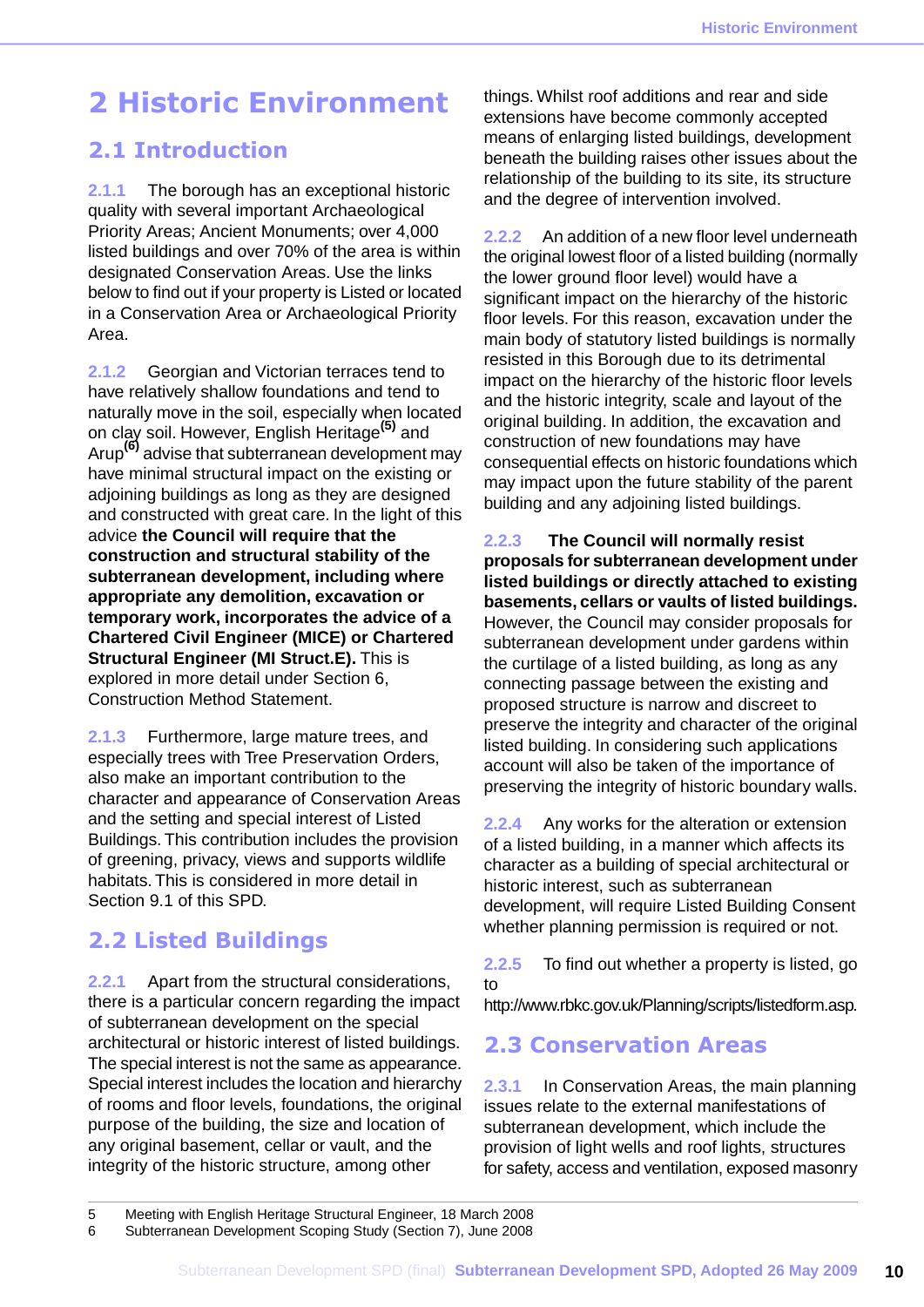and trees and landscaping.

**2.3.2** In this regard, **the Council will discourage light wells and railings that are visible from the street in areas where these are not a feature of that street and discourage large light wells in rear gardens.** The Council will also adopt a stricter application of the design considerations for light wells, railings and other features associated with subterranean development within conservation areas, as set out in Section 8 of this SPD.

<span id="page-11-0"></span>**2.3.3** To find out whether a property is located within a conservation area, go to www.rbkc.gov.uk/Planning/conservationareas/conservationsearch.asp.

### **2.4 Archaeology**

**2.4.1** There is the potential for archaeological remains to be found during excavations, especially within the upper strata of River Terrace Gravels, Archaeological Priority Areas, Sites of Archaeological Importance, or where there is evidence of these on the Greater London Sites and Monuments Record**(7)** . **The Council will require pre-application consultation with the Greater London Archaeological Advisory Service (GLAAS) for any applications for excavation in these areas.** Depending on the location of the proposal and scale of subterranean development, **the Council will attach Amended Condition C100 requiring a programme of archaeological work as set out in Appendix C**. For further information relating to archaeology you are required to contact the Greater London Archaeological Advisory Service on 020 7973 3732 or visit their website at

http://www.english-heritage.org.uk/server/show/nav.8900.

<sup>7</sup> Database of over 73,066 unique records of archaeological sites, artefacts and listed buildings across London, providing information on known archaeological sites to inform decision making in the planning process. (http://www.english-heritage.org.uk/server/show/nav.1551)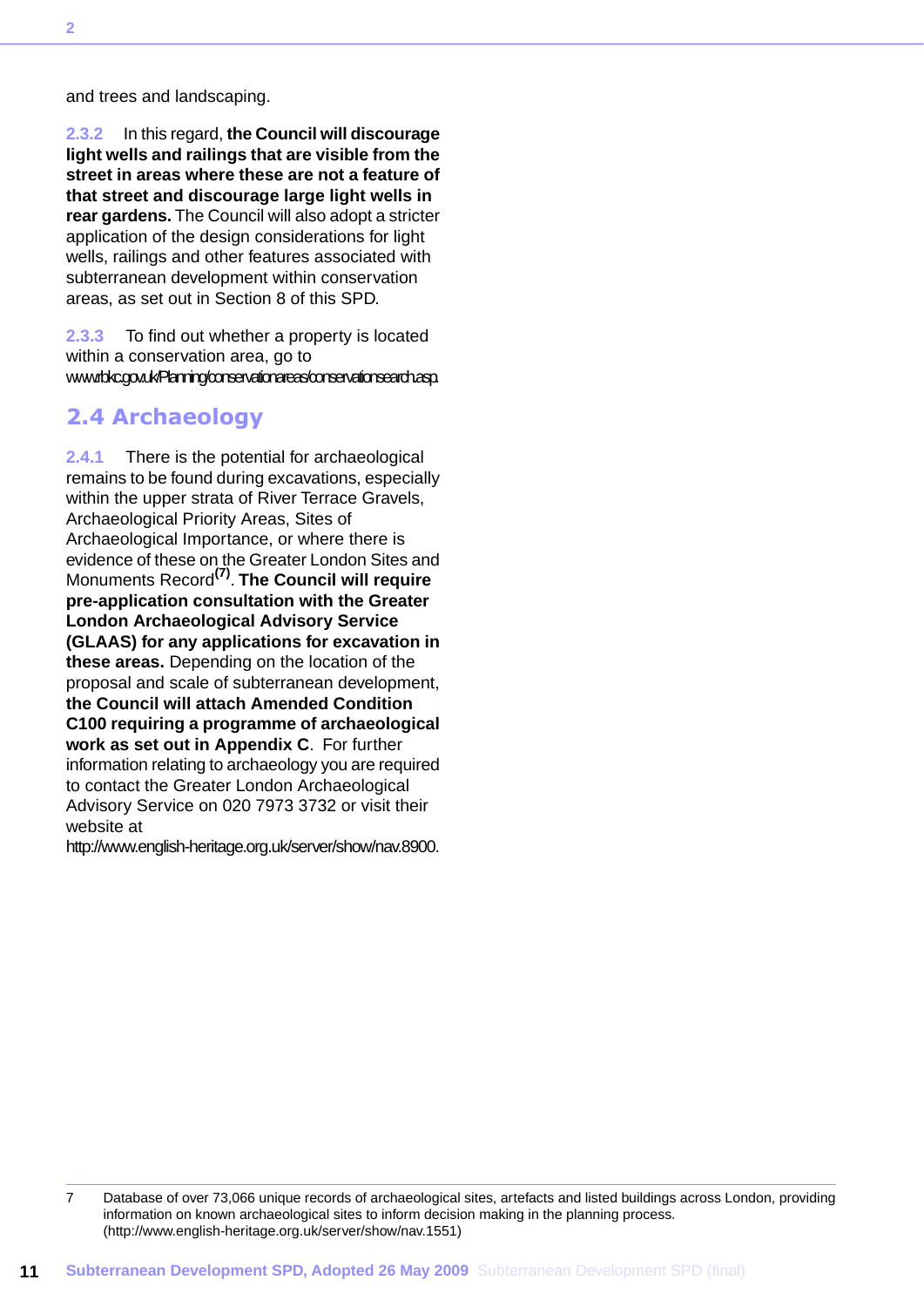## <span id="page-12-0"></span>**3 Use, Comfort and Safety**

### <span id="page-12-1"></span>**3.1 Use of the Basement**

**3.1.1** Some subterranean developments are used for the provision of sleeping accommodation, either self contained or attached to the existing dwelling. **The Council will require that all subterranean developments being used for the provision of sleeping accommodation must have natural light and ventilation.** The Building Regulations require that a bedroom must have a window/opening to the outside in excess of 10% of the floor area of the room. In addition to this, self contained residential dwellings will not be permitted in Flood Risk Zone 3.

**3.1.2** Space within subterranean developments is also used for leisure (gyms, play areas, cinemas and swimming pools); kitchens; galleries; and car parking. For these uses, the subterranean

development is usually ancillary to the main house, accessible through an internal stair way or lift. Subterranean rooms proposed for uses other than sleeping accommodation will normally be required to provide natural lighting or natural ventilation.

**3.1.3** In any event, you are encouraged to seek the advice of the Council's Environmental Health department and appropriate Building Control Body for details of the requirements for light and ventilation. Their contact details are contained in Section of 12 of this SPD.

## <span id="page-12-2"></span>**3.2 Comfort**

**3.2.1** The Council is keen to ensure that any new subterranean development is comfortable to use and enjoy. **The Council will therefore encourage basement storeys to be a minimum of 2.4m high and must be in accordance with the minimum room sizes shown on Table 3, Chapter 5 of the Housing Standards SPG 2002 (8)**, and set out in the table below.

| Room                      | <b>Square Metres</b> | <b>Square Feet</b> | <b>Comments relevant to</b><br>this SPD                                                 |
|---------------------------|----------------------|--------------------|-----------------------------------------------------------------------------------------|
| Living rooms              | $13$ sq. m           | 140 sq. feet       |                                                                                         |
| First double bedrooms     | 11 sq. $m$           | 118 sq. feet       | This would only apply if the<br>proposal is a self<br>contained residential<br>dwelling |
| Other double bedrooms     | 10 sq. $m$           | 107 sq. feet       |                                                                                         |
| Single bedrooms           | $6.5$ sq. m          | 70 sq. feet        |                                                                                         |
| Totally enclosed kitchens | $5.5$ sq. m          | 59 sq. feet        |                                                                                         |
| Other kitchens            | $6.5$ sq. m          | 70 sq. feet        |                                                                                         |

<span id="page-12-3"></span>Table 1 Minimum room sizes set out in the Housing Standards SPG, 2002

## **3.3 Safety**

**3.3.1** In accordance with the Building Regulations, light wells with a drop of more than 600mm will require a safety railing or a grille cover. These may have unacceptable townscape implications and therefore may not be acceptable. The Council's design requirements for light wells and associated features are set out in Section 8 of this SPD.

**3.3.2** The potential risk and impact of flooding on the basement may also raise safety concerns and therefore applicants for planning permission must have regard to the following section on flooding.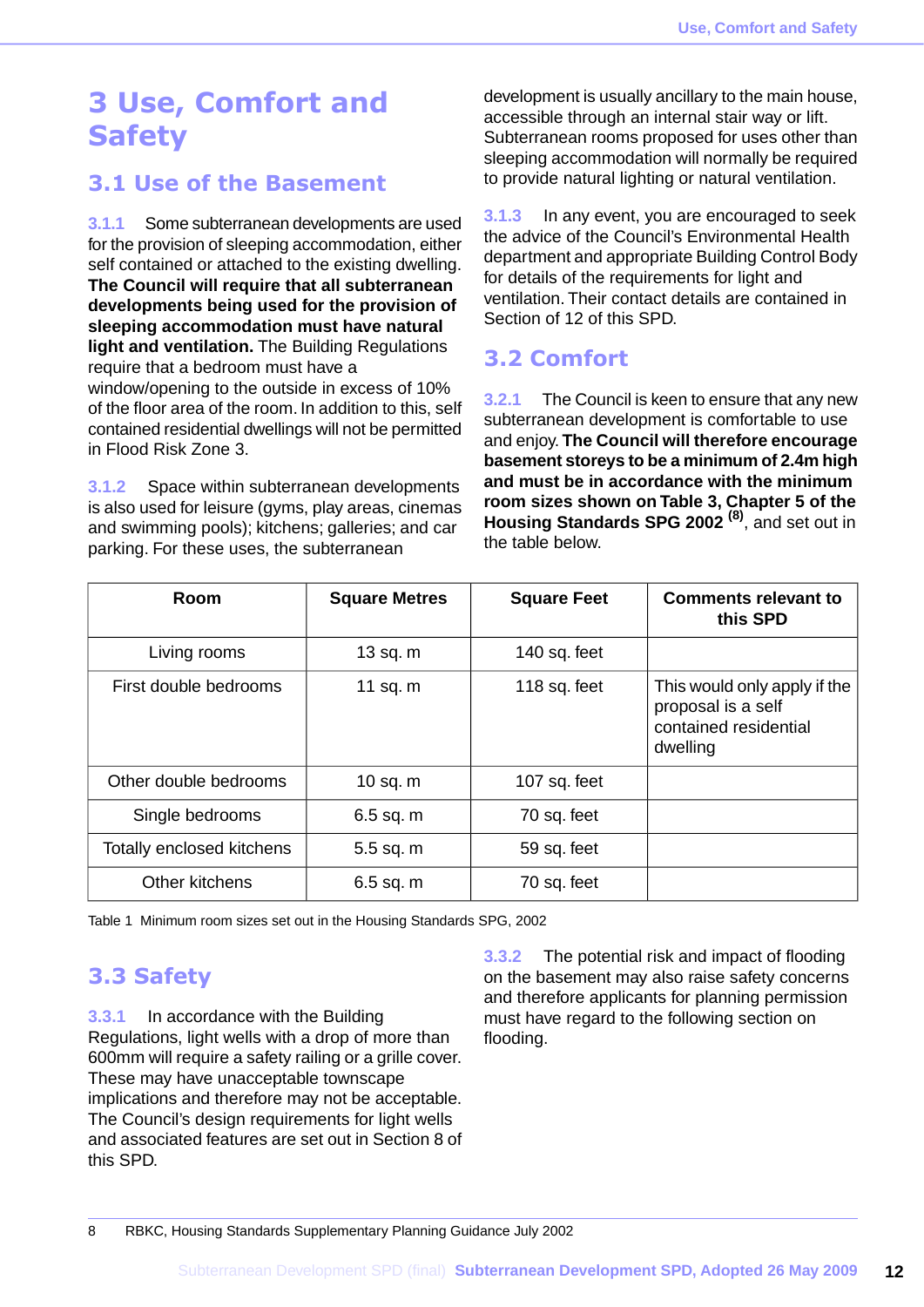## <span id="page-13-0"></span>**4 Flooding**

### <span id="page-13-1"></span>**4.1 Introduction**

**4.1.1** The impacts of flooding on subterranean development and the impacts of subterranean development on ground water flows, drainage and levels are considerations when determining planning applications for subterranean development. In particular, planning is concerned with making sure that subterranean development is safe during periods of flooding.There are several types of flooding relevant to the borough and discussed below. These have been described in Planning Policy Statement 25: Development and Floodrisk, identified by the Environment Agency and addressed in the Council's Strategic Flood Risk Assessment (SFRA)**(9)** .

<span id="page-13-2"></span>**4.1.2** The Practice Guide to PPS25 defines basements as self-contained if they have no free internal access upstairs in an event of flood water coming down external access routes.

### **4.2 Tidal Flooding**

result of the Thames or other rivers / creeks breaching their flood defences. The Environment Agency divides the borough into 3 tidal Flood Risk Zones**(10)** .These zones are shown on Map 1 of the Strategic Flood Risk Assessment and described in Section 6.2 of the SFRA<sup>(11)</sup>.

**4.2.2** In accordance with PPS25, Table 2 shows which types of development might be suitable within each of the Flood Risk Zones and where site specific Flood Risk Assessments will be required. In accordance with PPS25, **applications for self contained basement dwellings within Flood Risk Zone 3 will not be permitted**.

**4.2.3 Self contained basement dwellings in Zone 2 and any other basement uses in Zone 3 are only appropriate if they pass the Exception Test.** This test is required by PPS25 and contained in Appendix F, where the Council demonstrates that these uses are appropriate in these zones, as long as the applicant can demonstrate how the development will be made safe and will not result in additional flooding elsewhere.

| <b>Flood</b><br><b>Risk</b><br>Zone | <b>Highly Vulnerable development</b><br>(including self contained<br>basement dwellings) | <b>Other development</b><br>(More Vulnerable and Less<br>Vulnerable, including all other<br>basement uses) | <b>Flood Risk</b><br><b>Assessment</b><br>required |
|-------------------------------------|------------------------------------------------------------------------------------------|------------------------------------------------------------------------------------------------------------|----------------------------------------------------|
|                                     | May be acceptable                                                                        | May be acceptable                                                                                          | $No*$                                              |
|                                     | May be acceptable**                                                                      | May be acceptable                                                                                          | Yes                                                |
| 3                                   | Not acceptable                                                                           | May be acceptable**                                                                                        | Yes                                                |

**4.2.1** Tidal flooding in the borough may be a

Table 2 Flood Risk Vulnerability, Flood Zone 'Compatibility' and FRA requirements (Amended Table D.3 from PPS25)

*\* unless the site area is greater than 1 Hectare.*

*\*\* The Council considers that this type of use is suitable in this particular flood risk zone, as justified in the Council's Exception Test in Appendix F. However, applicants will be required to demonstrate, within the FRA, how these will be made safe from any potential flooding and will not result in additional flooding elsewhere.*

**4.2.4 All planning applications for subterranean development in Flood Zones 2 and 3 and for sites greater than 1 ha in Flood Risk Zone 1 must be submitted with a Flood**

**Risk Assessment** detailing the potential for various types of flooding and demonstrating how the development will be made safe. Flood Risk Assessments must be prepared in accordance with

<sup>9</sup> http://www.rbkc.gov.uk/Planning/localdevelopmentframework/ldf\_strategic\_flood\_assess.asp<br>10 Zone 1 being land having a less than 1 in 1000 annual probability of river or sea flooding in a

Zone 1 being land having a less than 1 in 1000 annual probability of river or sea flooding in any year and Zone 3 being land having a greater than 1 in 100 annual probability of river flooding or 1 in 200 annual probability of sea flooding in any year

<sup>11</sup> *http://www.rbkc.gov.uk/Planning/localdevelopmentframework/ldf\_strategic\_flood\_assess.asp*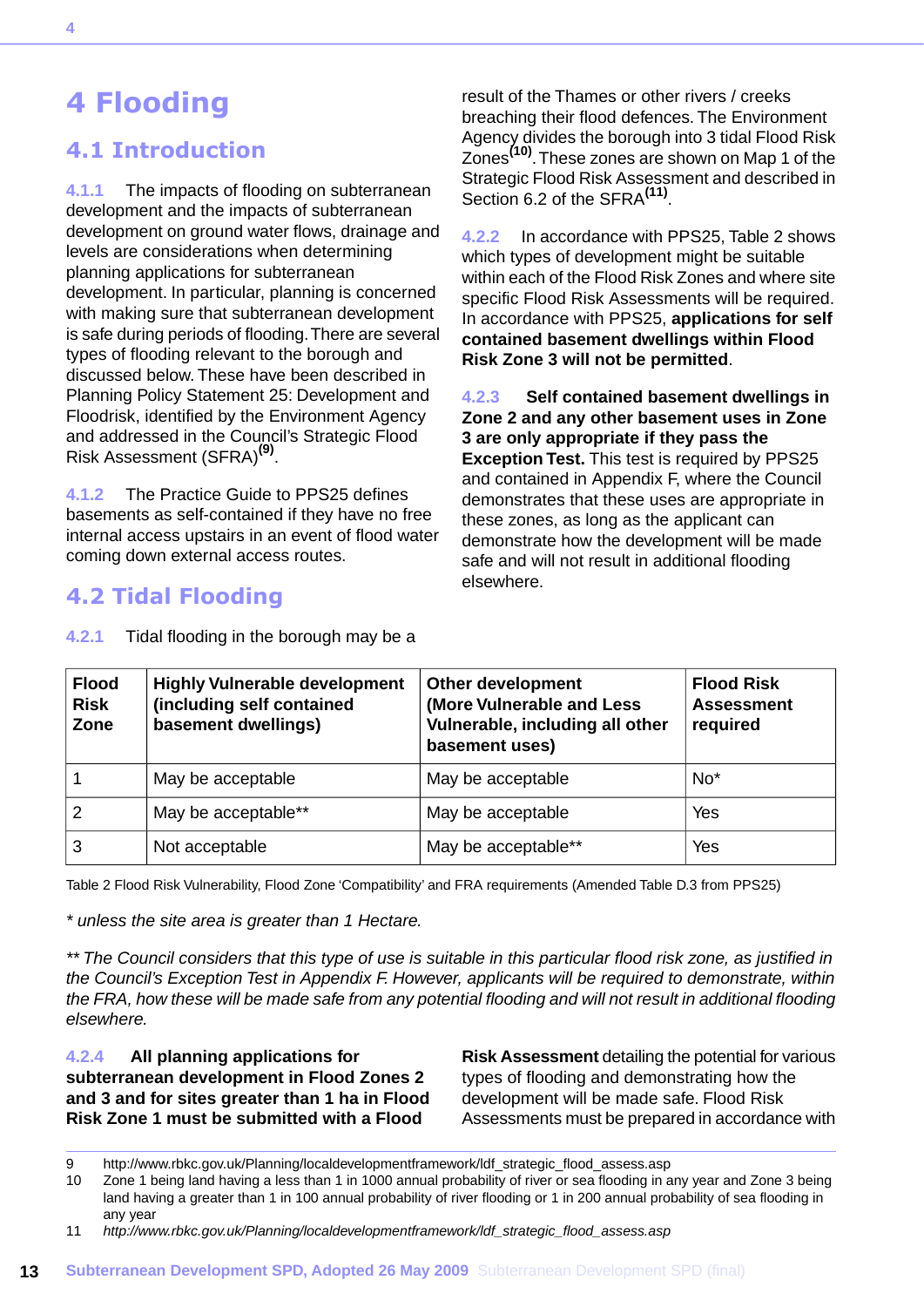Annex E of PPS25 and the Council's SFRA, and in particular incorporate details of how the proposed development complements the Council's Exception Test by demonstrating how the subterranean development will be made safe to address criteria (d), paragraph D9, Annex D of PPS25. The Environment Agency will be consulted on all Flood Risk Assessments for development in Flood Zones 2 & 3 and for sites greater than 1 ha elsewhere, and their advice will be an important consideration in determining the outcome of the planning application.

**4.2.5** For subterranean development and basement extensions in Flood Risk 2 and 3, **the Council will attach Informative NEW3, as set out in Appendix C, to the planning permission, informing applicants of the Environment Agency's free Flood Warning Direct service**.

### <span id="page-14-0"></span>**4.3 Surface Water Flooding**

**4.3.1** Surface Water Flooding is mainly caused when rain water, often as a result of a storm event, overwhelms the capacity of the drainage system and cannot return to the water table. The Council will seek to ensure that storm water drains are free from blockages. However the capacity and maintenance of the drainage system below ground level is the responsibility of Thames Water. The Council will work with Thames Water to improve the ability of the drainage infrastructure to discharge surface water. Excessive impermeable surfacing, such as paving and buildings, may exacerbate this type of flooding as rain water does not enter the water table close to where it falls or enters the drainage network too quickly. Surface water flooding can be mitigated through the use of sustainable urban drainage (SUDs) measures, which control the rate at which surface water enters the ground water or drainage network. **The requirement for sustainable urban drainage measures for subterranean development under gardens is set out in Section 9.2 of this SPD. However, where 1m of soil above a subterranean development is not required and the garden area is larger than 5m<sup>2</sup> (measured from the side of dwelling to the appropriate boundary walls) the Council will require a soak away or other type of sustainable urban drainage system**.

identifies the 'worst case scenario' of where surface water flooding might occur, including the potential levels of flooding.

## <span id="page-14-1"></span>**4.4 Sewage Flooding**

**4.4.1** Sewer Flooding is a result of the sewer infrastructure being unable to cope with extreme amounts of rain over a short period of time, as was experienced in parts of the borough in July 2007. The maintenance of this infrastructure is the responsibility of Thames Water. However, some measures can be taken to reduce this risk, such as water pumps or non-return valves to the sewers, although the latter are not always effective. If water pumps are installed, these need to ensure that excess water / sewerage is pumped to levels above ground before re-entering the sewerage system. **The Council will attach Informative NEW2, as set out in Appendix C, to all planning applications for subterranean developments.**

**4.4.2** Map 17 of the SFRA also identifies the broad locations of those properties that reported sewer flooding in July 2007.This map is consistent with the findings from a recent study by Thames Water**(12)**, which models areas where basements may be at risk of sewer flooding. However, the exact locations of areas at risk of surface or sewer flooding cannot be accurately identified at this stage.The Environment Agency does not comment on planning applications unless they are in flood risk 2 or 3, or sites greater than 1 ha. The Council will therefore not require site specific flood risk assessment where the Environment Agency does not provide comments. However, the Council will work with Thames Water and the Environment Agency to keep Map 17 of the SFRA up to date. **Informative NEW1, as set out in Appendix C, will be added to all subterranean developments to draw the applicant's attention to the issue of surface water flooding.**

### <span id="page-14-2"></span>**4.5 Ground Water Flows and Levels**

**4.5.1** With regard to the impact of subterranean development on ground water flows and levels, groundwater flows will find an alternative route if blocked by a subterranean structure, although there may be very small rises in level**(13)** .These changes in level are likely to be significantly less than the

**4.3.2** Map 17 of the Council's draft SFRA

<sup>12</sup> Counters Creek Strategic Sewer Flooding Alleviation: Study Findings and Proposals for 2009 Final Business Plan. Thames Water, February 2009

<sup>13</sup> Subterranean Development Scoping Study (para 5.1), June 2008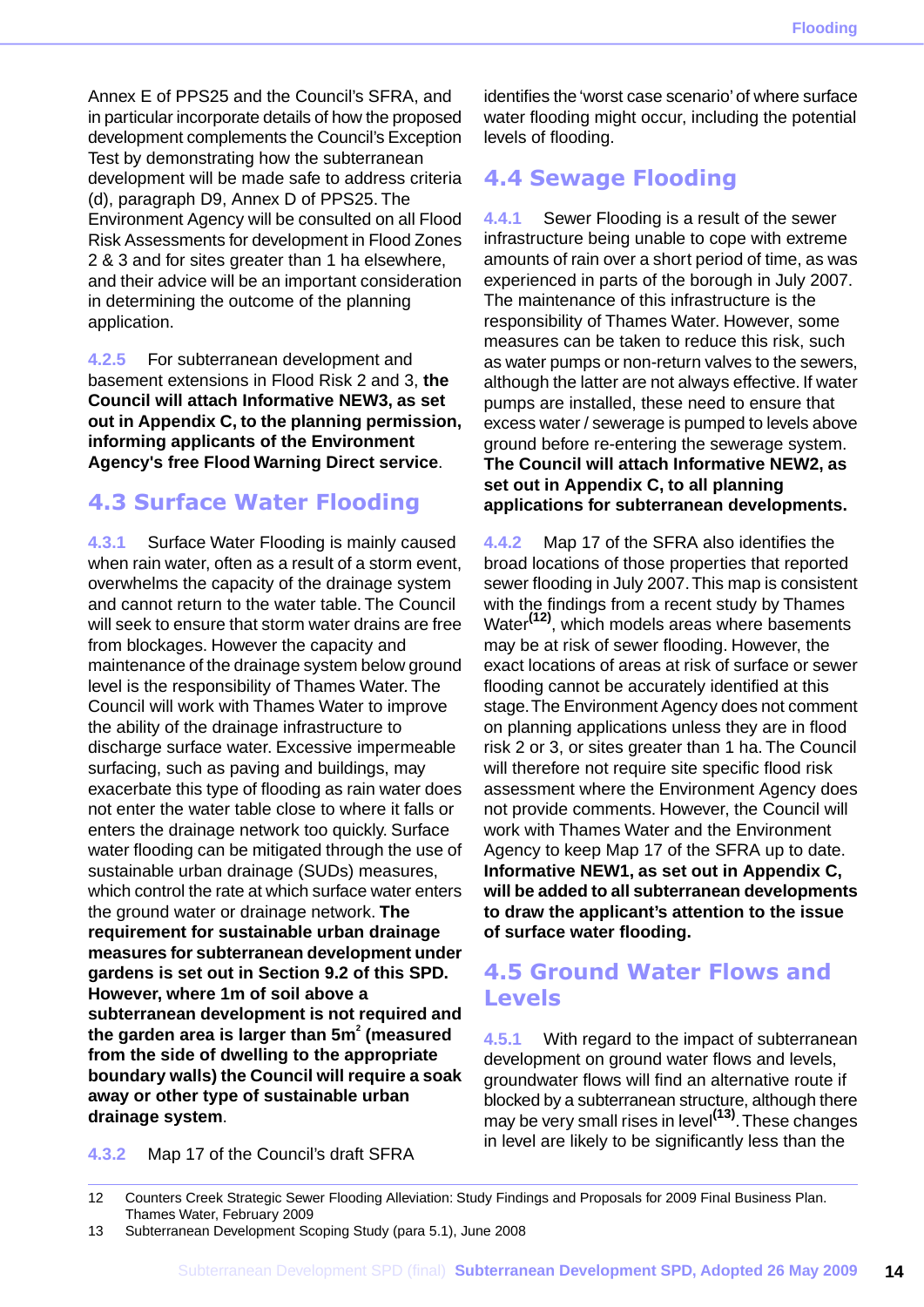natural variations in the water table associated with seasonal variations.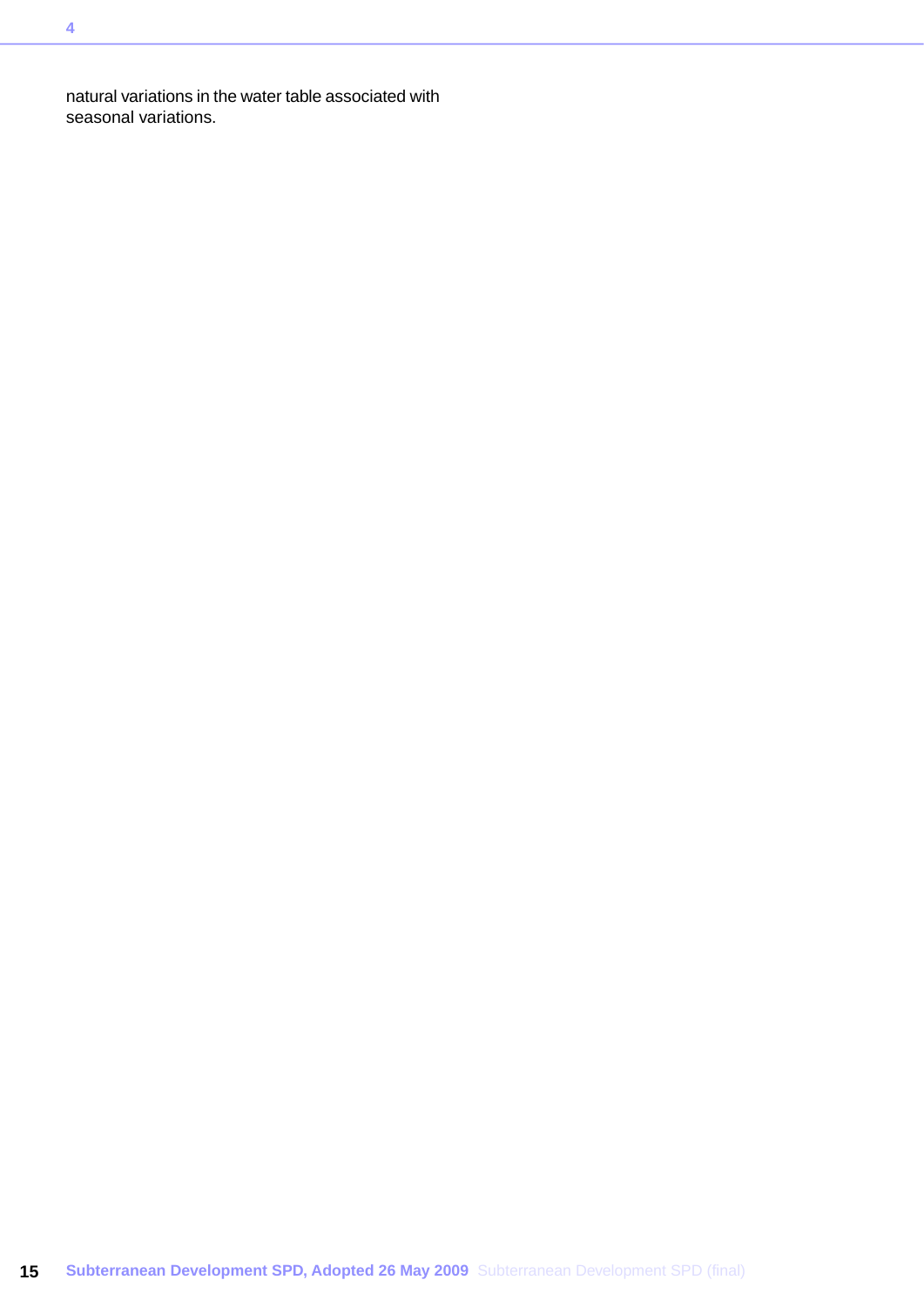## <span id="page-16-0"></span>**5 Environmental Sustainability**

**5.1.1** The excavation, construction, transportation of construction waste and use of a subterranean development produces a significant amount of Carbon Dioxide (CO $_2$ ), which contributes to climate change. In particular, CO $_{\scriptscriptstyle{2}}$  is produced during construction with the excavation and transportation of spoil, making and setting of concrete, and once in use through the ventilation and lighting of the subterranean development to make it comfortable. However, the Council also acknowledges that subterranean developments will require less heating during the winter months.

**5.1.2** In accordance with the London Plan, the Council will require that any proposals for subterranean development, including the excavation, construction and occupancy of the development, makes the fullest contribution to the mitigation of and adaptation to climate change and minimises the emissions of Carbon Dioxide**(14)** . This includes ensuring that the development uses less energy, in particular by adopting sustainable design and construction measures**(15)** ; supplies energy efficiently, in particular by prioritising decentralised energy generation**(16)** ; and uses renewable energy**(17)** . This also includes adopting sustainable principles of waste management, such as reusing or recycling construction waste, or transporting this waste in sustainable ways. The Code for Sustainable Homes also seeks to conserve water, which is an important issue when filling underground swimming pools.

**5.1.3** Given the nature of subterranean developments and the complexity of calculating and assessing C0 $_{\tiny 2}$  emissions and savings, as a proxy the Council will take a pragmatic approach and **will therefore require that the entire dwelling following the subterranean development meets Level 4 of the Code for Sustainable Homes (18) or BREEAM 'Excellent'**

**rating for non residential developments (19)** . In most circumstances this will secure a substantial carbon saving, while not penalising the owners of properties that already have a low carbon footprint. There may be exceptions to this, such as if the building is listed or exceptional circumstances in conservation areas. The use of water for filling the swimming pool must be considered within the CfSH Assessment.

**5.1.4** Therefore, any proposals for subterranean developments will have to be assessed by a "code assessor" **(20)** before the planning application stage and the results submitted with the planning application. Applications received without this information will not be validated. The dwelling will then need to be assessed again following completion of the subterranean development.

**5.1.5** Further information on reaching Code Level 4 of the Code for Sustainable Homes is included in Appendix G of this SPD and can be found from www.communities.gov.uk/thecode. Further information on various renewable energy technologies to help achieve this rating is available from

www.london.gov.uk/mayor/environment/energy/london\_renew.jsp.

- 14 Spatial Development Strategy for Greater London Consolidated with Alterations since 2004 (February 2008) (The London Plan) Policy 4A.1
- 15 Spatial Development Strategy for Greater London Consolidated with Alterations since 2004 (February 2008) (The London Plan) Policy 4A.3
- 16 Spatial Development Strategy for Greater London Consolidated with Alterations since 2004 (February 2008) (The London Plan) Policy 4A.6
- 17 Spatial Development Strategy for Greater London Consolidated with Alterations since 2004 (February 2008) (The London Plan) Policy 4A.7
- 18 www.communities.gov.uk/thecode
- 19 The CfSH Levels are required in accordance with the emerging Core Strategy policy on Respecting Environmental Limits
- 20 A 'code assessor' is someone specifically trained and certified to assess the environmental performance of a dwelling in accordance with the requirements of the Code for Sustainable Homes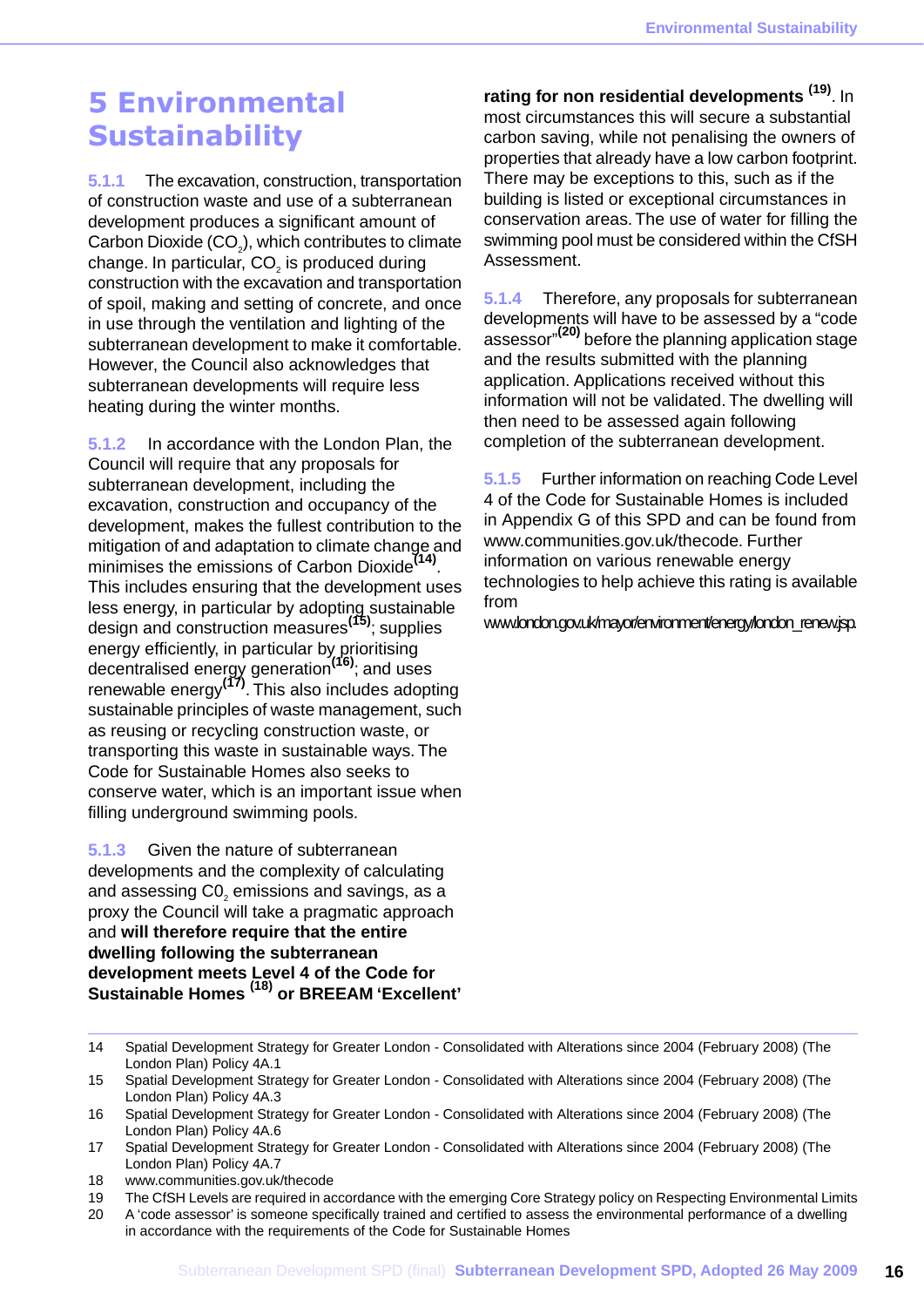## <span id="page-17-0"></span>**6 Construction Method Statements**

**6.1.1** The Arup Scoping Study **(21)** advises that: *"Subterranean development in a dense urban environment, especially basements built under existing vulnerable structures, is a significantly challenging engineering endeavour. In particular, there is a potential risk of damage to the existing and neighbouring structures and infrastructure if the subterranean development is ill-planned, poorly-constructed and does not properly consider the geology and hydrology. However, successful subterranean development has been achieved in London, and in the borough, for many years"*

**6.1.2** To address this issue, **the Council will require a Construction Method Statement (CMS) to be submitted with all planning applications and Listed Building Consent applications for subterranean development.** The CMS must provide specific details of the excavation, temporary works and construction techniques, including details of the potential impact of the subterranean development on the existing and neighbouring structures, based on the specific site characteristics, including the type of geology and hydrology found in the area.This must be prepared and signed off by a Chartered Civil Engineer (MICE) or Structural Engineer (MI Struct.E) and submitted with the planning application, before the application will be validated.

**6.1.3** The CMS will need to include borehole / soil test results, site specific construction drawings and calculations in a detailed structural engineering report. In particular, the CMS will need to address the following:

- whether the geology is capable of supporting  $\bullet$ the loads and construction techniques to be imposed;
- the impact of the subterranean development, and associated construction and temporary works, on the structural integrity and natural ability for movement of existing and surrounding structures, utilities, infrastructure and man-made cavities, such as tunnels;
- whether the development will initiate slope  $\bullet$ instability which may threaten its neighbours;
- the impact of the subterranean development on drainage, sewage, surface water and ground water, flows and levels;
- how any geological, hydrological and structural concerns have been satisfactorily addressed;
- the engineering details of the scheme, ò including proposals for the excavation and construction;
- the impact of the proposed subterranean development on the structural stability of the existing and adjoining buildings, especially listed buildings;
- the impact of the proposed subterranean development on existing and proposed trees;
- the sequence for the temporary works, which mitigates the effects on neighbours; and
- the details and design of the preferred method of Temporary Works (see the British Standards for Temporary Works).

**6.1.4** The Council will cease its current practice of appointing external consultants to assess the CMS and will rely on the professional integrity of the Chartered Civil Engineer (MICE) or Chartered Structural Engineer (MI Struct.E), appointed by the applicant, to ensure that the construction of a subterranean development is safe and will not impact on the structural integrity of the existing or neighbouring properties. However, the Council may choose to consult, at the applicant's expense, an independent Chartered Structural Engineer with expertise in historic structures for specific cases where particularly vulnerable historic buildings or structures may be affected.

**6.1.5** The Council draws the attention of those constructing subterranean developments, and neighbouring land owners, to the Party Wall Act which requires an agreement to monitor and control the affects of construction on neighbouring properties. Further information on the Party Wall Act is supplied in Appendix E of this SPD.

**6.1.6** In addition to this, applicants seeking planning permission for subterranean developments above or nearby London Underground infrastructure, such as tunnels and stations, should contact London Underground (LU) Infrastructure Protection at an early stage in the process to discuss the design proposals and foundation arrangements. In some instances, London Underground may request that a Condition is attached to the planning permission.The contact details for London Underground are contained in section 12 of this SPD.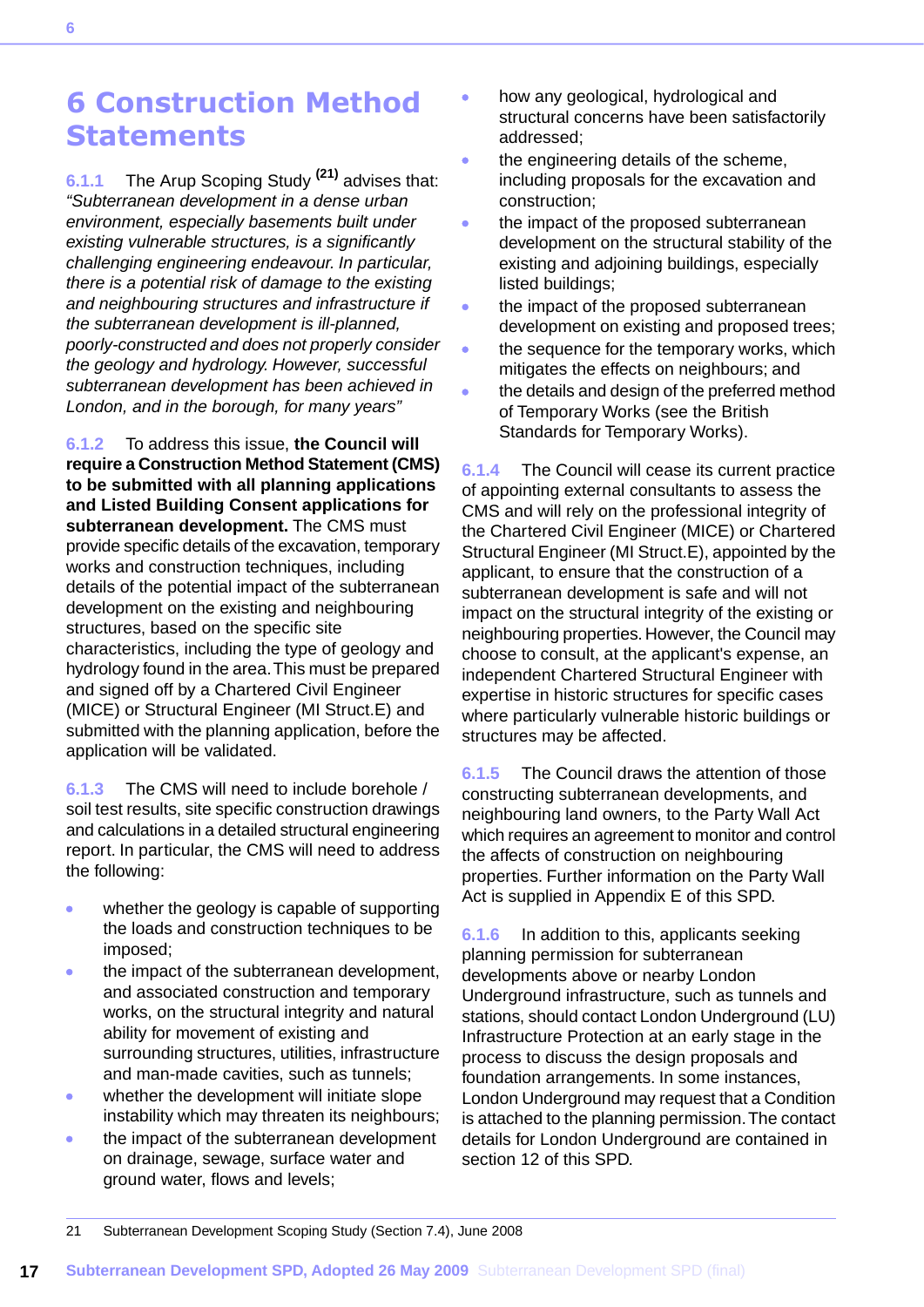**6.1.7** Anyone with concerns that the construction process is not being conducted in a safe and secure fashion, protecting the structural integrity of the existing buildings, should approach the Council's Building Control service.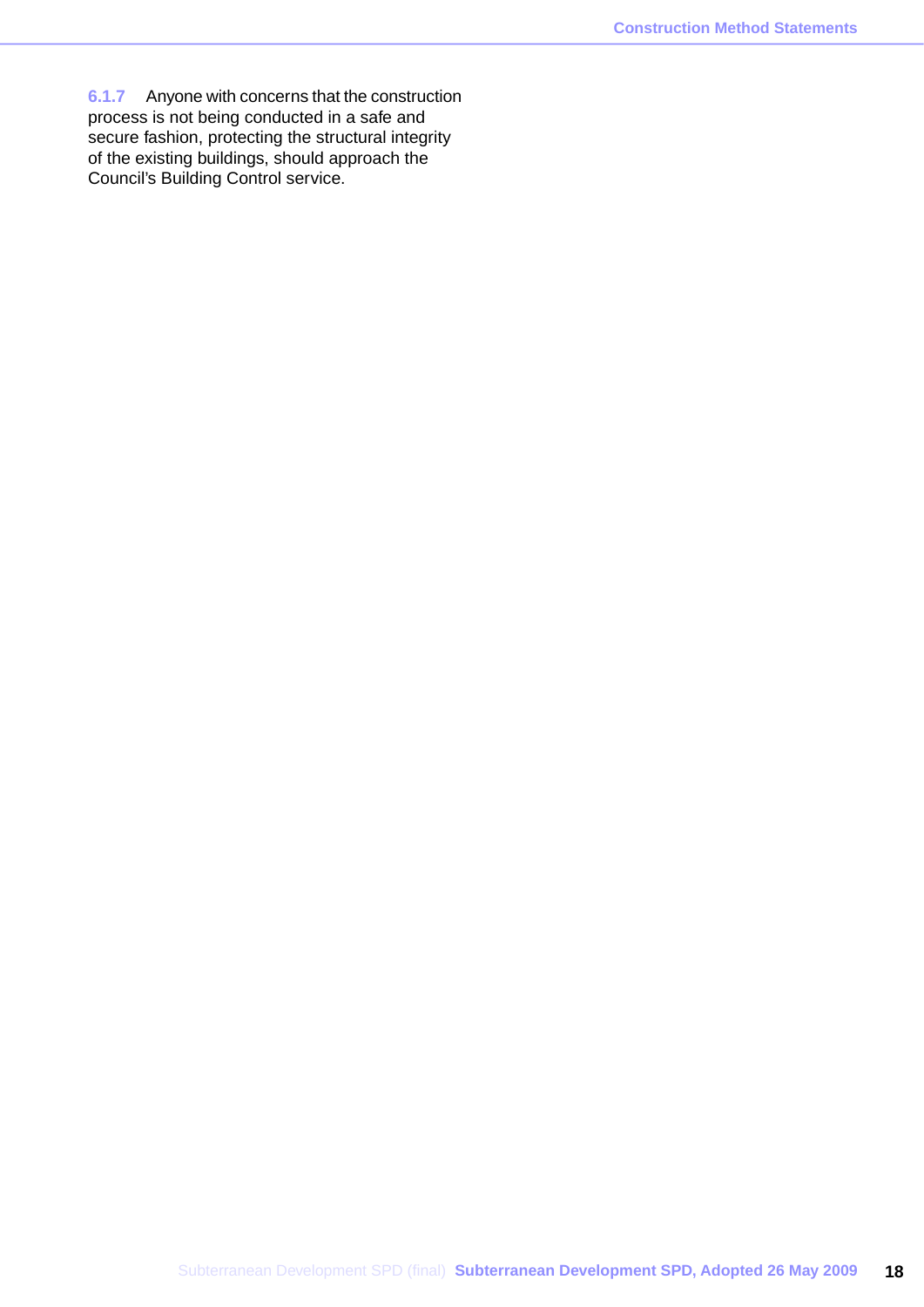## <span id="page-19-0"></span>**7 Reducing the impacts of noise, nuisance and transportation**

**7.1.1** The excavation and construction of subterranean development lasts for a considerable period of time and may cause nuisance and disturbance for neighbouring occupiers in a densely developed area, such as the Royal Borough. This nuisance may include noise; vibration; dust; odours; impact on pedestrian movement; skips; moving spoil and construction materials and suspension of parking bays.

**7.1.2** Many of these concerns are controlled and enforced by the Council, such as noise and pollution controlled in accordance with the Environmental Protection Act 1990 by Environmental Health, transportation and parking by Highways and Transportation, and building practices by Building Control. The Council's Environmental Health Noise and Nuisance Officer will consider the Construction Method Statement submitted as part of the planning application and may suggest alternative approaches to the construction or temporary works, which would reduce the impact of noise and nuisance upon neighbours. The contact details for these departments are set out in Section 12 of this SPD and the legislation related to these controls is set out in Appendix E of this SPD.

**7.1.3** For all planning applications for subterranean development and certain other planning applications **the Council will attach Informative NEW4, as set out in Appendix C, to the planning permission, which will inform applicants of their duties under the Control of Pollution legislation.**

**7.1.4 Where appropriate, the Council will also attach Condition NEW5, as set out in Appendix C, requiring the contractor to be a member of the Considerate Constructors Scheme.** This Scheme is a national initiative, set up by the construction industry. The developer, architect or contractor registers a site on the Scheme, which is then monitored against a Code of Considerate Practice (the checklist for this is set out in Appendix H). The Scheme has no involvement with the site unless a complaint is made to them by the public, after which they will seek to resolve the problem through mediation and if no solution can be found

they will be removed from the list of members. If the development is not registered on the Scheme, the person carrying out the development or the person with control of the land may be in breach of the planning condition. Further information on the Considerate Constructors Scheme can found at www.considerateconstructorsscheme.org.uk.

**7.1.5** The demolition, excavation and construction works required for subterranean development generates significant traffic. If not properly managed, these works may have a serious impact on parking availability, traffic flow, road safety, residential amenity and pedestrian convenience. For these reasons, **the Council will attach Condition C104, set out in Appendix C, or require S106 planning obligations where appropriate to require the submission of a Construction Traffic Management Plan.** It should be noted that the Council will expect construction works to be contained within the curtilage of the development site. Given the high levels of demand for parking and suspensions on-street the Council cannot guarantee that parking suspensions will be granted immediately. Such suspensions, if considered necessary by the Council, must be kept to a minimum in order to reduce the disruption to parking suspensions or other use of the highway is essential before such use will be permitted. Further details of this are contained in the Council's Transport SPD **(22)** .

**7.1.6** In addition to these planning conditions, the Council may use Informatives 130 and 131, as set out in Appendix C to advise developers of other controls outside the planning regime.

22 The Council's Transport SPD is available on the Council's website at www.rbkc.gov.ukv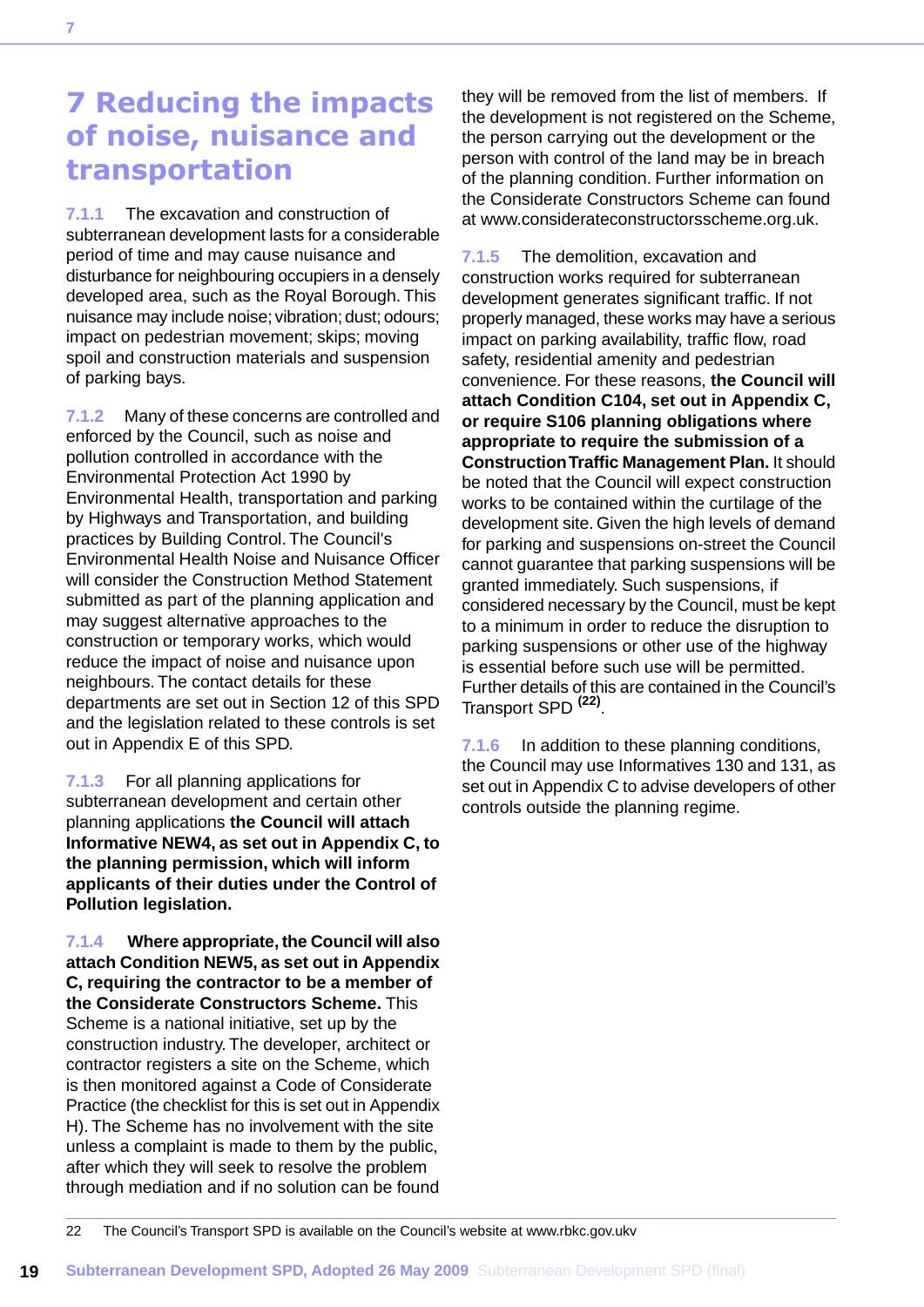## <span id="page-20-0"></span>**8 Design**

### <span id="page-20-1"></span>**8.1 Introduction**

**8.1.1** Subterranean development is

predominantly located underground and, apart from their impact on trees and roots, may have little impact on the character and appearance of the streetscene. However, subterranean development can lead to a proliferation of visible impacts, such as light wells, upstands, railings, roof lights, fire escapes, water pumps, air conditioning, plant rooms and exposed masonry. This chapter of the SPD sets out the Council's guidance to ensure that subterranean development is consistent with UDP Policy CD27, which seeks *"to ensure that all development in any part of the borough is to a high standard of design and is sensitive to and compatible with the scale, height, bulk, materials and character of the surroundings."*

## <span id="page-20-2"></span>**8.2 Minimising the visual effect**

<span id="page-20-3"></span>**8.2.1 The Council will aim to ensure that any features associated with subterranean development mentioned in 8.1.1 of this SPD, visible from the street or surrounding properties, are well designed to be discreet.**

### **8.3 Design and location of light wells**

**8.3.1 Light wells that are visible from the street will not be permitted where they are not a characteristic feature of that street. Light wells visible from surrounding properties will be considered on their merits.**

**8.3.2** The size of the garden will also affect the size of the light well. **Light wells must not exceed a depth of 1 storey below ground level; be no wider than the width of the existing development; and not exceed more than 1.2m from the external perimeter wall of the above ground building. Excessively large light wells will not be permitted in any garden space.**

**8.3.3** A horizontal grille over the light well can often provide a less intrusive alternative to guard rails and has the advantage of providing additional security. In any event, these features should be designed into the scheme without being added as an after thought.

**8.3.4** Furthermore, any doors and windows provided within a light well must respect, and preferably be subordinate to, the size, location and symmetry of any existing doors and windows in the existing dwelling immediately above. Any exposed masonry must also respect the character and materials of the existing dwelling.

**8.3.5** To ensure that walls, railings and fences are designed to respect the character of the street and are discreet and well screened, the Council may attach Condition C24, as set out in Appendix C, to any planning applications.

**8.3.6** Applicants for subterranean development proposals must also have regard to other Council guidance documents, such as Streetscape Guidance and Transport and Streetscape Policies.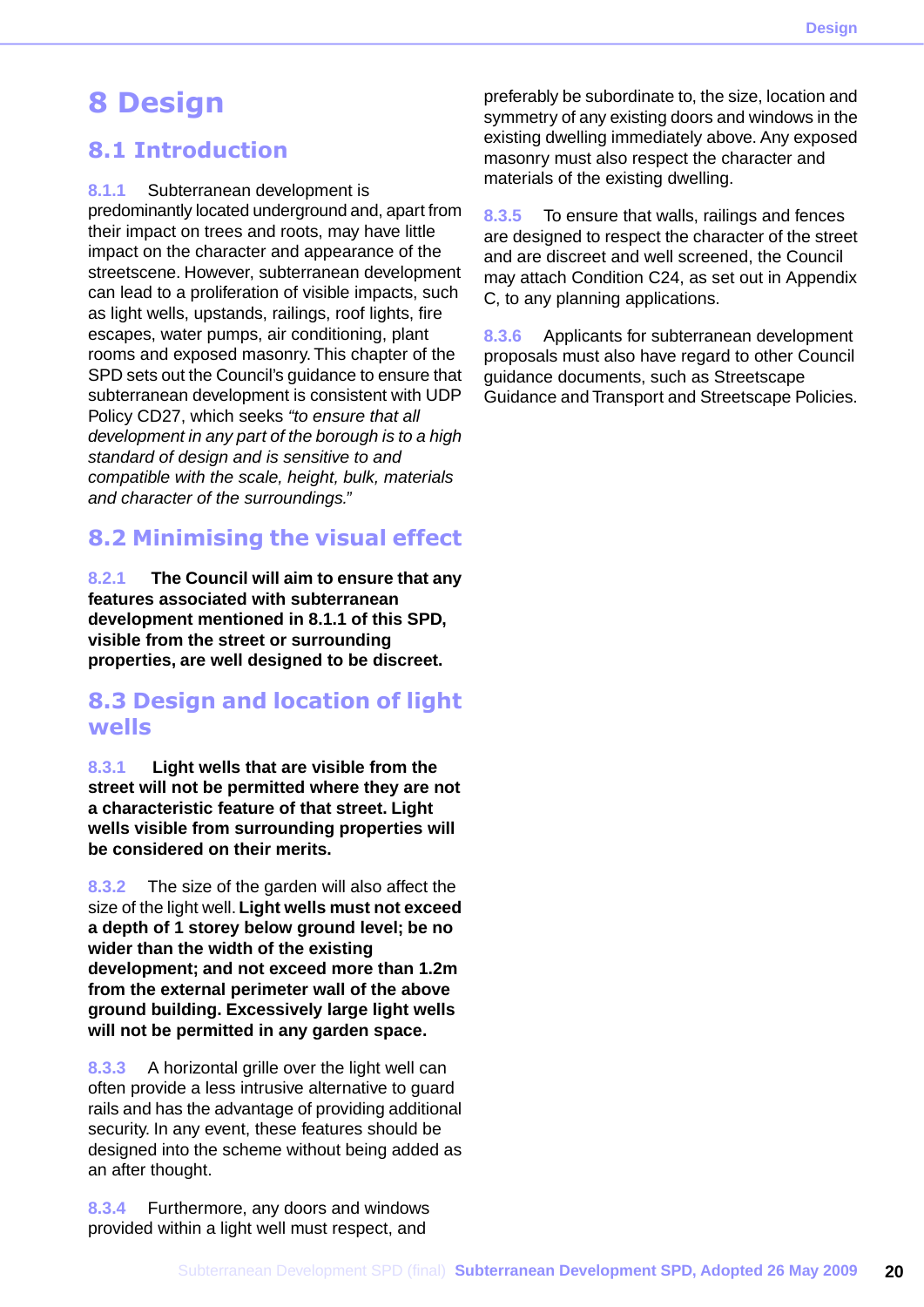## <span id="page-21-0"></span>**9 Trees and Landscaping**

### <span id="page-21-1"></span>**9.1 Removal of trees**

**9.1.1** The Council is concerned about the loss of mature trees and grassed / planting areas, especially as a result of cut-and-cover types of subterranean development under gardens. Trees play an important role in the urban environment, such as providing shade, absorbing water and converting carbon dioxide into oxygen. **The Council will require that no mature trees are removed, felled, uprooted, topped, damaged or harmed in the long term, especially those with Tree Preservation Orders, in Conservation Areas or within the curtilage of a Listed Building, to make way for a subterranean development under a garden.** There are several conditions which the Council may attach to planning approvals to ensure that mature trees are protected, such as Condition C23c set out in Appendix C.

**9.1.2** Where in exceptional cases the removal of trees is permitted, the Council **will require that they are replaced or substituted either adjacent to the subterranean development within the curtilage of the property or through the use of sufficient size 'tree pits' with access to sub-soil as part of the structure of the new basement.** These tree pits must also be open at their base to facilitate the movement of water.

<span id="page-21-2"></span>**9.1.3** All applications for subterranean development where there are trees will need to be accompanied by a full tree survey and tree protection proposal (as set out in BS5837:2005 Trees in relation to construction – recommendations).

### **9.2 Soil above subterranean developments**

**9.2.1** The Council is keen to protect the green and leafy appearance of the borough and make provision for landscape to be reinstated. In this regard, **the Council will require the following for all basement proposals under gardens**:

- 1m of permeable soil above the top cover of the basement;
- ä No more than 85% coverage of the garden space (between the boundary walls and existing building), with the remainder of the

space used for drainage, planting and 'tree pits'; and

The provision of drainage technology to facilitate the movement of water over and around the basement, to ensure it does not collect on the top of the basement and facilitate sustainable urban drainage systems.

**9.2.2** In accordance with UDP Policy CD24, the Council will resist development under garden squares.

### <span id="page-21-3"></span>**9.3 Subterranean development under public footways**

**9.3.1 The Council will discourage the use of space below public footways for subterranean developments, such as for vaults and storage space.** This is to protect the planting location and rooting area of existing street trees and protect existing services, including their access for maintenance by statutory undertakers.Where such development is permitted or where subterranean development will require structural works adjacent to the highway or to walls supporting the highway, approval must be secured from the Council's Highways and Construction Department on 0207 341 5240 and must comply with the leaflet "*General requirements for the design and approval of structures supporting the highway"*.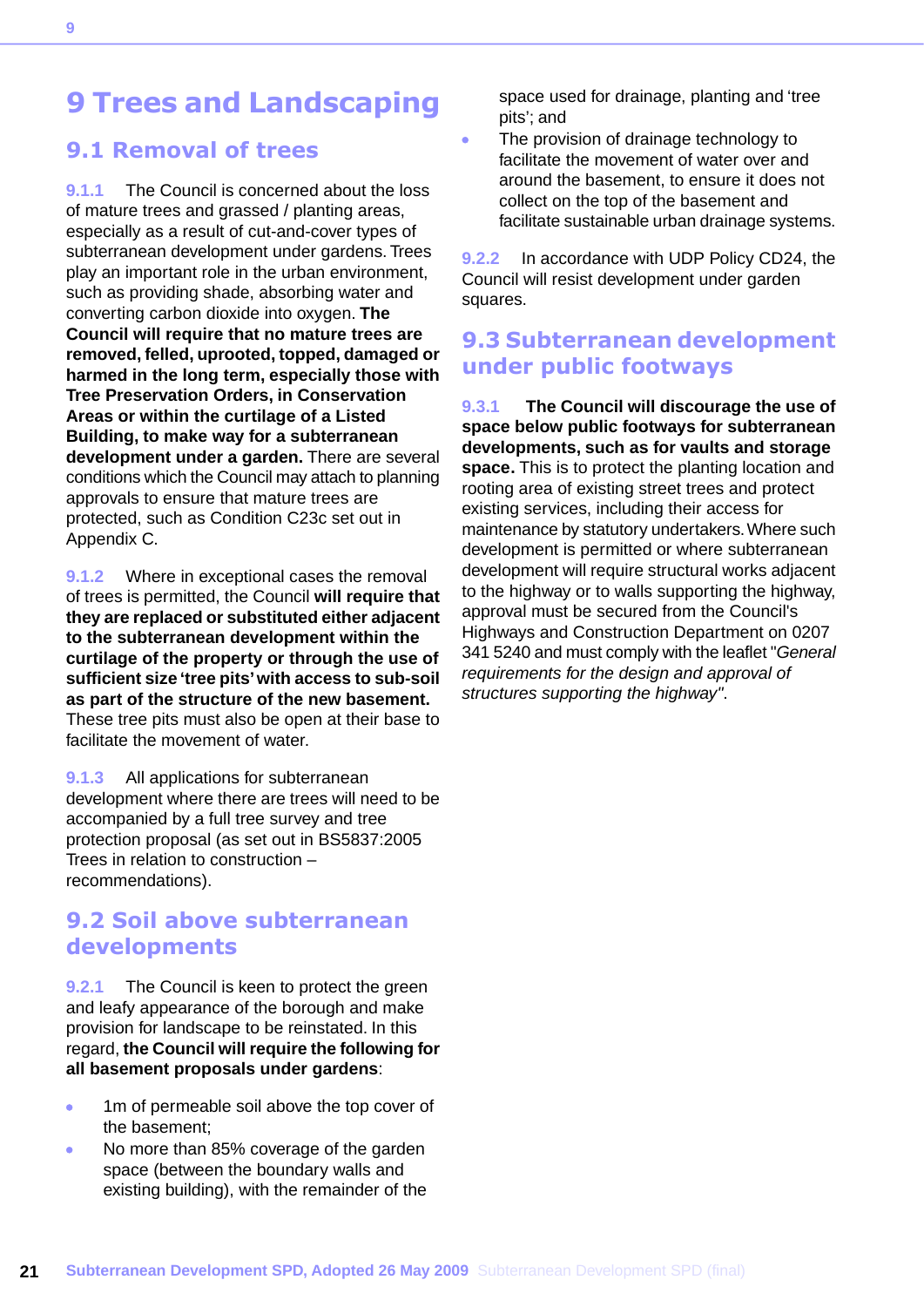## <span id="page-22-0"></span>**10 Land Contamination**

**10.1.1** The borough has a legacy of land contamination due to the expansion and industrialisation of London during the 19th Century. There are many parts of the borough that have been formerly occupied by a potentially contaminative land use. These potentially contaminative land uses include sites previously used for, among other uses, petrol filling stations. Land contamination can pose health risks to construction workers and occupiers of development if not identified and dealt with appropriately.

**10.1.2** The applicant is responsible for determining whether the site may be at risk of land contamination or not. **If a subterranean development is proposed on potentially contaminated land, the Council will require the site to be investigated, risk assessed and if necessary remediated to the required standard**. Further information about dealing with land contamination through the planning process is in 'Annex 2: development on Land Affected by Contamination' of Planning Policy Statement 23.

**10.1.3** To check whether your site is contaminated and discuss suitable remedial proposals, please contact the Council's Environmental Health using the details in Section 12.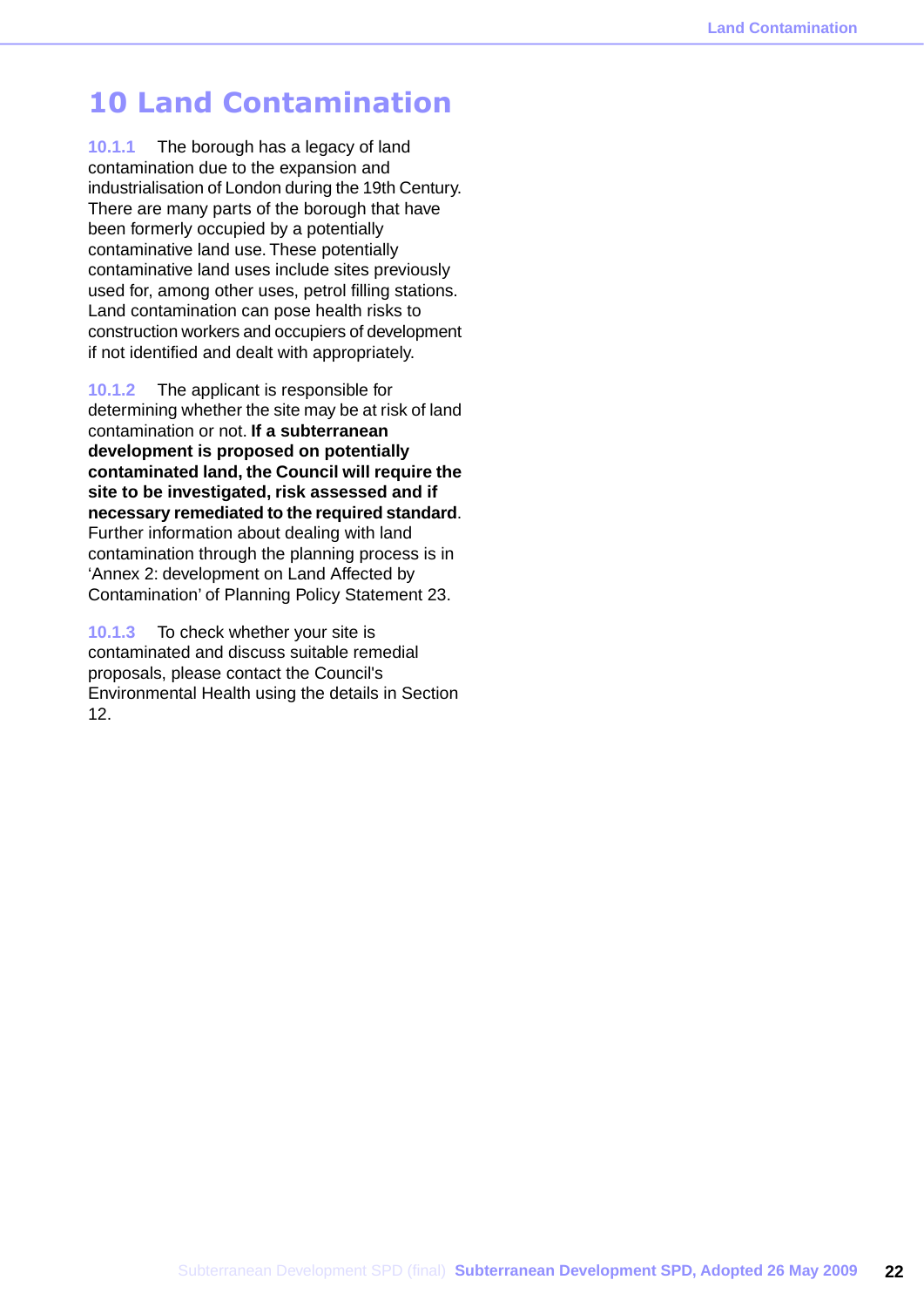## <span id="page-23-0"></span>**11 Monitoring Case Studies**

**11.1.1** The Council is happy to receive any information on the lessons learnt during the construction of past or present subterranean development schemes. However, this information must contain sound advice provided by someone duly qualified to supply such advice.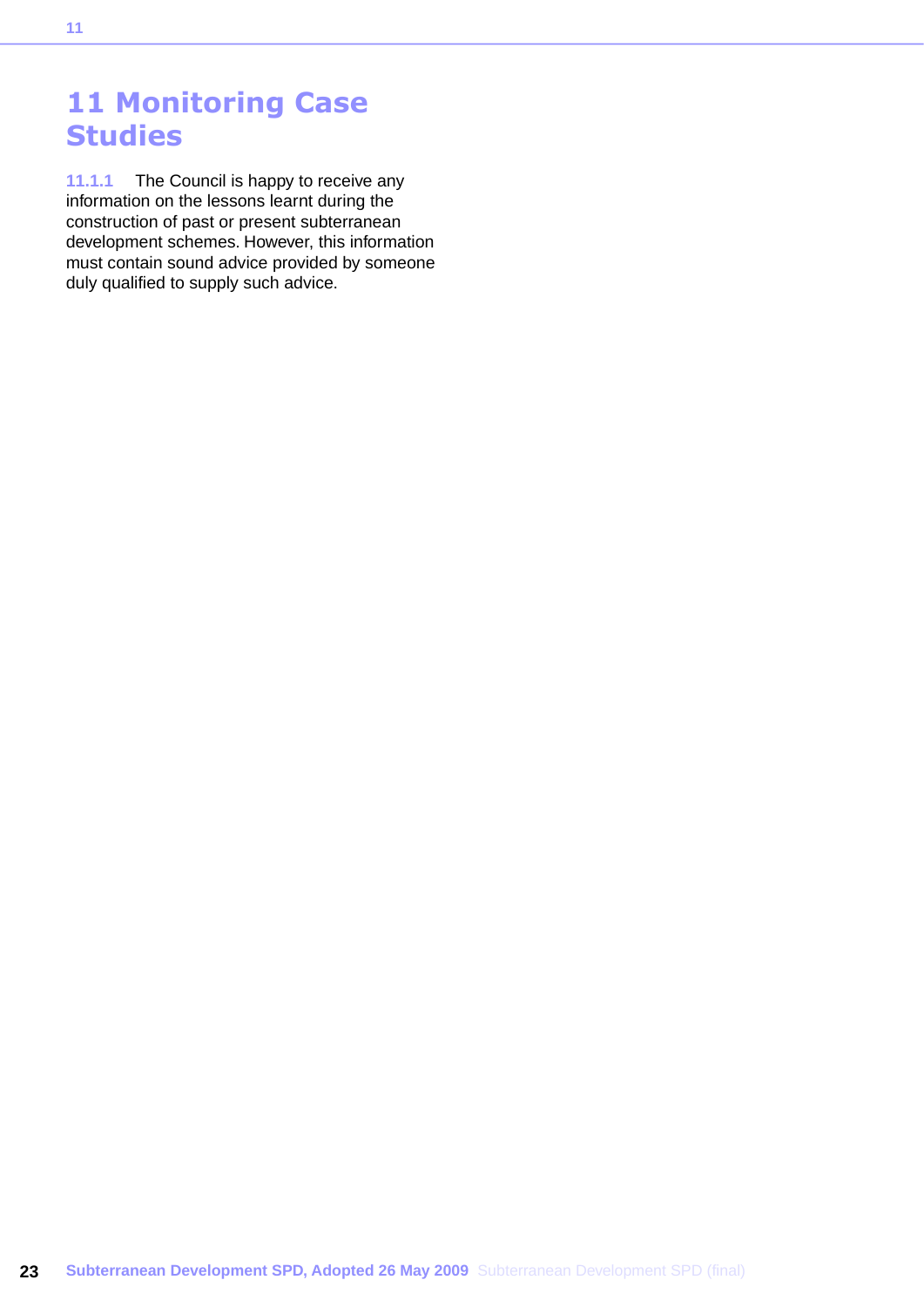## <span id="page-24-0"></span>**12 Contact Details**

**12.1.1** Please use the following contact details to find out more about the process and requirements for constructing a subterranean development:

**RBKC - Planning Policy:** Able to help with the general borough-wide interpretation of the Council's planning policy on subterranean development.

- Email: planningpolicy@rbkc.gov.uk  $\bullet$
- Telephone: 020 7361 3879

**RBKC - Planning Applications:** Able to help with enquires about site specific planning applications and whether development requires planning permission.

- $\bullet$ Email: planning.info@rbkc.gov.uk / planning@rbkc.gov.uk
- Telephone: 020 7361 3012

#### **RBKC – Design and Conservation (Planning):**

Able to help with enquiries relating the impact of the subterranean development on the character of buildings and surrounding areas, especially conservation areas and listed buildings.

- Email: planning.info@rbkc.gov.uk /  $\bullet$ planning@rbkc.gov.uk
- Telephone: 020 7361 3012

**RBKC - Trees (Arboriculture):** Able to help with advice on the protection of trees and requirements for potential development affecting trees.

- Email: trees@rbkc.gov.uk
- Telephone: 020 7361 2767  $\mathbf{r}$

**RBKC - Transportation (Highways):** Able to help with advice on development or works affecting the Highway, such as the movement of excavation waste; suspension of parking bays; location of skips; and temporary closure of streets.

- Email: highways@rbkc.gov.uk  $\bullet$
- Telephone: 020 7361 3001  $\bullet$

**RBKC - Building Control:** Able to help with issues such as the engineering design; on-site operations; safe working; and standards of workmanship during the construction, to ensure these are conducted in accordance with the Building Regulations.

- Email: building.control@rbkc.gov.uk  $\ddot{\phantom{a}}$
- Telephone: 020 7361 3838

**RBKC - Environmental Health:** Able to help with enquiries relating to the impacts of noise, nuisance, dust, vibration and general pollution.

- $\bullet$ Email: environmentalhealth@rbkc.gov.uk
- $\ddot{\phantom{1}}$ Telephone: 020 7361 3002

**English Heritage:** National body responsible for protecting the historic environment.

- $\bullet$ Website: www.english-heritage.org.uk/
- Email: London@english-heritage.org.uk  $\bullet$
- Telephone: 020 7973 3000  $\sim$
- Greater London Archaeological Advisory  $\bullet$ Service email: glmsr@english-heritage.org.uk
- Greater London Archaeological Advisory Service telephone: 020 7973 3732

**British Geological Foundation:** National body able to provide advice on geology, underground soil conditions and groundwater.

- $\bullet$ Website: www.bgs.ac.uk
- Email: enquiries@bgs.ac.uk  $\bullet$
- Telephone: 011 5936 3143  $\ddot{\phantom{a}}$

**Environment Agency:** National body responsible for protecting the environment and in particular for addressing pollution (air, water and land) and controlling the risk of flooding.

- $\ddot{\bullet}$ Website: www.environment-agency.gov.uk/
- Telephone: 087 0850 6506 (General Enquiries) and 084 5988 1188 (Flood Line)

**Thames Water:** Regional water supplier and also responsible for waste water and sewage water drainage.

Website:

www.thameswater.co.uk/UK/region/en\_gb/content

Telephone: 084 5920 0800

#### **London Underground Infrastructure Protection:**

For pre-application discussions for subterranean development on land above or adjacent to LU Infrastructure, such as tunnels.

- Information Manager, Southside, 105 Victoria  $\bullet$ Street, London, SW1E 6AD
- Te: 0207 027 9549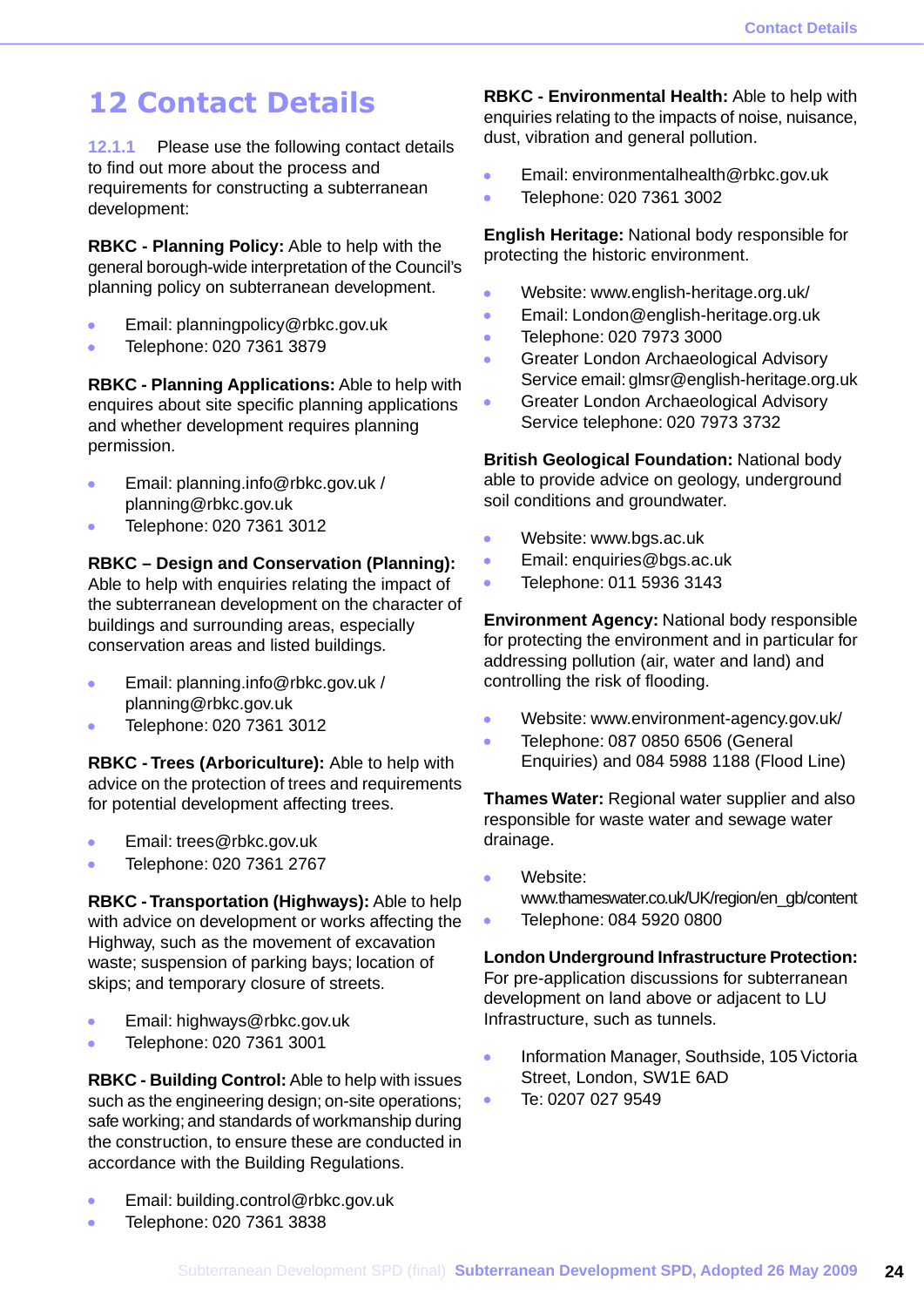## <span id="page-25-0"></span>**Appendix A: Planning Policy Context**

#### **Local Planning Policy Context**

The Unitary Development Plan 2002, revised in 2007 (UDP), specifically refers to subterranean development in Policy CD32, which has been 'saved' by the Secretary of State. This policy *"resists subterranean developments where:*

- *a. the amenity of adjoining properties would be adversely affected; or*
- *b. there would be a material loss of open space; or*
- *c. the structural stability of adjoining or adjacent listed buildings or unlisted buildings within conservation areas might be put at risk; or*
- *d. a satisfactory scheme of landscaping including adequate soil depth has not been provided; or*
- *e. there would be a loss of trees of townscape or amenity value.*
- f. *there would be a loss of important archaeological remains."*

Furthermore, UDP Policy CD24 seeks to resist development in, on, over or under garden squares, in order to protect their special character; and promote proposals for their enhancement.

UDP Policy CD80 seeks to resist development proposals that would result in unnecessary damage or loss of trees. Policy CD86 requires several considerations where development is proposed on sites of archaeological significance or potential.

With regards to Contaminated Land, UDP Policy PU3 requires developers to submit information in association with development proposals on land that is or might be contaminated: a) to set out a full assessment of the condition of the land; and b) to specify adequate measures to negate or minimise the effects of the contamination on the proposed development and adjacent land. Furthermore, UDP Policy PU4 requires that developments of contaminated land include appropriate measures to protect future users or occupiers of the land, the public, new structures and services, wildlife, vegetation, ground water and surface water.

#### **Metropolitan Planning Policy Context**

In terms of the metropolitan planning policy context for subterranean developments in London, the

Spatial Development Strategy for Greater London: Consolidated with Alterations since 2004 (London Plan), provides particular planning guidance for mitigating climate change, archaeology & geology, floodrisk and construction, demolition and excavation of waste.

In particular, the London Plan requires developers to make the fullest contribution to the mitigation of and adaptation to climate change and to minimise emissions of Carbon Dioxide and ensure the protection and promotion of geodiversity. The London Plan also sets out the various organisations with an interest in protecting archaeology and requires that development protects scheduled ancient monuments and archaeological assets within their area.With regards to mitigating against floodrisk, the London Plan sets out the requirements of PPS25, as addressed below.

#### **National Planning Policy Context**

**Planning Policy Statement 1:** Delivering Sustainable Development, 2005 (PPS1) states that good planning is a positive and proactive process, operating in the public interest through a system of plan preparation and control over development and use of land (para 2). Furthermore, PPS1 seeks to deliver safe, healthy and attractive places to live and development plan policies should ensure that the impact of development on the social fabric of communities is considered and taken into account (para 16).

**Planning Policy Statement:** Planning and Climate Change, 2007 (Supplement to PPS1) requires, among other things, that new development should be planned to make good use of opportunities for decentralised and renewable or low carbon energy; and climate change considerations should be integrated into all spatial planning concerns (para 10).

**Planning Policy Statement 3:** Housing, 2006 (PPS3) states that local planning authorities should aim to create places, streets and spaces which meet the needs of people, are visually attractive, safe, accessible, functional, inclusive, have their own distinctive identity and maintain and improve local character; and promote designs and layouts which make efficient and effective use of land, including encouraging innovative approaches to help deliver high quality outcomes (para 14).

**Planning Policy Statement 9:** Biodiversity and Geological Conservation, 2005 (PPS9) requires that, among others, development plan policies and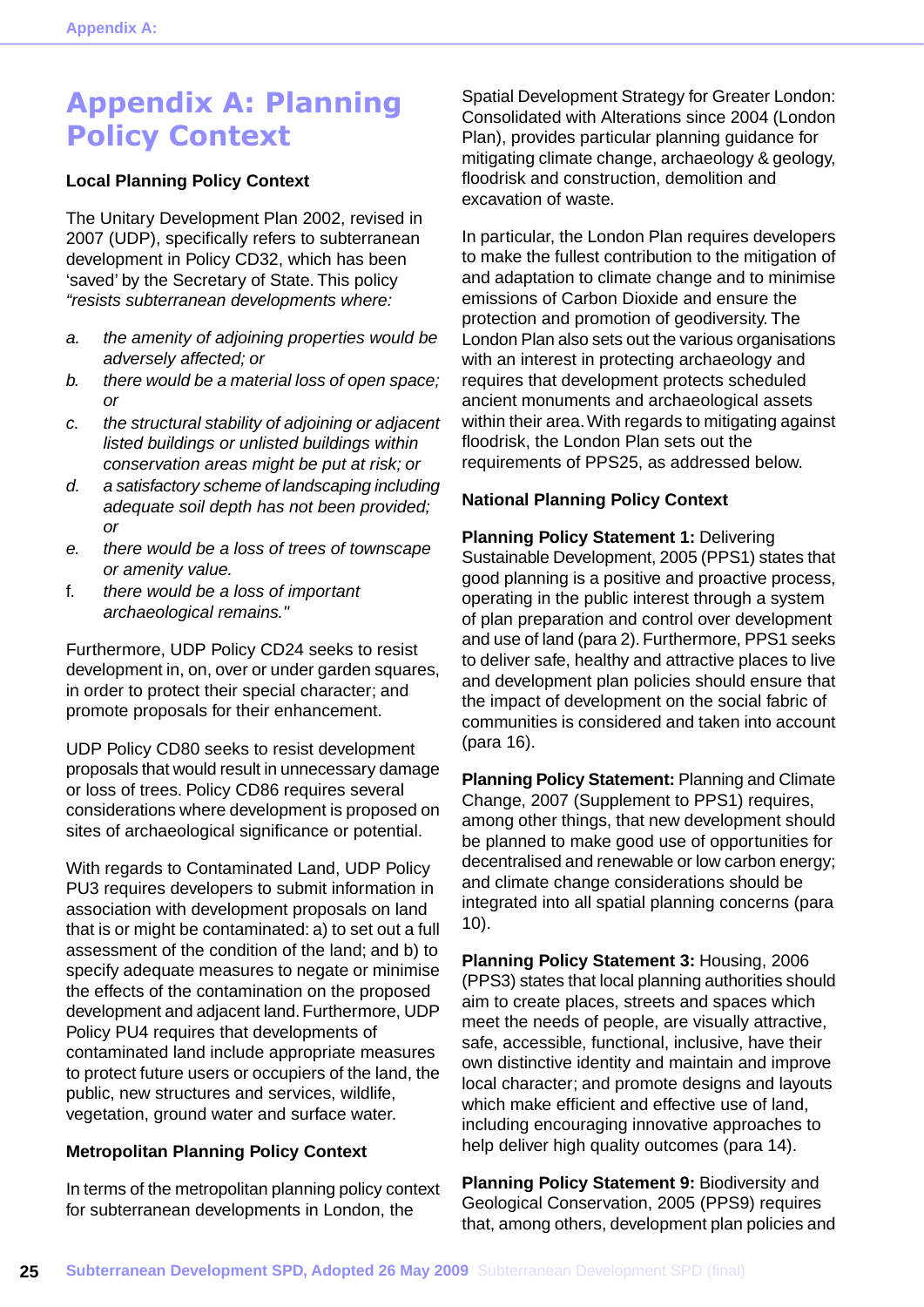planning decisions are based upon up-to-date information about the environmental characteristics of the area, which includes relevant biodiversity and geological resources (para 1(i)). Furthermore, PPS9 requires that planning decisions should aim to prevent harm to biodiversity and geological conservation interests, and where the granting of planning permission would result in harm to these areas, the Council must be satisfied that no alternative site is available or the harm can not be mitigated against, otherwise planning permission will be refused (para 1(vi)).

**Planning Policy Statement 10:** Planning for Sustainable Waste Management, 2005 (PPS10) requires that proposed new development is supported by a site waste management plan, prepared in accordance with the DTI's Site Waste Management Plans: guidance for construction, contractors and clients, 2004.These do not require formal approval by the Council, but should identify the volume and type of material to be demolished and/or excavated, including the identification of opportunities for the reuse and recovery of materials and to demonstrate how off-site disposal of waste will be minimised and managed (para 34).

**Planning Policy Guidance 13:** Transport, 2001 (PPG13) requires the movement of freight and spoil by sustainable forms of transport, such as water and rail, where possible (para 47).

**Planning Policy Guidance 14:** Development on Unstable Land, 1990 (PPG14) relates to planning controls over development on land which is unstable or is potentially unstable. PPG14 states that the stability of land in so far as it affects land use is a material consideration which should be taken into account when determining applications for planning permission (para 20). This PPG does not prevent development of such land, but seeks to ensure that it is suitable and that the physical constraints on the land are taken into account at all stages of planning (para 2). PPG14 states that ground movements may cause damage to buildings and structures, but in most cases this can be foreseen if appropriate expert advice had been taken (para 2 and 10). PPG14 also states that the developer should make a thorough investigation and assessment of the ground to ensure that it is stable or that any actual or potential instability can be overcome by appropriate remedial, preventative or precautionary measures (para 16). In addition to this, the developer should also provide at his own expense such evidence as is required by regulatory authorities to indicate clearly that the

problem has been addressed satisfactorily (para 18). This may include a 'stability report' describing and analysing the issues relevant to ground instability, such as ground and ground water conditions, and indicating how they would be overcome (para 28).

Furthermore, PPG14 states that a planning authority does not owe a duty of care to individual landowners when granting applications for planning permission and accordingly is not liable for loss caused to an adjoining landowner by permitting development. Nevertheless, where development is proposed on land which the planning authority knows is unstable or potentially unstable, it should ensure that the following issues are properly addressed by the development proposed:

- the physical capacity of the land to be developed;
- possible adverse effects of instability on the development;
- possible adverse effects of the development on the stability of adjoining land; and
- possible effects on local amenities and conservation interests of the development and of any remedial or precautionary measures proposed. (para 22)

**Planning Policy Guidance 15:** Planning and the Historic Environment, 1994 (PPG15) requires the Council to have special regard to the desirability of preserving the setting of a listed building, which is an essential part of the building's character (para 2.16). PPG15 places a statutory requirement on local planning authorities to 'have special regard to the desirability of preserving the building or its setting or any features of special architectural or historic interest which it possesses' and the Council should use this as a basis for determining applications for consent (para 3.3). With regards to the extensions and alterations, PPG15 states that in judging the effect of any alteration or extension it is essential to have assessed the elements that make up the special interest of the building in question. They may comprise not only obvious visual features such as a decorative facade or, internally, staircases or decorated plaster ceilings, but the spaces and layout of the building and the archaeological or technological interest of the surviving structure and surfaces. These elements are often just as important in simple vernacular and functional buildings as in grander architecture. With regards to conservation areas, PPG15 highlights that the Courts have recently confirmed that planning decisions in respect of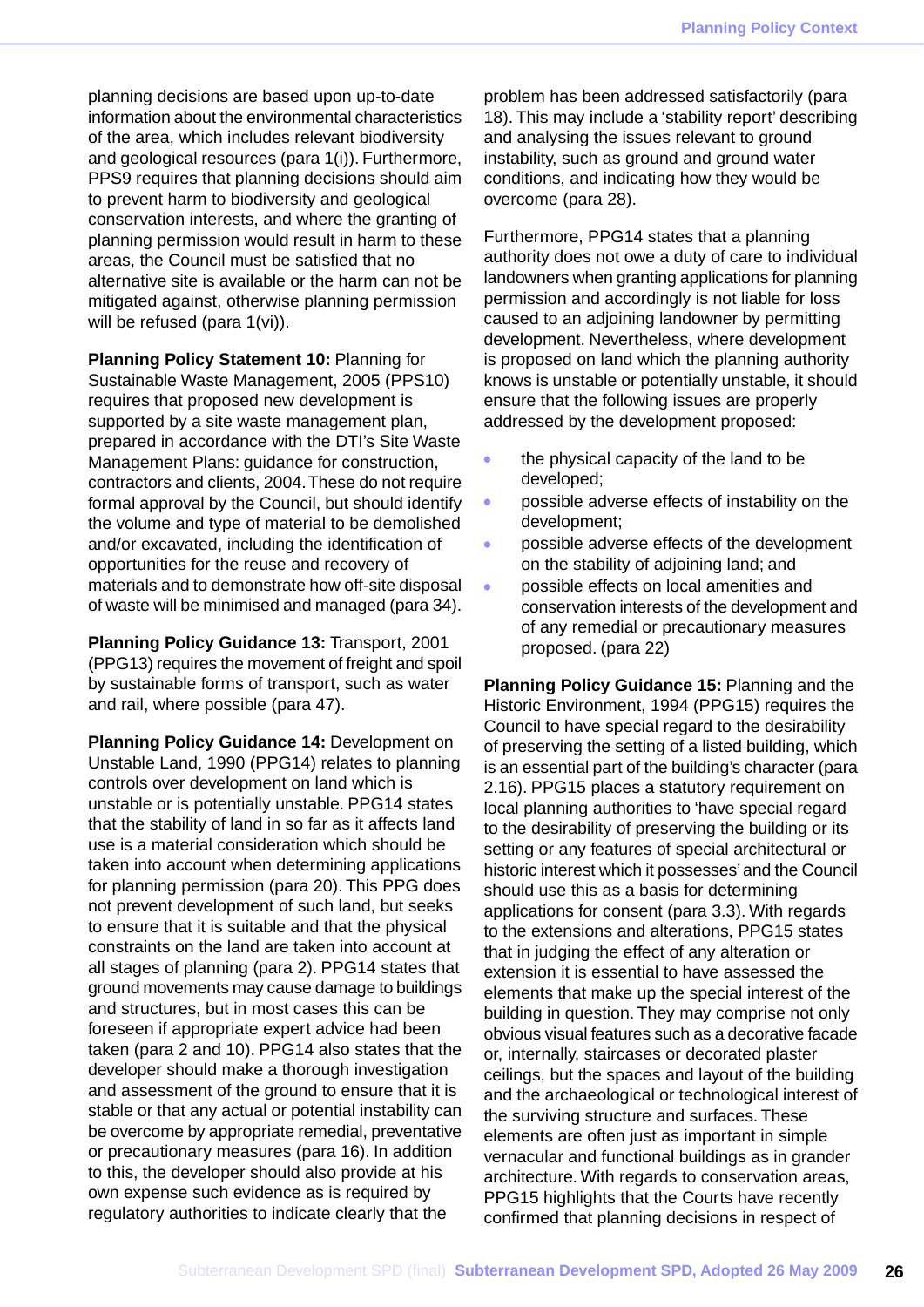development proposed to be carried out in a conservation area must give a high priority to the objective of preserving or enhancing the character or appearance of the area.

Paragraph C.58 of Annex C relates to listed buildings and states that "The plan of a building is one of its most important characteristics. Interior plans and individual features of interest should be respected and left unaltered as far as possible".

**Planning Policy Guidance 16:** Archaeology and Planning, 1990 (PPG16) states that developers and local authorities should take into account archaeological considerations and deal with them from the beginning of the development control process. In this regard, PPG16 requires prospective developers to undertake an initial assessment of whether the site is known or likely to contain archaeological remains. PPG16 states that these assessments may take the form of a) consultation between the developer, local authority and heritage organisations; and b) to conduct field excavations.

**Planning Policy Statement 22:** Renewable Energy, 2004 (PPS22) seeks to ensure that, among other things, development proposals demonstrate any environmental, economic and social benefits as well as how any environmental and social impacts have been minimised through careful consideration of location, scale, design and other measures.

**Planning Policy Statement 23:** Planning and Pollution Control, 2004 (PPS23) advises that any consideration of the quality of land, air or water and potential impacts arising from development, possibly leading to impacts on health, is capable of being a material planning consideration, in so far as it arises or may arise from or may affect any land use (para 2). Furthermore, Appendix 1 of PPS23 states that planning conditions could be used in respect of transport modes, hours of operation where these may have an impact on neighbouring land use, landscaping, plant and buildings, the timescales of the operations, non-PPC processes, and impacts such as noise, vibrations, odour, air pollutants and dust from certain phases of the development such as demolition and construction (para 1.48). It may be possible that the land the subterranean development is being built on/in could be contaminated due to the previous use of the site. In this regard, PPS23 requires Risk Assessments and Land Contamination Assessments to be carried out.

**Planning Policy Guidance 24:** Planning and Noise, 1994 (PPG24) states that much of the development which is necessary for the creation of jobs and the construction and improvement of essential infrastructure will generate noise. This PPG states that the planning system should not place unjustifiable obstacles in the way of such development. Nevertheless, local planning authorities must ensure that development does not cause an unacceptable degree of disturbance (para 10). Appendix 4 of PPG24 suggests several conditions to minimise the effect of noise on new noise-sensitive development and conditions restricting noise emitted from industrial or commercial buildings and sites. Furthermore, this PPG suggests that a number of measures can be introduced to control the source of, or limit exposure to, noise. Such measures should be proportionate and reasonable and may include one or more of the following: Engineering, Lay-out and/or Administrative (limiting operating times of source) (para 13).

When determining planning applications, the Council will consider the impact of flooding on subterranean development in accordance with the requirements of **Planning Policy Statement 25:** Development and Flood Risk, 2006 (PPS25), the Council's draft Strategic Flood Risk Assessment, February 2008 (SFRA) **(23)** and advice from the Environment Agency. PPS25 aims to ensure that flood risk is taken into account at all stages in the planning process to avoid inappropriate development in areas at risk of flooding, and to direct development away from areas of highest risk. Where new development is, exceptionally, necessary in such areas, policy aims to make it safe, without increasing flood risk elsewhere, and, where possible, reducing flood risk overall. The Environment Agency designates several Flood Risk Zones in the borough, for which PPS25 provides guidance on acceptable development, unacceptable development or requirements for site specific Flood Risk Assessments, for each flood risk zone. PPS25 also makes specific requirements for the preparation of a site specific Flood Risk Assessment and the use of the Sequential Test and Exception Test for highlighting the potential impacts of flooding and how these can be mitigated if alternative sites are unavailable. In particular, PPS25 resists basement dwellings in Flood Risk Zone 3. Basements are defined in the Practice

23 http://www.rbkc.gov.uk/Planning/localdevelopmentframework/ldf\_strategic\_flood\_assess.asp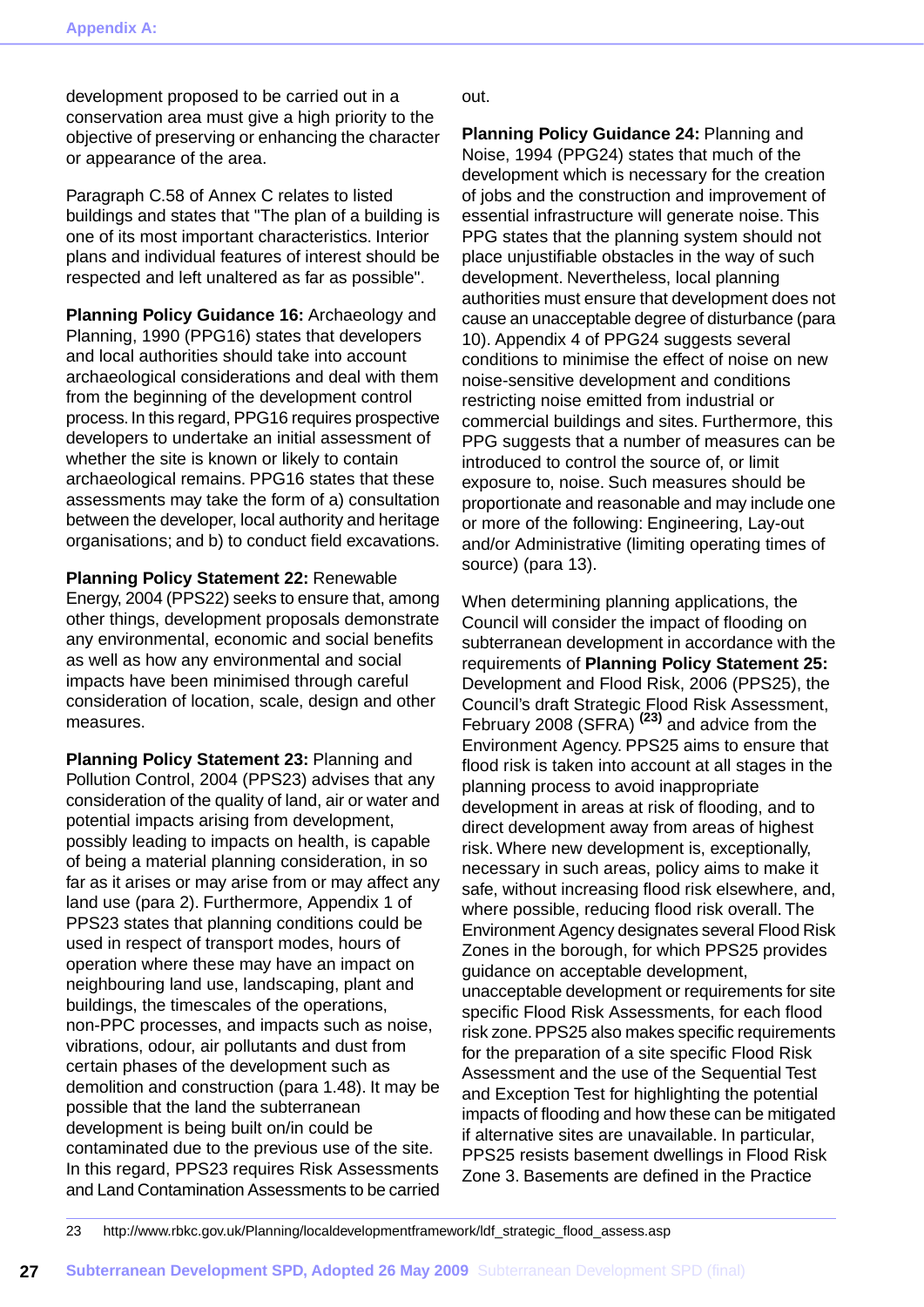Guide to PPS25 as self-contained, with no free internal access upstairs in an event of flood water coming down outside access routes.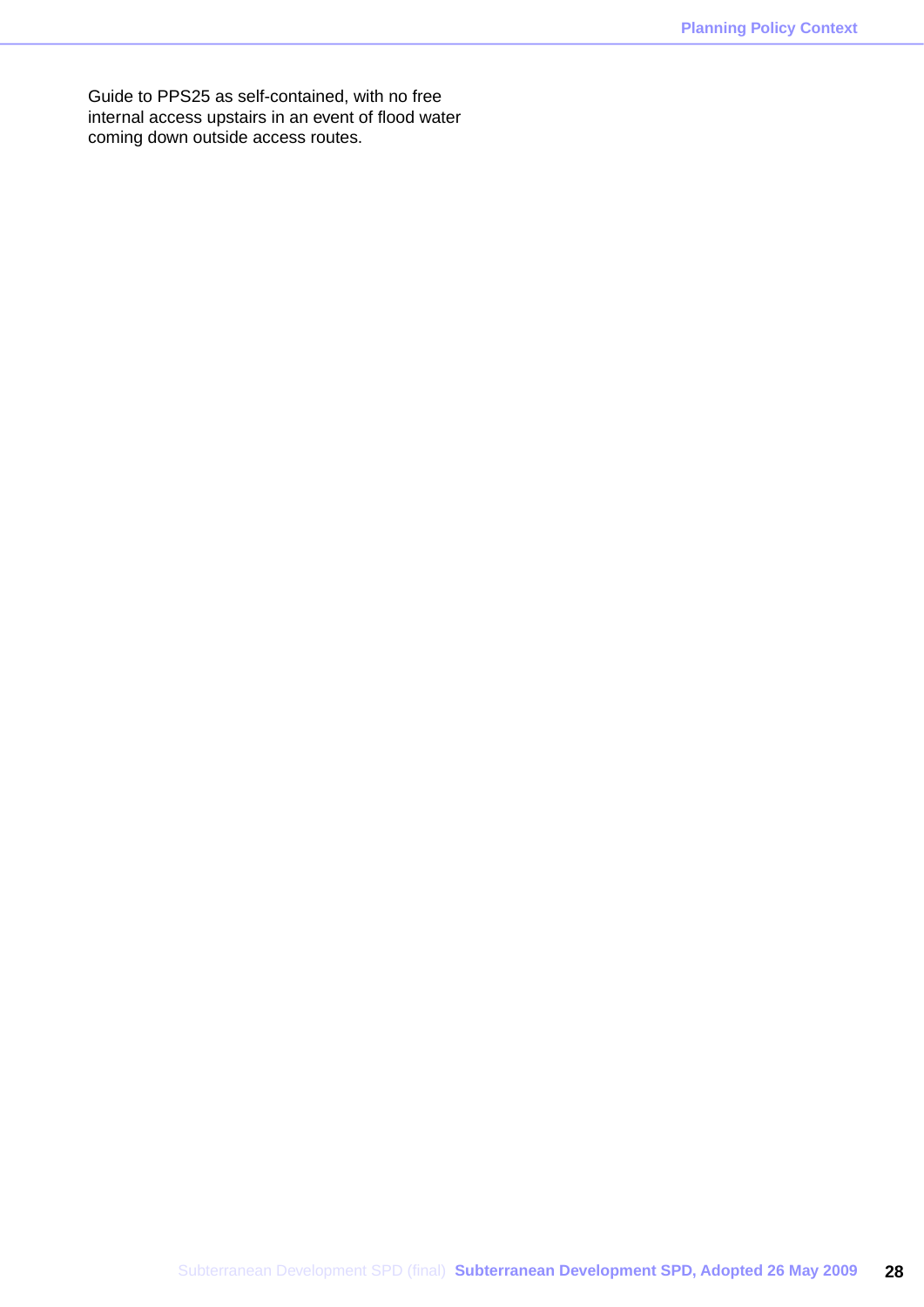## <span id="page-29-0"></span>**Appendix B: Basements Requiring Planning Permission**

Schedule 2 Part 1 Class A of the General Permitted Development Order 1995 (as amended in 2008)(GPDO) gives 'permitted development rights' for certain types of extensions, including certain basement extensions unless the proposed basement:

#### **Within Conservation Areas**

- extends beyond the side elevation walls of the  $\bullet$ original dwelling house
- extends beyond the front wall of the principal ö elevation of the original dwellings house if it fronts a highway
- extends beyond the rear wall of the original dwelling house by more than 4 metres in the case of the detached house or 3 metres in the case of any other dwellings house (single storey basement extension only)
- extends beyond the rear wall of the original dwelling house (basements greater than 1 storey)

#### **Outside Conservations Areas**

- extends beyond the front or side elevations  $\bullet$ of the original dwelling house where these elevations front a highway
- extends beyond the rear wall of the original dwelling house by more than 4 metres in the case of the detached house or 3 metres in the case of any other dwelling house (single storey basement extension only)
- extends beyond the side elevation of the original dwelling house by more than half the width of the original dwelling house (single storey basement extension only);
- extends beyond the rear wall of the original  $\bullet$ dwelling house by more than 3 metres or within 7 metres of the rear boundary (basements greater than 1 storey)
- extends beyond the side elevation walls of the  $\mathbf{r}$ original dwelling house (basements greater than 1 storey)

You are encouraged to seek the advice of the Council's Development Control service, who will advise whether the proposed basement is permitted development. However, if you would like to put the matter beyond doubt you will need to apply for a

"certificate of lawful development". Please note that Listed Building Consent is always required for any proposed subterranean development affecting a listed building and Building Control is also required.

Please note that the government is currently revising the GPDO for basements and therefore this Appendix may be updated to reflect any changes. As the GPDO is government legislation, the contents of the GPDO and any future revisions to the GDPO are beyond the remit of this SPD.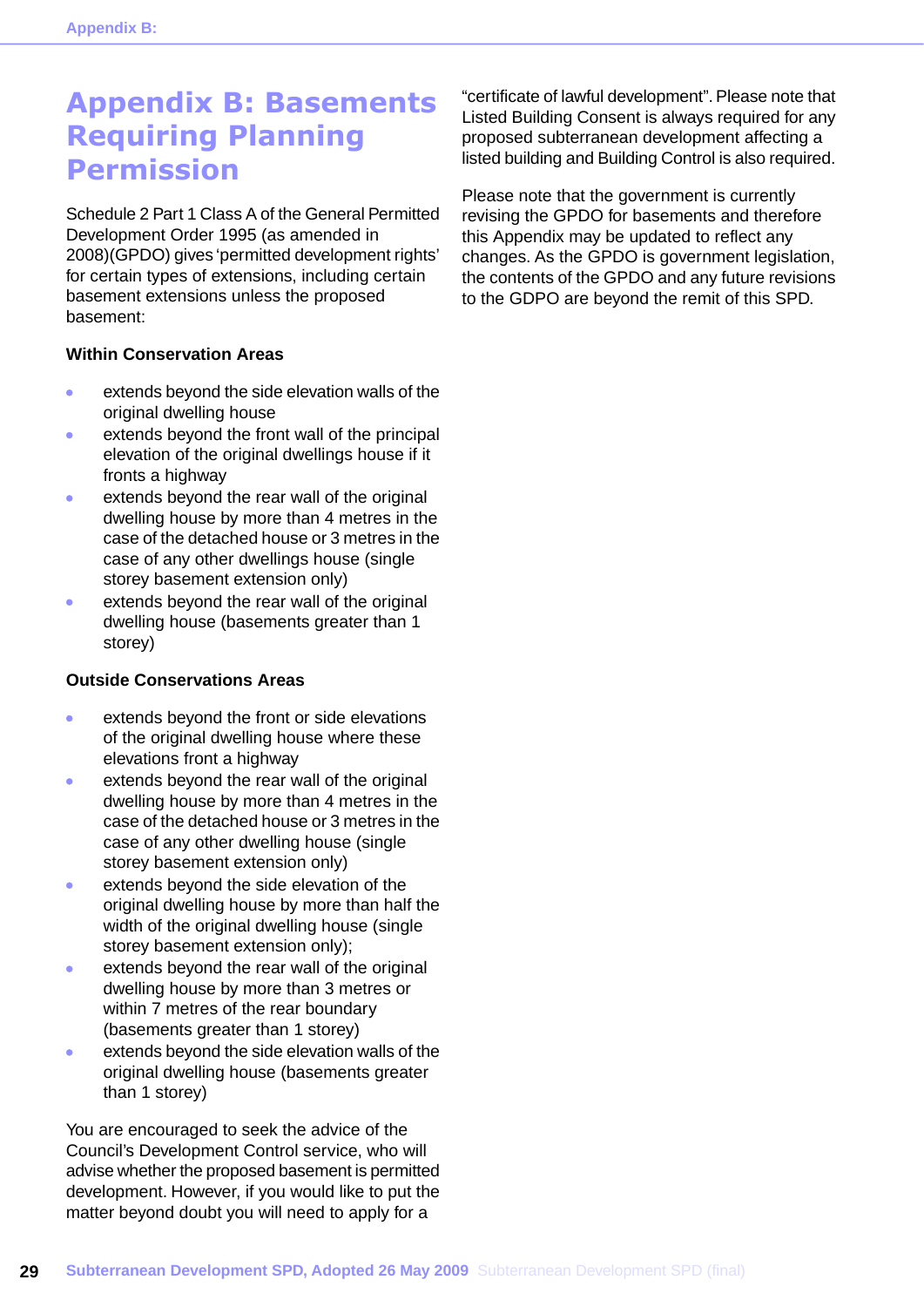## <span id="page-30-0"></span>**Appendix C: Possible Conditions and Informatives**

In certain instances this SPD refers to Planning Conditions or Informatives which may be attached to certain planning permissions.The typical wording for these conditions or informatives is set out below. However, these conditions or informatives are not used for all planning applications and the wording is not fixed, but the use and content of the conditions will be subject to the characteristics of the site and/or the proposal. The wording and use of these conditions must also meet strict government criteria.

In accordance with the Town and Country Planning Act, the Council can use its discretion to attach conditions to planning approvals. The inclusion of these conditions does not give them any SPD status and the Council reserves the right to change any of the conditions at the Council's discretion.

#### **Amended Condition C100\*: Archaeology – Works Relating to**

No development shall take place until the applicant, their agent, or successors in title secures the implementation of a programme of archaeological work in accordance with a written scheme of investigation submitted to and approved by the Executive Director, Planning and Borough Development, has been secured. The development shall only take place in accordance with the detailed scheme so approved. The archaeological works shall be carried out by a suitably qualified investigating body approved in writing by the Executive Director, Planning and Borough Development.

*\*Amended condition, although the content may be amended to reflect the scale, nature and impact of the proposed development.*

#### **Condition C101\*: "Watching Brief"**

No development shall take place until arrangements have been made for an archaeological "watching brief" to monitor development groundworks and to record any archaeological evidence revealed. These arrangements are to be submitted to, and approved in writing by, the Executive Director, Planning and Borough Development. The development shall take place in accordance with the "watching brief" so approved. The "watching brief" shall be carried out by a suitably qualified investigating body approved in writing by the Executive Director, Planning and Borough Development.

\**Existing condition, although the content may be amended to reflect the scale, nature and impact of the proposed development.*

#### **Informative NEW1\*:**

Please be aware that surface water flooding occurs within the borough. The areas prone to this type of flooding are shown on Map 17 of the Council's SFRA.You are advised to consider whether your property is at risk of surface water flooding, and if so, to prepare a Flood Risk Assessment highlighting how any mitigation techniques will be integrated into your proposal. If planning permission has already been granted for the subterranean development, the Council will still need to consider the impact of the mitigation techniques on the character and appearance of the street.

\**Number of informative will need to be finalised and the content will need to be amended to reflect the scale, nature and impact of the proposed development*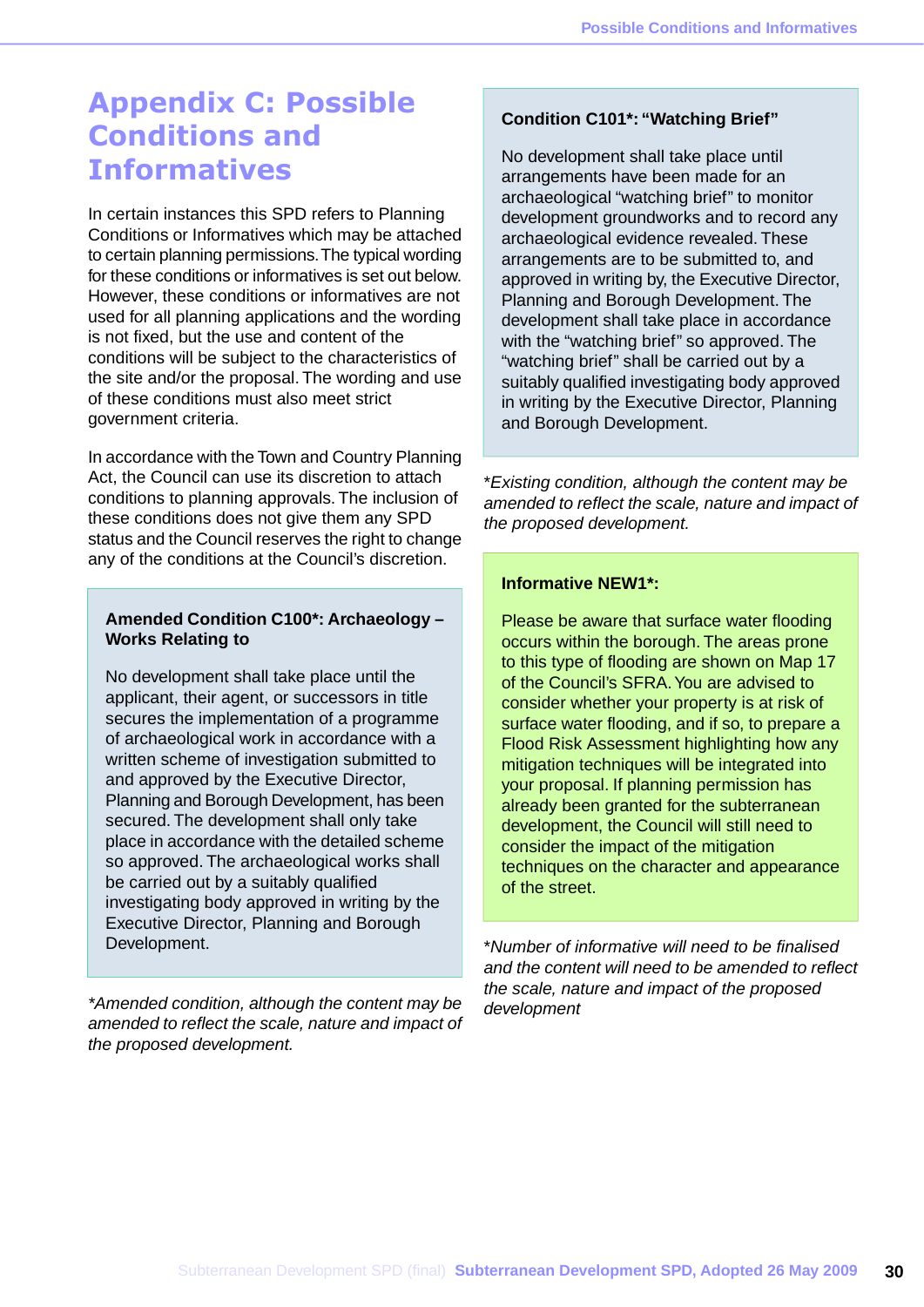#### **Informative NEW2\*:**

Please be aware that sewer flooding has previously occurred in parts of the borough, such as Holland and Norland Wards, and any risk of this type of flooding must be mitigated against and is the responsibility of the owner and/or occupier. Thames Water encourages the use of water pumps, non-return valves and other suitable devices to avoid the risk of backflow, on the assumption that the sewerage network may surcharge to ground level during storm conditions.You are required to consider Part H of the Building Regulations 2000 for all proposals for subterranean development.You are also advised to let Thames Water know if your property has previously suffered from sewerage flooding or as soon as possible if this occurs in the future.

\**Number of informative will need to be finalised and the content will need to be amended to reflect the scale, nature and impact of the proposed development*

#### **Informative NEW3\*:**

(For approvals of basement extensions in Flood Zones 2 and 3) You have been granted planning permission for a basement or extension to an existing basement. We strongly advise that you sign up to the free Flood Warning Direct service by calling Floodline on 0845 988 1188.

\*Number of informative will need to be finalised and the content will need to be amended to reflect the scale, nature and impact of the proposed development

#### **Informative NEW4\*: Controlling noisy works:**

Please be aware that construction and demolition will be controlled by the Council under Section 60 and 61 of the Control of Pollution Act 1974. In particular, building work which can be heard at the boundary of the site should not be carried out on Sundays and Bank Holidays and shall only be carried out between the following hours:

Monday – Friday: 8:00 am to 6:30 pm

Saturdays: 8:00 am to 1:00 pm

\*Number of informative will need to be finalised and the content will need to be amended to reflect the scale, nature and impact of the proposed development

#### **Condition NEW5\*: National Considerate Constructors Scheme**

No development shall be carried out until such time as the person carrying out the work is a member of the Considerate Constructors Scheme and its code of practice, and the details of the membership and contact details are clearly displayed on the site so that they can be easily read by members of the public.

\**Number of condition will need to be finalised and the content will need to be amended to reflect the scale, nature and impact of the proposed development*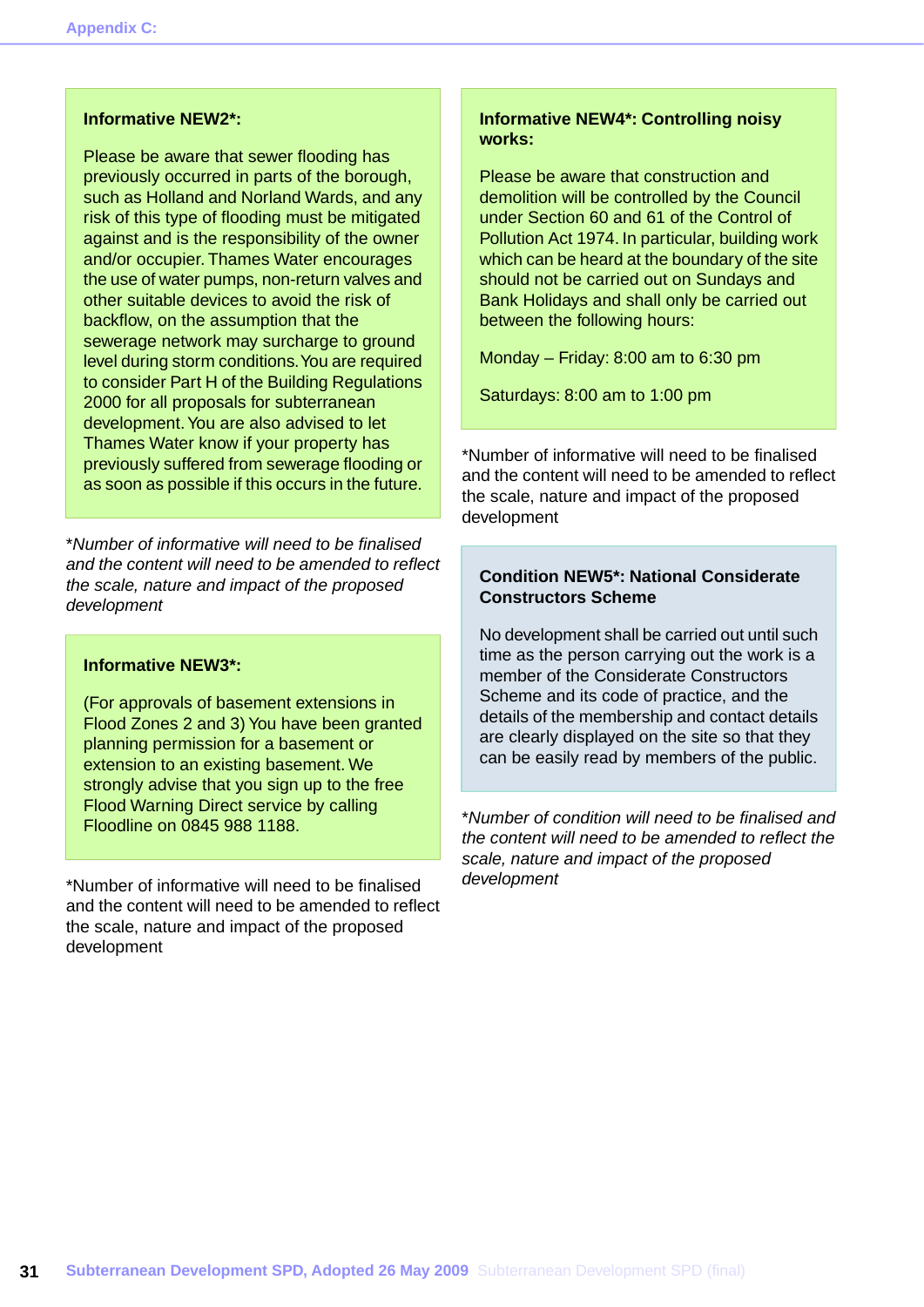#### **Condition C104\*: Construction Traffic Management Plan**

The development hereby permitted shall not be implemented until a Construction Traffic Management Plan has been submitted to and approved in writing by the Executive Director, Planning and Borough Development, in consultation with the Director of Transportation and Highways.The statement should include:

- routeing of demolition, excavation and construction vehicles;
- access arrangements to the site; ä
- the estimated number of vehicles per  $\bullet$ day/week;
- details of the vehicle holding area;
- $\ddot{\phantom{a}}$ details of the vehicle call up procedure;
- estimates for the number and type of × parking suspensions that will be required;
- details of any diversion or other disruption to the public highway during demolition, excavation and construction works;
- work programme and/or timescale for  $\bullet$ each phase of the demolition, excavation and construction works; and
- where works cannot be contained wholly within the site a plan should be submitted showing the site layout on the highway including extent of hoarding, pedestrian routes, parking bay suspensions and remionaing road width for vehicle movements.

The development shall be carried out in accordance with the approved Construction Traffic Management Plan.

\**Number of condition will need to be finalised and the content will need to be amended to reflect the scale, nature and impact of the proposed development*

#### **Informative I30\***

Demolition and building works are subject to the Environmental Protection Act 1990, and appropriate controls over methods, screening, and protection of site, noise, hours of work, or routing of construction traffic, may be imposed by the Council.You are advised to consult the Director of Environmental Health, Council Offices, 37 Pembroke Road, W8 6PW at an early stage.

\**Existing Informative, although the content may be amended to reflect the scale, nature and impact of the proposed development.*

#### **Informative 131\***

Your attention is drawn to the British Standards Codes of Practice for Demolition, and the Environmental Protection Act 1990 relating to nuisances, the observation of which should considerably reduce the risks and nuisance inherent in demolition work (particularly in relation to fire hazards arising from the practice of burning materials on site) both to operative on site and to the general public.

\**Existing Informative, although the content may be amended to reflect the scale, nature and impact of the proposed development.*

#### **Condition C24\*:**

Before the use hereby permitted commences, a fence, wall, railing or other enclosure shall be constructed on … in accordance with details approved in writing by the Executive Director, Planning and Borough Development. Details of the enclosure shall be submitted to the Executive Director, Planning and Borough Development, within … months of the date of this permission and the enclosure erected in accordance with this condition shall not be removed or altered without the prior written approval of the authority.

\**Existing condition, although the content may be amended to reflect the scale, nature and impact of the proposed development.*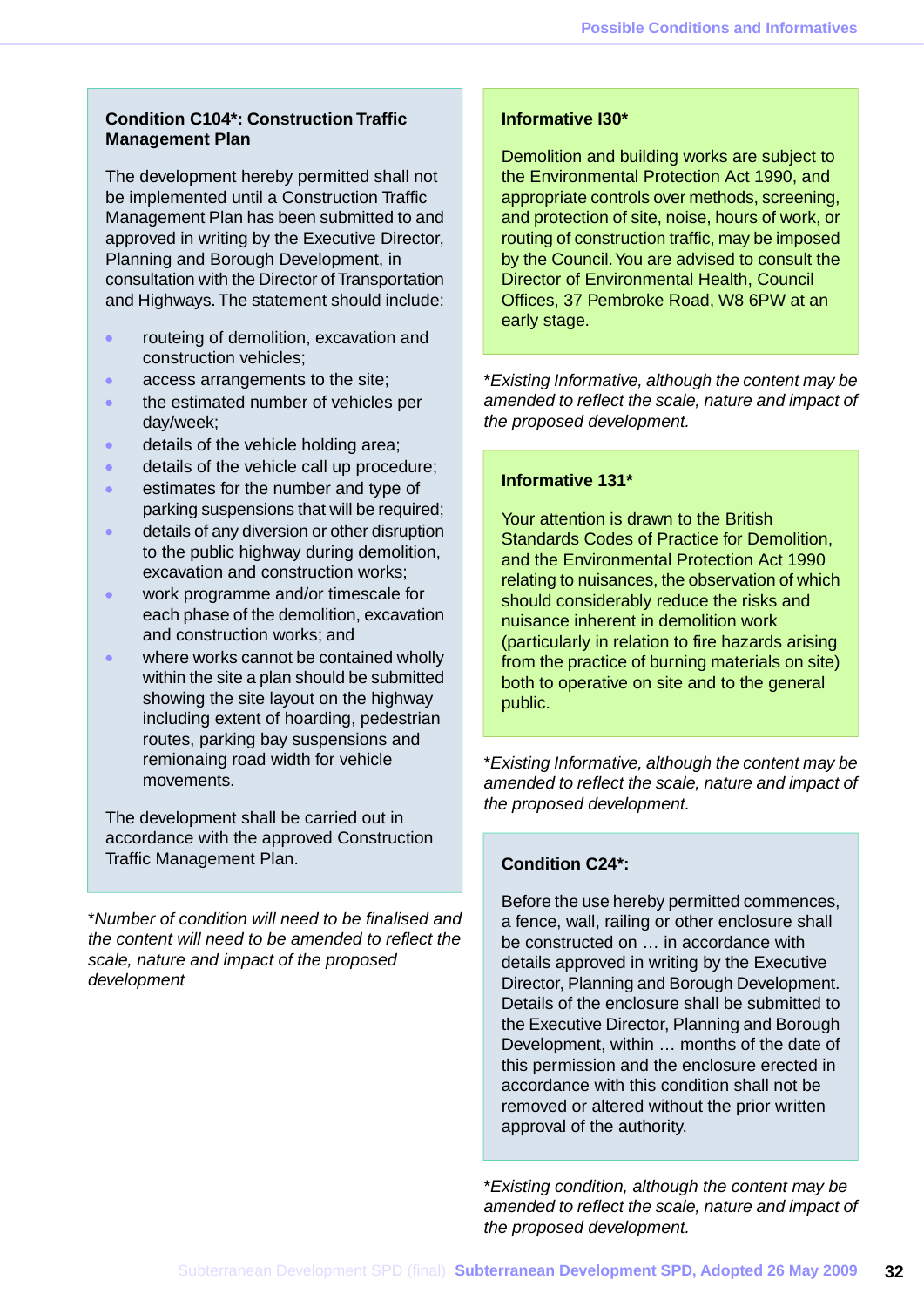#### **Condition C23c\*:**

A full method statement for the retention and protection during construction works of the … tree, including the method of excavation within the curtilage of the site shall be submitted to and approved in writing by the Executive Director of Planning and Borough Development prior to the commencement in accordance with the method statement thereafter.

\**Existing condition, although the content may be amended to reflect the scale, nature and impact of the proposed development.*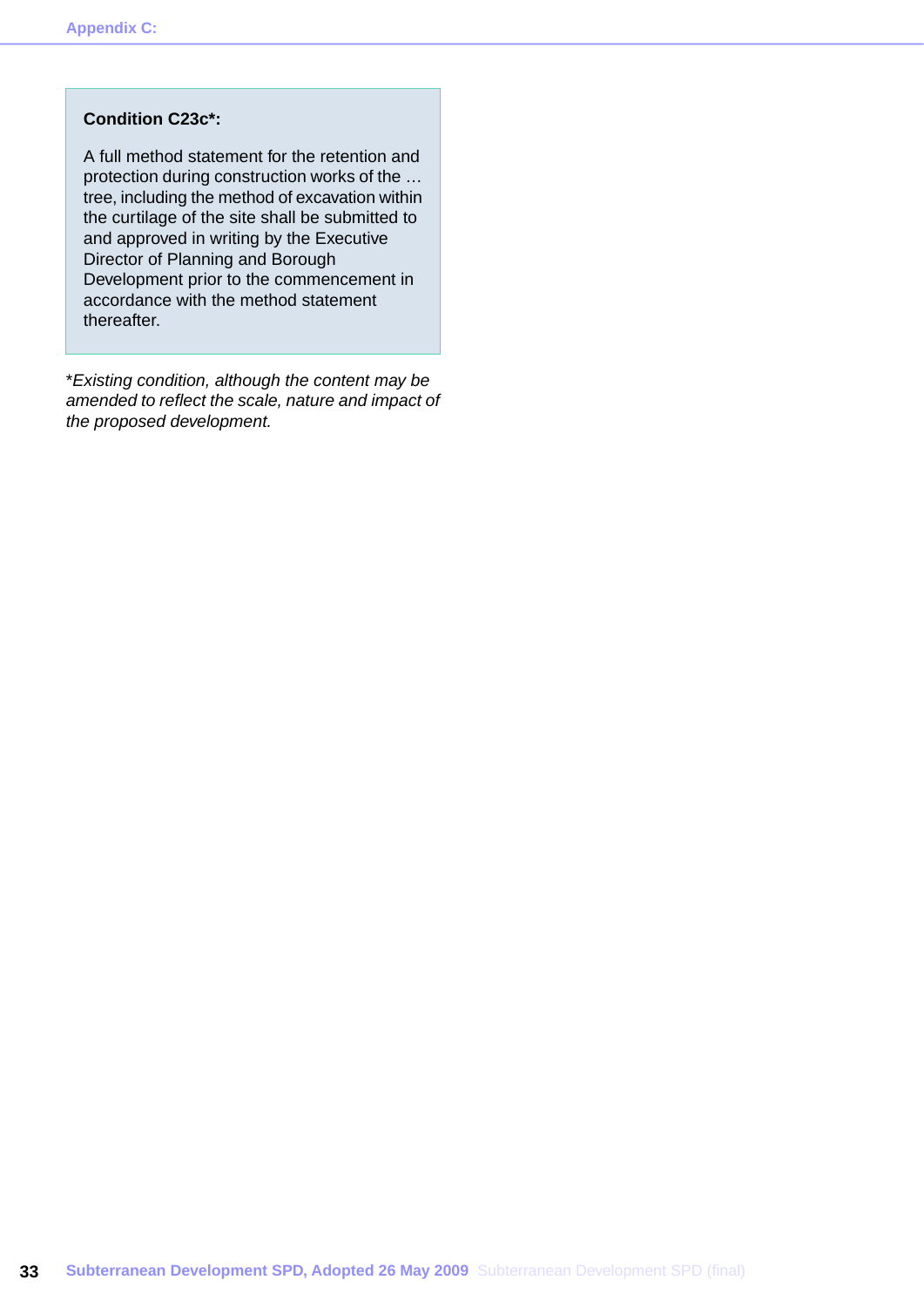## <span id="page-34-0"></span>**Appendix D: Guidance for Neighbours**

If your neighbour is thinking about constructing a subterranean development, we recommend that you consider the following:

**1.** Instruct a Party Wall Surveyor right from the beginning, although this is a civil matter and not a material planning consideration. The party undertaking the development should be responsible for the costs incurred by appointing a structural surveyor and Party Wall Surveyor. Further details of the Party Wall Act are contained in Appendix E of this SPD.The Government's advice on the Party Wall Act can be found at

#### http://www.communities.gov.uk/publications/planningandbuilding/partywall.

**2.** The Council will only take into account 'material planning considerations' when determining whether or not to grant permission for a planning application.These material planning considerations include, but are not limited to, the issues addressed in the main body of this SPD, namely:

- impact on the historic environment (Section  $\bullet$ 2 of this SPD);
- use, comfort and safety within the basement  $\bullet$ once constructed (Section 3 of this SPD);
- impacts of flooding and on groundwater flows  $\bullet$ (Section 4 of this SPD);
- issues associated with Environmental  $\bullet$ Sustainability (Section 5 of this SPD);
- construction Method Statements (Section 6  $\blacksquare$ of this SPD);
- noise and nuisance caused during the  $\bullet$ construction (Section 7 of this SPD);
- impacts on the character or appearance of  $\ddot{\phantom{1}}$ the area (Section 8 of this SPD); and
- issues with trees and landscaping (Section 9  $\bullet$ of this SPD).

Please note that the Council will only accept objections to planning applications which raise valid material planning considerations. Furthermore, there are unlikely to be valid planning objections to proposals for subterranean development, as long as the proposed basement complies with the guidance contained in this SPD.

**3.** Please use the contact details in Section 12 of this SPD should you wish to find out more, or have concerns, about subterranean development. Please contact the Council's Building Control service for any enquiries during the construction of the

basement and the Council's Environmental Health department for any enquiries about noise / nuisance.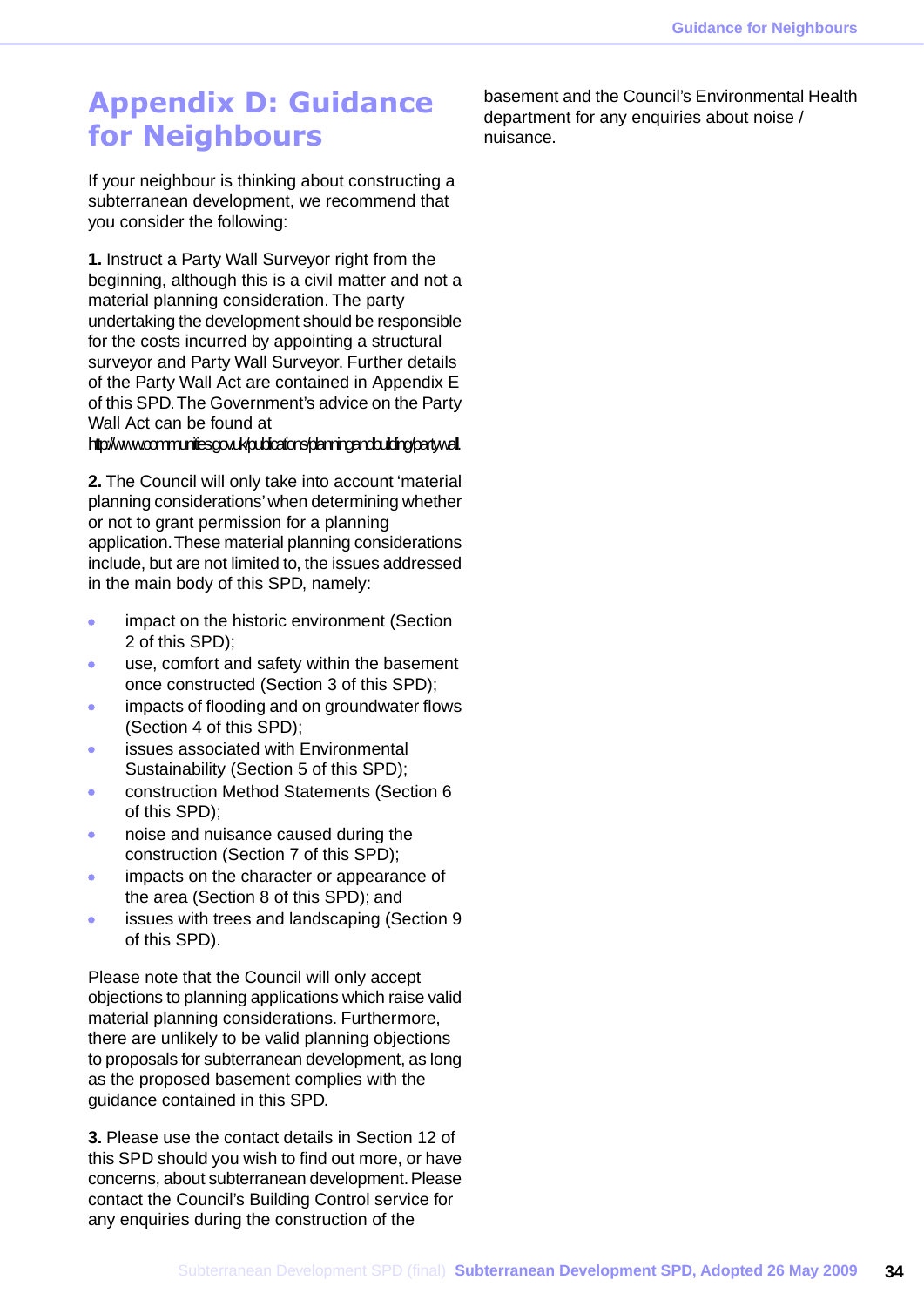## <span id="page-35-0"></span>**Appendix E: Other Relevant Legislation**

#### **Introduction**

A key requirement of planning policy under the new LDF process is not to duplicate policy or related legislation. Therefore, this section of the SPD sets out a brief explanation of the extensive legislation not necessarily related to planning, but that would need to be taken into account when proposing and building a new basement or basement extension.

#### **Building Control**

The Building Control Body certifies that issues associated with engineering design; on-site operations; safe working; and standards of workmanship in construction are conducted in accordance with the Building Regulations. In particular, the Building Control Body will ensure that the engineering design is professional and competent, the construction work is undertaken in a skilful and proficient manner and that the sequence of working on site (including 'temporary works') is properly planned and carried out.

#### **Construction (Design and Management) Regulations (2007)**

The Construction (Design and Management) Regulations (2007) seeks to improve health and safety during the demolition, construction, operation and maintenance of structures. Part of the CDM Regulations apply to all construction projects and part only applies to projects lasting longer than 30 days or taking over 500 man-days to complete. The CDM Regulations require commercial clients to employ competent and experienced organisations to undertake basement works.

#### **Control of Pollution Act (1974)**

Section 60 of the Control of Pollution Act (1974) gives the Council authority to serve a notice, prior to, or following the commencement of works to require noisy building works to only be conducted during the Council's permitted building hours.

Section 61 of the Control of Pollution Act (1974) allows those intending to carry out complex or lengthy works to apply for prior consent from the Council.

#### **Party Wall Act (1996)**

The Party Wall Act applies where any excavation is within 3m of a neighbouring structure and extends deeper than that structure's foundations; or within 6m of the neighbouring structure and to a depth below a line drawn down at 45 degrees from the underside of that structure.The Party Wall Act also applies where it is intended to underpin or carry out other works to a party wall between two properties. In accordance with the Act, any property owner wishing to excavate a basement must notify the adjoining owner with a description of the works and details of whether/how the neighbouring structures will be strengthened or safe guarded. The adjoining owner can dispute the works and has the right to, amongst other things:

- $\bullet$ require reasonable measures to be taken to protect their property from damage that is foreseeable;
- ò not undergo unnecessary inconvenience;
- be compensated for loss or damage caused Ä by the works; and
- request secured expenses to be set aside to cover the risk that the work may be left incomplete, particularly if the stoppage were to happen at a 'difficult' stage in the temporary works when an excavation may be most vulnerable to potential collapse.

In the event of a dissent to a notice both parties must appoint a surveyor to represent their interests. They can agree the same surveyor or appoint one each. The appointed surveyors have statutory authority to determine the detail of and time and manner of carrying out works that come under the scope of the Act.The Royal Borough is not involved in the preparation, review or monitoring of any Party Wall agreements.

Further information is available from www.partywalls.org.uk or www.communities.gov.uk/publications/planningandbuilding/partywall.

#### **Highways Act (1980)**

The Highways Act (1980) gives the Council the authority to deal with long term obstructions, such as plant, materials or abandoned vehicles, left on the Highway. In particular, the Council would need to issue a licence for any activities on the highway, including skips, the transfer of spoil, or the erection of hoardings. The appropriate highway authority would also need to provide consent for any work under any part of the highway, including the footway. In most cases the appropriate highway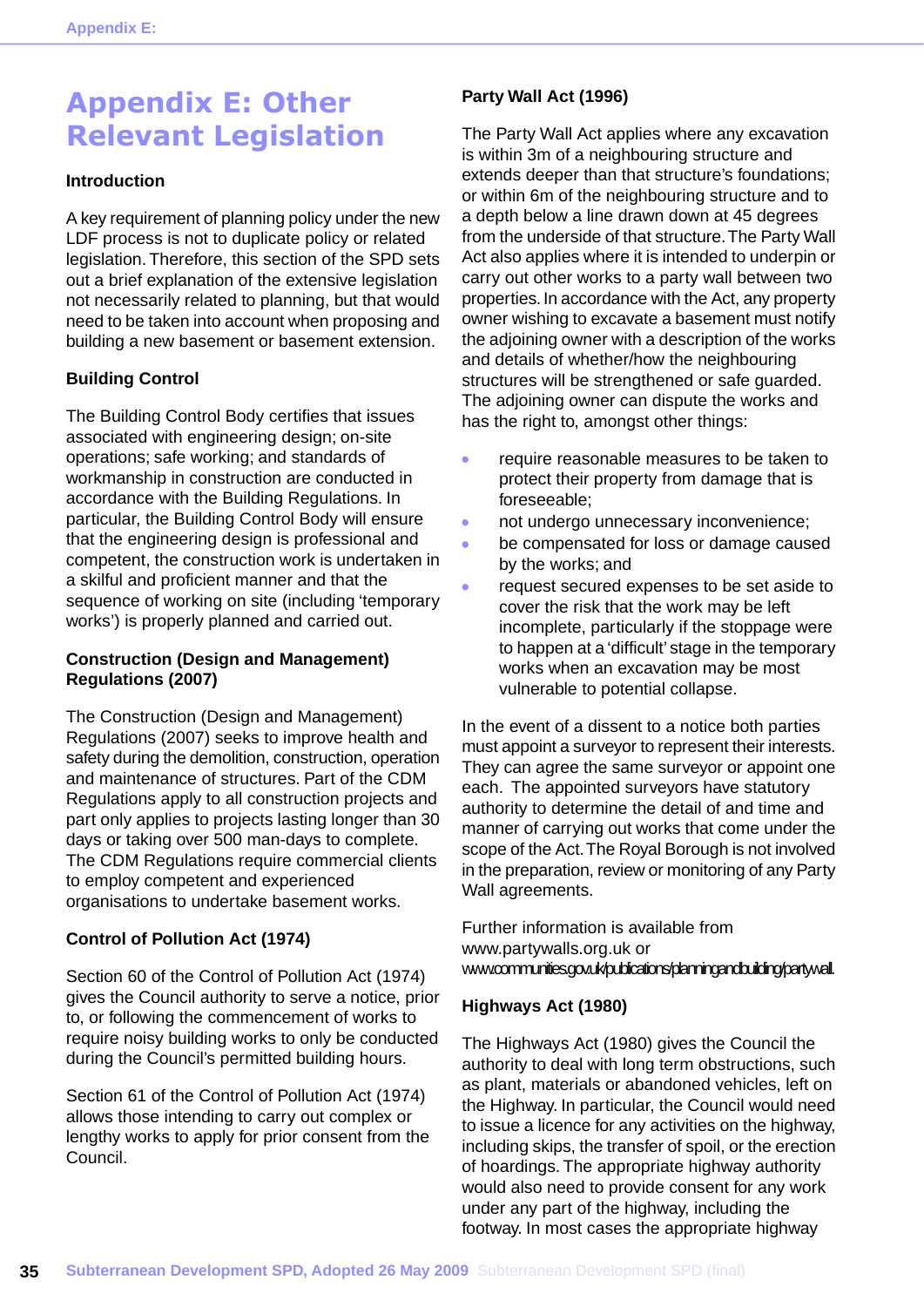authority will be the Council, although Transport for London is also responsible for some roads.

#### **Road Traffic Regulation Act 1984 / Road Traffic Act 1991**

The Council has produced a Traffic Management Order in accordance with these Acts to control the short term parking of construction vehicles. However, vehicles used for any building operation, including demolition or excavation, can load or unload from single yellow lines for periods of up to 40 minutes within controlled hours without dispensation.

#### **Environmental Protection Act (1990)**

The Council has powers under the Environmental Protection Act (1990) to serve an abatement notice for works causing a statutory nuisance for example by generating excessive noise, grit and dust.

#### **Health and Safety at Work etc Act 1974**

The Council and the Health and Safety Executive share enforcement responsibilities for the Health and Safety at Work etc Act 1974 with regard to different premises and work activities.

The Health and Safety at Work etc Act 1974 places a duty on every employer to ensure, so far as is reasonably practicable, the health, safety and welfare at work of all his employees. The Health and Safety at Work etc Act 1974 also places a duty on every employer and self-employed person to conduct his undertakings in such a way as to ensure, so far as is reasonably practicable, that he, persons not in his employment and others who may be affected thereby are not thereby exposed to risks to their health and safety. There are also many other Health and Safety Regulations.

#### **Housing Act (2004)**

The Housing Act provides a new approach to the evaluation of the potential risks to health and safety from any deficiencies identified in dwellings (the Housing, Health and Safety Rating System). The Housing, Health and Safety Rating System, although not in itself a standard, is a replacement for the Housing Fitness Standard and was developed to allow assessment of all the main potential housing related hazards. There are 29 categories of hazard in the HHSRS the most significant of which in relation to an underground development are likely to be Lighting, Damp and Mould Growth, Excess Cold, Falling between levels

and Fire. The Council have a wide range of duties and powers under the Act including the service of statutory notices in relation to the presence of one or more hazards. The notice or order can require works in relation to the hazards or prohibit the use of a dwelling (or part of it).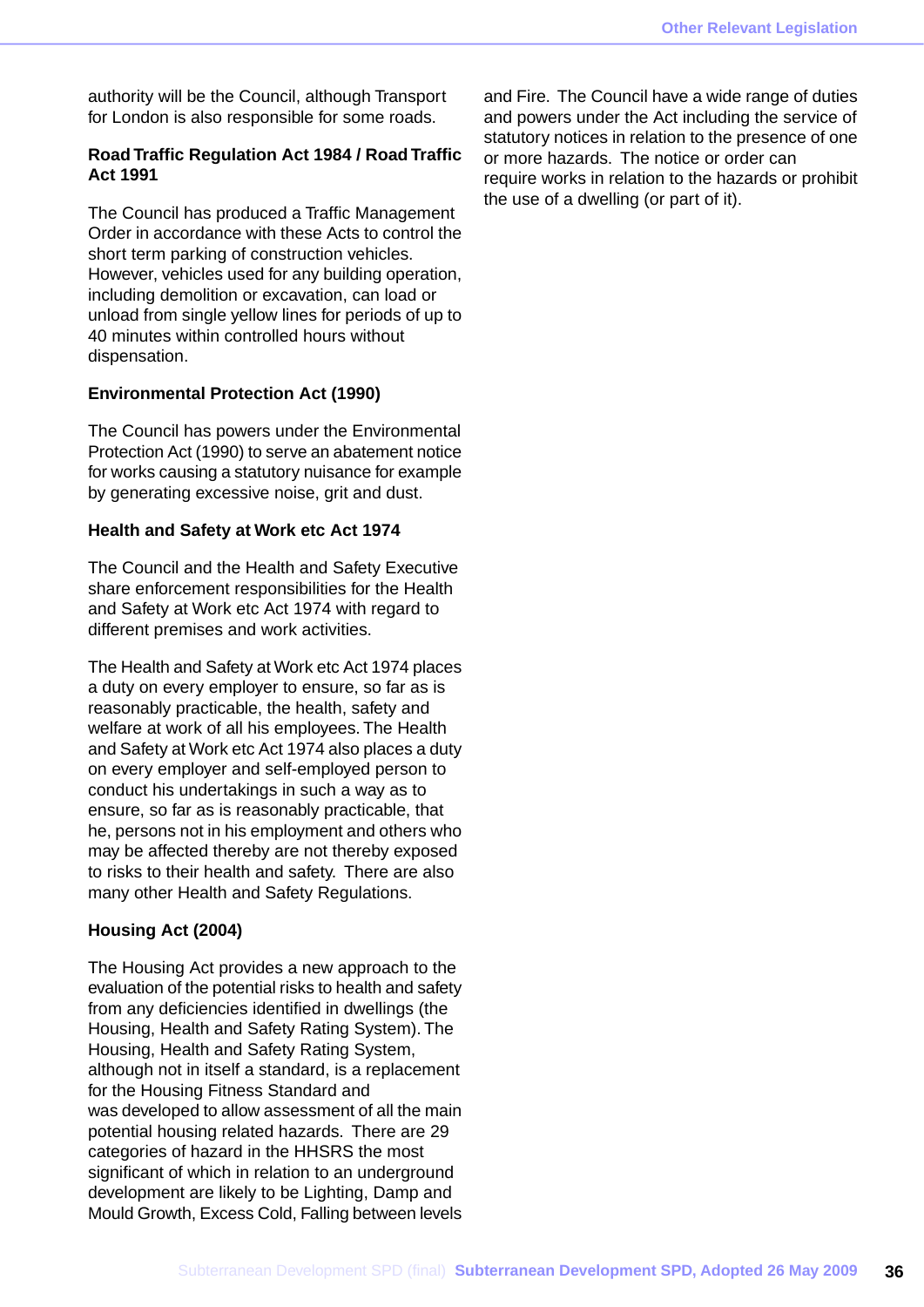## <span id="page-37-0"></span>**Appendix F: Exception Test for Subterranean Development in RBKC**

In accordance with PPS25, the Council must allocate land for development and infrastructure in accordance with the Sequential Test. The Sequential Test requires that land is first allocated for development and infrastructure in Flood Risk Zone 1. Where there are no reasonably available sites in Flood Risk Zone 1, the Council may consider the allocation of broad locations for development and infrastructure in Flood Risk Zone 2. However, the Exception Test must justify the

suitability of these sites in accordance with the criteria set out in PPS25. Where there are no reasonably available sites in Flood Risk Zone 1 and 2, the Council may consider the allocation of broad locations for development and infrastructure in Flood Risk Zone 3. Again, the Exception Test must justify the suitability of these sites in accordance with the criteria set out in PPS25.

In this regard and in accordance with PPS25, the Council must demonstrate that highly vulnerable development (self contained basement dwellings) in Flood Risk Zone 2 and other basement uses in Flood Risk Zone 3 will pass the Exception Test, which is set out for subterranean development in the following table.

| For the Exception Test to be passed:                                                                                                                                                                                                                                                                                                                                                                            |                                                                                                                                                                                                                                                                                                                                                                                                                    |  |  |
|-----------------------------------------------------------------------------------------------------------------------------------------------------------------------------------------------------------------------------------------------------------------------------------------------------------------------------------------------------------------------------------------------------------------|--------------------------------------------------------------------------------------------------------------------------------------------------------------------------------------------------------------------------------------------------------------------------------------------------------------------------------------------------------------------------------------------------------------------|--|--|
| PPS25 requirements:                                                                                                                                                                                                                                                                                                                                                                                             | It is the Council's view that criteria $(a)$ , $(b)$ and $(c)$<br>are met for subterranean development, insofar as:                                                                                                                                                                                                                                                                                                |  |  |
| a) it must be demonstrated that the development<br>provides wider sustainability benefits to the<br>community that outweigh flood risk, informed by a<br>SFRA where one has been prepared. If the DPD<br>has reached the 'submission' stage - see figure 4<br>of PPS12: Local Development Frameworks - the<br>benefits of the development should contribute to<br>the Core Strategy's Sustainability Appraisal. | a) Subterranean development provides wider<br>sustainability benefits to the community as this<br>type of development increases the size of<br>dwellings, with minimal impact on the existing<br>townscape and reduces the demand for<br>development on open space. This in turn increases<br>the length of time households will stay in a<br>particular dwelling and reduce the amount of times<br>families move. |  |  |
|                                                                                                                                                                                                                                                                                                                                                                                                                 | In addition to this, dwellings will now be meeting<br>Code Level 4 of the Code for Sustainable Homes<br>and therefore have improved environmental<br>performance.                                                                                                                                                                                                                                                  |  |  |
|                                                                                                                                                                                                                                                                                                                                                                                                                 | Subterranean development mostly relates to site<br>specific extensions and excavations, which are<br>usually small in scope and have minimal benefit<br>to the Core Strategy Sustainability Appraisal.                                                                                                                                                                                                             |  |  |
|                                                                                                                                                                                                                                                                                                                                                                                                                 | However, this type of development will not<br>necessarily compromise (or outweigh) flood risk,<br>as subterranean developments will still need to be<br>designed and engineered to have regard to flood<br>risk and facilitate drainage.                                                                                                                                                                           |  |  |
| b) the development should be on developable<br>previously -developed land or, if it is not on<br>previously developed land, that there are no<br>reasonable alternative sites on developable<br>previously-developed land; and                                                                                                                                                                                  | b) Apart from some parks and Garden Squares,<br>the entire borough is considered<br>previously-developed land and the nature of<br>subterranean development is that it is under or<br>directly adjacent to existing dwellings;                                                                                                                                                                                     |  |  |
| c) a FRA must demonstrate that the development<br>will be safe, without increasing flood risk                                                                                                                                                                                                                                                                                                                   | c) The applicant will need to supply a FRA<br>demonstrating how the development will be safe,                                                                                                                                                                                                                                                                                                                      |  |  |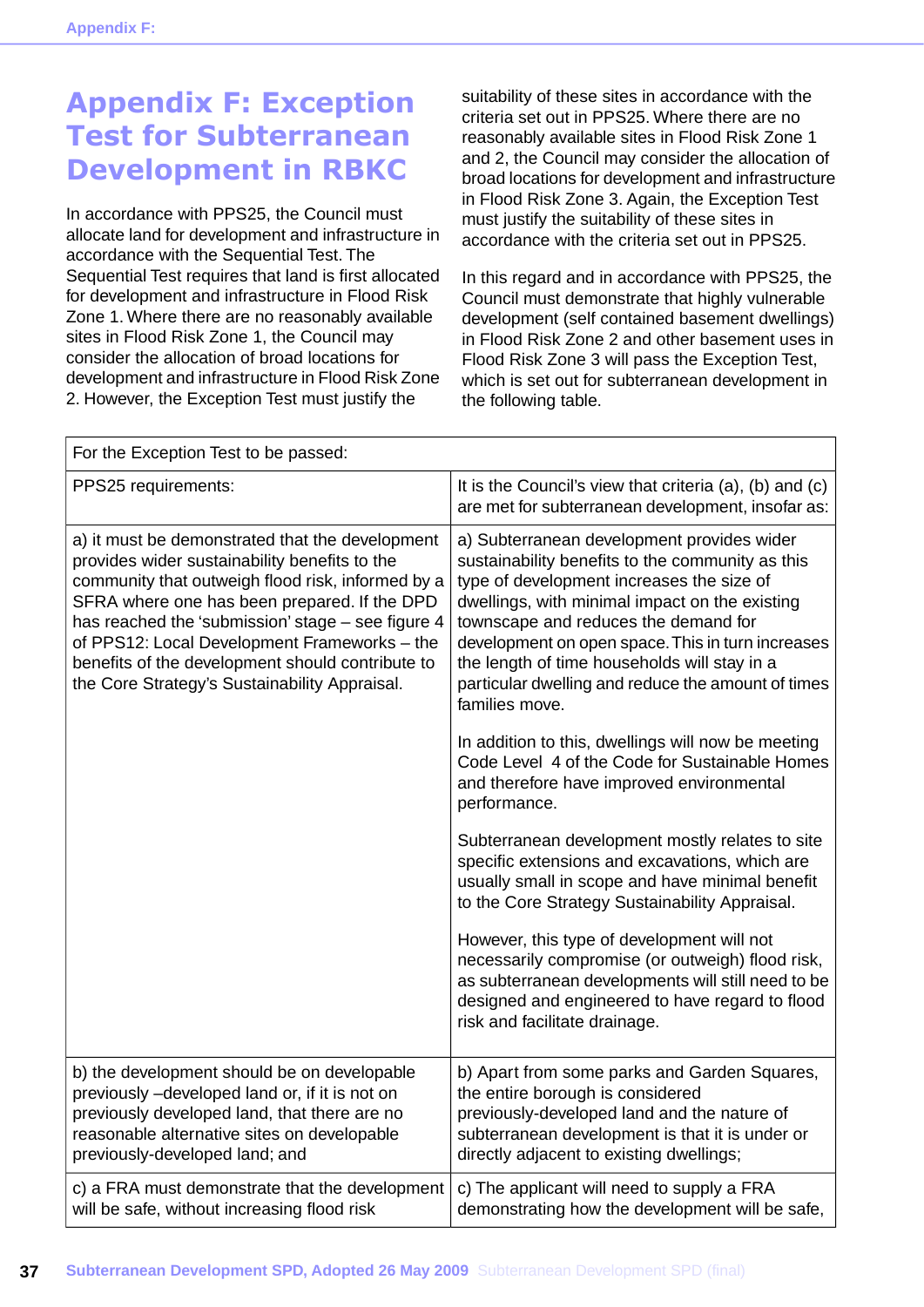| elsewhere, and, where possible, will reduce flood<br>risk overall. | without increasing flood risk elsewhere and, where<br>possible, will reduce flood risk overall. This might<br>be addressed by setting out, in the FRA, the<br>expected potential and extent of flooding and the<br>techniques that may be used to mitigate this, such<br>as through attenuation of rainfall (SUDS),<br>improvements to surface water flood routing,<br>improvements to the sewerage network, flood<br>mitigation techniques, active drainage technology<br>and permeable paving. |
|--------------------------------------------------------------------|--------------------------------------------------------------------------------------------------------------------------------------------------------------------------------------------------------------------------------------------------------------------------------------------------------------------------------------------------------------------------------------------------------------------------------------------------------------------------------------------------|
|--------------------------------------------------------------------|--------------------------------------------------------------------------------------------------------------------------------------------------------------------------------------------------------------------------------------------------------------------------------------------------------------------------------------------------------------------------------------------------------------------------------------------------------------------------------------------------|

Table 3 Justification for how subterranean development in RBKC meets the Exception Test

Therefore, it is the Council's view that subterranean development, as set out in Table 2 (Section 4) might be acceptable as long as the applicant can demonstrate (within the FRA) how this can be made safe in order to address criteria (c) of PPS25.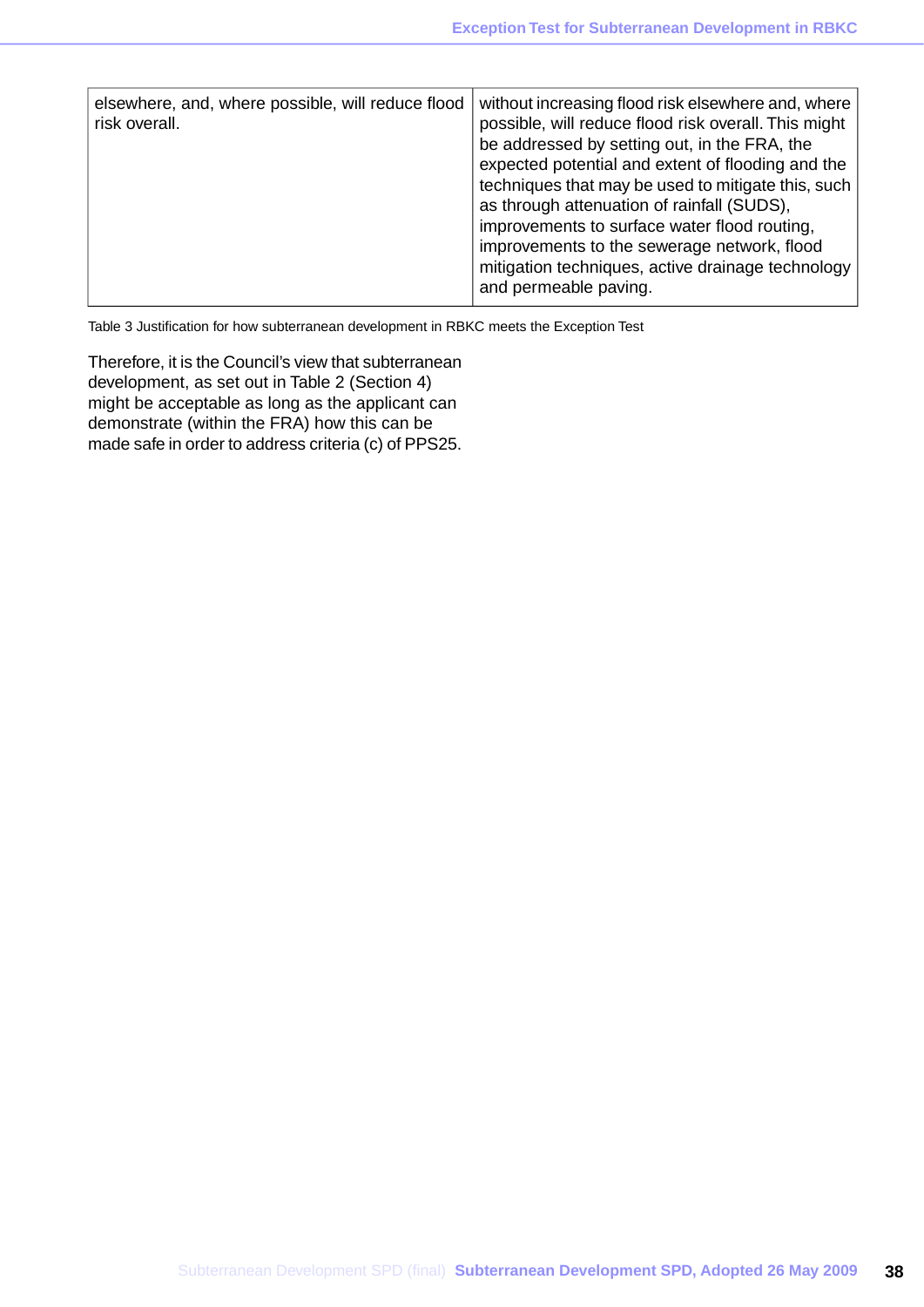## <span id="page-39-0"></span>**Appendix G: Meeting Code Level 4 of the Code for Sustainable Homes**

The Code for Sustainable Homes has been prepared by the Government, and therefore the requirements and assessments should be conducted by an accredited Code Assessor before construction and after completion.

**Energy savings:** 44% improvement on 2006 Building Regulations requirements

**Water usage** (24) **:** 105 litres/person/day

Other credits required: **54**

Other credits are available from:

#### **Category 1: Energy (36.4% weighting)**

- Dwelling Emission Rate **(15 credits available)**  $\bullet$
- Building fabric **(2 credits available)**  $\bullet$
- Internal lighting **(2 credits available)**  $\bullet$
- Drying space **(1 credit available)** ä
- Energy labelled white goods **(2 credits**  $\bullet$ **available)**
- External lighting **(2 credits available)**  $\bullet$
- Low or zero carbon energy technologies **(2**  $\bullet$ **credits available)**
- Cycle storage **(2 credits available)**  $\bullet$
- Home office **(1 credit available)**  $\bullet$

### **Category 2: Water (24) (9% weighting)**

- Internal water use **(5 credits available)**
- External water use **(1 credit available)**  $\bullet$

#### **Category 3: Materials (2.2% weighting)**

- Environmental impact of materials **(15 credits**  $\ddot{\phantom{a}}$ **available)**
- Responsible sourcing of materials basic  $\bullet$ building elements **(6 credits available)**
- Responsible sourcing of materials finishing elements **(3 credits available)**

#### **Category 4: Surface Water Run-off (7.2% weighting)**

- Reduction of surface water run off from the site **(2 credits available)**
- Flood risk **(2 credits available)**

#### **Category 5: Waste (6.4% weighting)**

- Household waste storage and recycling **(4**  $\bullet$ **credits available)**
- $\overline{\phantom{a}}$ Construction site waste management **(2 credits available)**
- $\ddot{\phantom{a}}$ Composting **(1 credit available)**

#### **Category 6: Pollution (2.8% weighting)**

- Global Warming Potential for insulants **(1 credit available)**
- NOx emissions **(3 credits available)**

#### **Category 7: Health and wellbeing (14% weighting)**

- $\bullet$ Daylighting **(3 credits available)**
- Sound insulation **(4 credits available)** ä
- Private space **(1 credit available)**  $\ddot{\phantom{a}}$
- $\bullet$ Lifetime Homes **(4 credits available)**

#### **Category 8: Management (10% weighting)**

- Home user guide **(3 credits available)**
- Considerate Constructors Scheme **(2 credits** Ä **available)**
- Construction site impacts **(3 credits**  $\bullet$ **available)**
- Security **(2 credits available)**  $\bullet$

#### **Category 9: Ecology (12% weighting)**

- Ecological value of the site **(1 credit**  $\bullet$ **available)**
- Ecological enhancement **(1 credit available)**
- Protection of ecological features **(1 credit**  $\bullet$ **available)**
- Change in ecological value **(4 credits available)**
- Building footprint **(2 credits available)**

24 Water use will include the water needed to fill underground swimming pools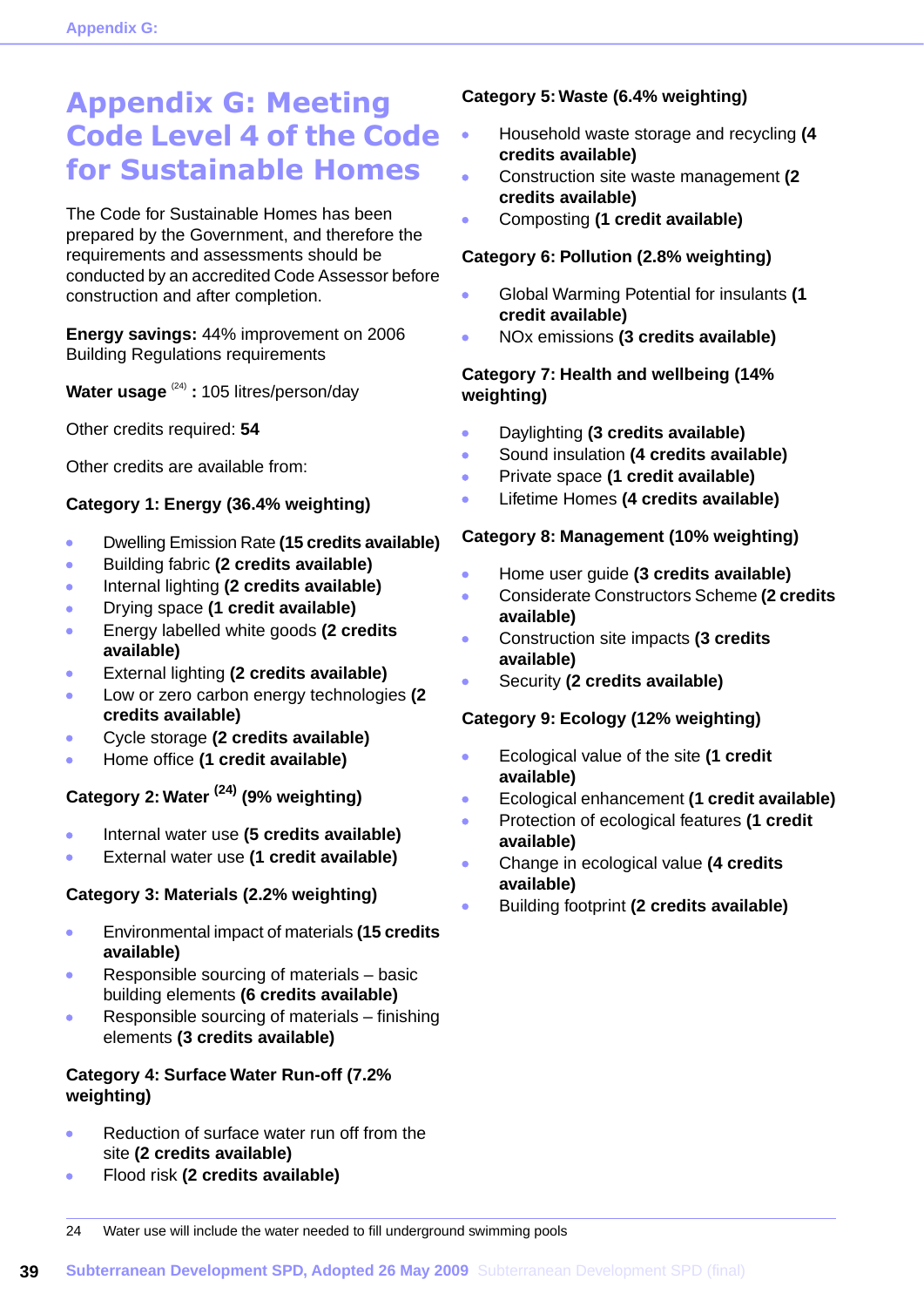## <span id="page-40-0"></span>**Appendix H: Considerate Constructors Scheme – Code of Practice**

Monitors' Checklist

Items marked in bold are the key requirements for compliance with the scheme's Code of Considerate **Practice** 

Individual items on this Checklist may appear in more than one section.

| Site ID number                  |  |  |
|---------------------------------|--|--|
| A brief description of the site |  |  |
|                                 |  |  |

#### **This Checklist only relates to the general public, the workforce and the environment.**

| 1. Considerate                                                                                                                                                |  |
|---------------------------------------------------------------------------------------------------------------------------------------------------------------|--|
| Have introductory letters been sent to those<br>affected by the site activities?                                                                              |  |
| Has consideration been given to parking for<br>operatives, staff and visitors?                                                                                |  |
| Is there provision for pedestrians, especially the<br>disabled/pushchair users?                                                                               |  |
| Are road names and other existing signs still<br>visible?                                                                                                     |  |
| Are accesses well identified? Are there route<br>directions to site?                                                                                          |  |
| Does the site have a traffic plan?                                                                                                                            |  |
| What measures have been taken to allow suitable<br>visitor access to the site office for people of all<br>abilities?                                          |  |
| Are visitors to the site asked to sign in?                                                                                                                    |  |
| Where appropriate, are visitors inducted into the site?                                                                                                       |  |
| What procedures are in place to allow the quick and<br>effective resolution of any complaints, e.g. the<br>authority to reimburse small financial complaints? |  |
| Where appropriate, have notices been printed in other<br>languages?                                                                                           |  |
| Are any diversions clear to motorists, cyclists and<br>pedestrians?                                                                                           |  |
| Are there restricted times for deliveries?                                                                                                                    |  |
| What precautions are taken to minimise any negative<br>effect caused by plant?                                                                                |  |
| What provisions have been made to combat the                                                                                                                  |  |

negative effects of smoking e.g. designated smoking areas? Are site/company vehicles smoke-free zones?

#### **2. Environment**

**Does the company have an environmental policy? Is it site specific?**

**Are there restrictions on the effects of noise, light, air and water pollution?**

**Is waste segregated, recycled or reused, including canteen & office waste?**

**Have sensitive plants, trees, etc, been protected?**

How well is the environmental policy being implemented?

Have environmental issues been included in the site set-up risk assessment?

Are environmental issues included in the site induction?

Are site hours and noisy work restrictions flexible?

Where required, what procedures are in place for the prevention of water pollution?

Are all lights directional and non-polluting? (i.e. not pointing into the sky)

Are clearly marked bunds available for oils, paints and chemicals and is spillage clean up equipment available and suitable?

Is material waste monitored and does the site receive feedback as to how much is recycled?

Have you considered using local suppliers and materials or using recycled materials?

Are energy saving measures in place? Is there a monitoring procedure? Do you monitor carbon emissions from you site activities?

Have energy-saving light fittings been considered for the site accommodation and hoardings?

Does the site have any protected wildlife issues? If so, are they being monitored

Are hoardings/fences appropriate to the environment, neat and well maintained?

#### **3. Cleanliness**

| Does the site appear clean?                               |  |
|-----------------------------------------------------------|--|
| Are site welfare facilities well maintained and<br>clean? |  |
| Are all accesses to the site clean and mud free?          |  |
| Are all roads used by site vehicles swept?                |  |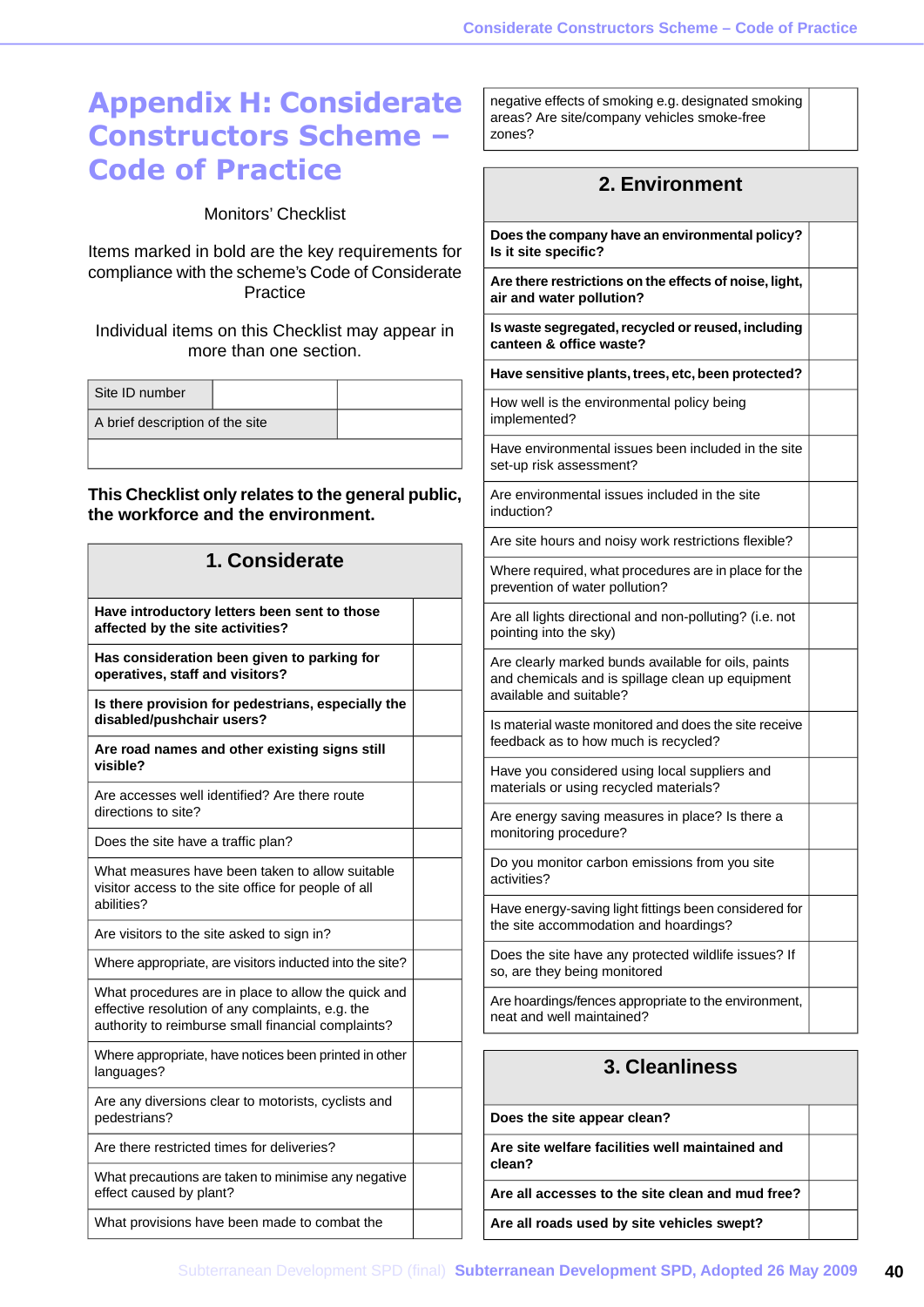| Is site plant and material stored within the site                                                                                |  |
|----------------------------------------------------------------------------------------------------------------------------------|--|
| boundary? Is it suitably covered and protected?                                                                                  |  |
| Where materials are stored in a separate<br>compound, are they tidily stacked & where<br>appropriate, protected and covered?     |  |
| How are operatives encouraged to keep the site<br>facilities clean?                                                              |  |
| What dust prevention measures are taken on site?                                                                                 |  |
| Are the areas around the canteen, offices and skips<br>tidy and clean and, where necessary, screened?                            |  |
| Are areas around the site cleaned, including the<br>collection of rubbish not related to site?                                   |  |
| Are covered rubbish bins available?                                                                                              |  |
| What provisions have been made for the removal of<br>graffiti?                                                                   |  |
| 4. Good Neighbour                                                                                                                |  |
|                                                                                                                                  |  |
| Is this site well presented and does it give a good<br>impression?                                                               |  |
| Are communications maintained with neighbours<br>to discuss site activities?                                                     |  |
| Is there a single line entry complaints/comments<br>procedure with a record of contacts' names and<br>telephone numbers?         |  |
| Have all complaints been properly dealt with? Are<br>they followed up?                                                           |  |
| Is site lighting shielded from neighbours?                                                                                       |  |
| Are there viewing points in the hoarding and if so,<br>are regular checks made to ensure that they give the<br>right impression? |  |
| What measures been taken to assist those with<br>mobility, sight or hearing difficulties?                                        |  |
| Is there a published 24 hour hotline available to the<br>general public?                                                         |  |
| If security alarms are fitted, are steps taken to<br>minimise false alarms?                                                      |  |
| Has consideration been given to storage facilities<br>away from a congested site?                                                |  |
| What measures are used to reduce noise and<br>nuisance affecting neighbours?                                                     |  |
| Are any measures in place to reduce negative<br>displacement? (e.g. pigeons)                                                     |  |
| Is representation from the local community/Residents<br>Committee encouraged?                                                    |  |

## **5. Respectful**

**Are the site personnel dressed appropriately? Is**

| there an encouragement or enforcement<br>procedure?                                                                                        |  |
|--------------------------------------------------------------------------------------------------------------------------------------------|--|
| Does the induction procedure deal with shouting<br>or abusive language as well as behaving in a<br>courteous manner to the general public? |  |
| Is there a no offensive calendar policy?                                                                                                   |  |
| Are volume restrictions on radio use enforced?                                                                                             |  |
| Does the site cater for the requirements of all site<br>visitors? (e.g. designated female/disabled toilets.)                               |  |
| Are toilets screened from public view?                                                                                                     |  |
| Are operatives discouraged from having their breaks<br>in view of the public?                                                              |  |
| Are site personnel discouraged from using local<br>facilities in soiled clothes?                                                           |  |
| Are lockers provided in the drying room? How are<br>these managed?                                                                         |  |
| Are working, usable showers available? What is being<br>done to encourage the use of these?                                                |  |
| Are suitable changing areas available?                                                                                                     |  |
| What action is taken regarding operatives' excessive<br>exposure to the sun?                                                               |  |
|                                                                                                                                            |  |
| 6. Safe                                                                                                                                    |  |
| Are there adequate and well lit warning signs for<br>the benefit of pedestrians and road users?                                            |  |

**Are temporary works, outside of the site boundary, adequate, with security risks being taken into consideration?**

**Do pedestrians on the site boundary enjoy suitable, protected passage?**

**Are accesses to and from the site office well signed, lit and usable?**

Where the works interrupt the pavement, are ramps put in place?

Are any temporary pedestrian road-crossings appropriate and in a suitable position?

Is the scaffolding boxed-in or taped where likely to affect pedestrians?

Does the hoarding or scaffolding have proper, suitable, external lighting?

Is scaffold netting in place and well maintained?

Are visitor emergency escape routes clearly identified? Are even the most minor accidents recorded?

Is there a procedure for operatives to report near misses? What action is then taken?

What incentives are there to promote and improve